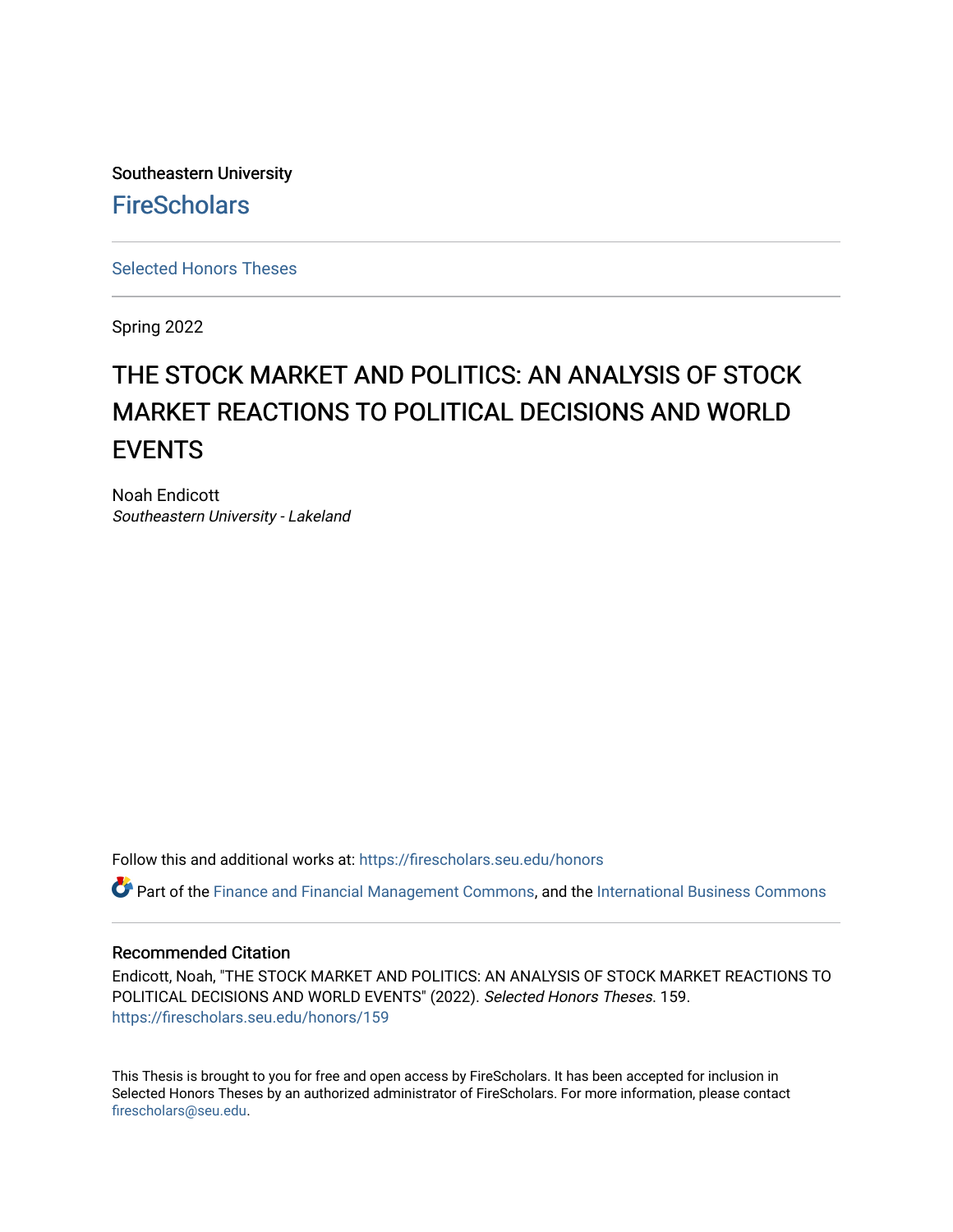# THE STOCK MARKET AND POLITICS: AN ANALYSIS OF STOCK MARKET REACTIONS TO POLITICAL DECISIONS AND WORLD EVENTS

by

Noah Endicott

Submitted to the School of Honors Committee

in partial fulfillment

of the requirements for University Honors Scholars

Southeastern University

2022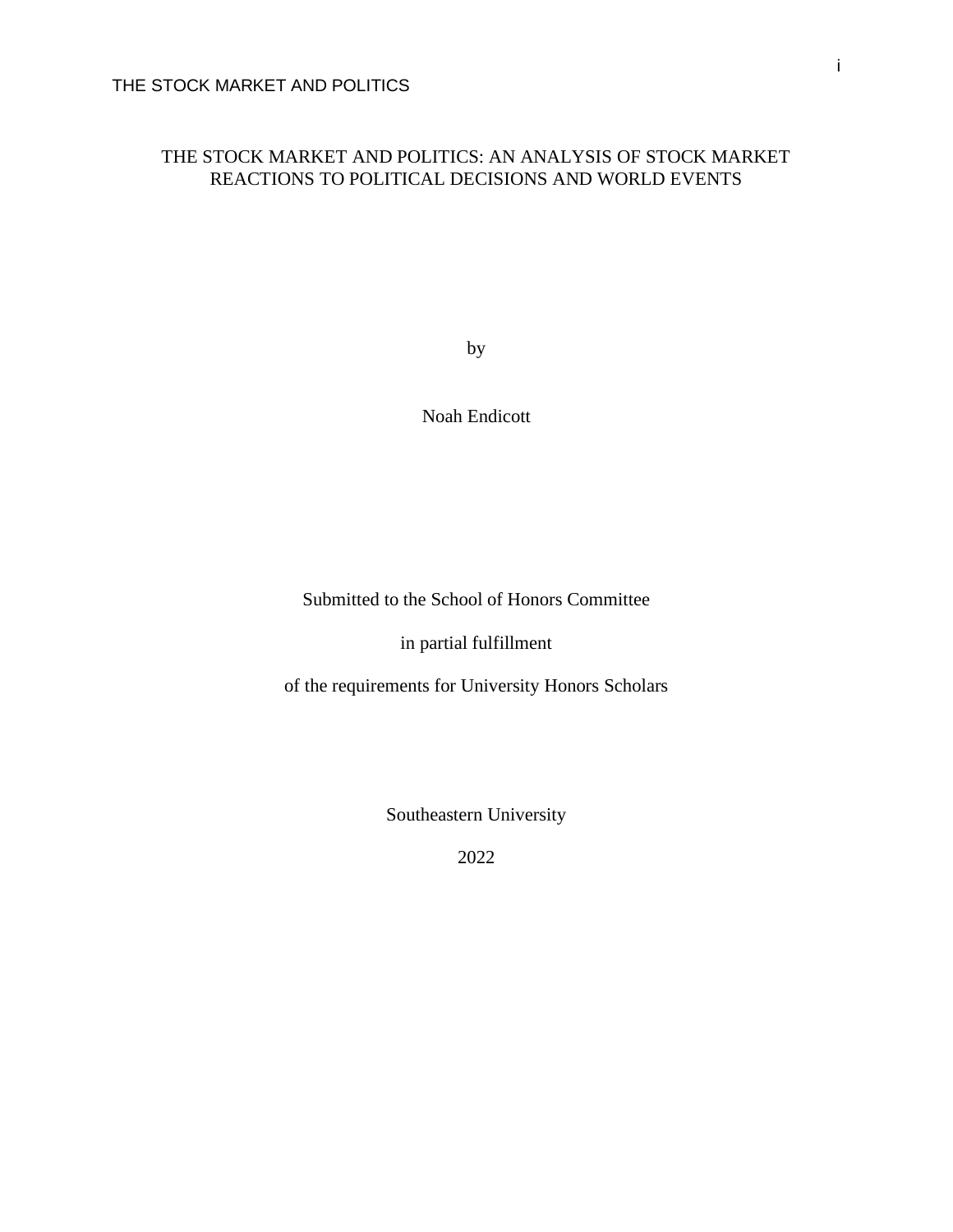Copyright by Noah Endicott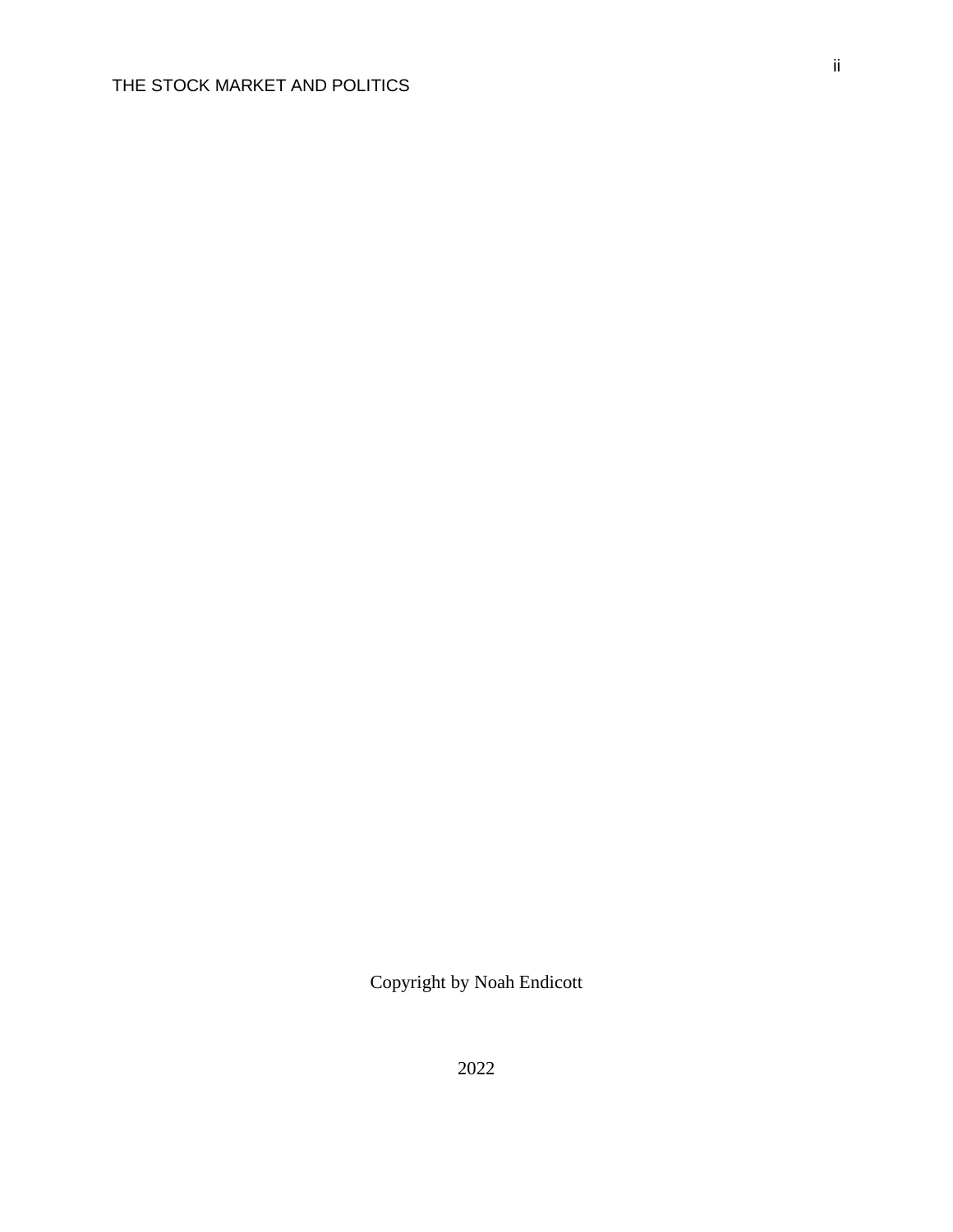#### Abstract

The stock market is influenced by many outside factors around the world. Stock prices change every single day and there are many factors that cause this. This paper is structured as an extended literature review analyzing previous literature on the topic of politics and the stock market. There are six specific types of political decisions and world events analyzed to determine the effect on the stock market. The following topics are political elections, the presidential impact, tariffs, war, the pandemic, and tax cuts. Stock market data is gathered before and after the event takes place to understand the effects on the market. Finally, this paper will use the data to suggest whether or not political and world events impact the market. It will also suggest the possibility to predict the market based on the effects of the events.

KEY WORDS: stock market, political decisions, finance, predicting the market, political party, S&P 500, stock prices, World War II, Tel Aviv Stock Exchange, investing, jump risk, TCJA, pandemic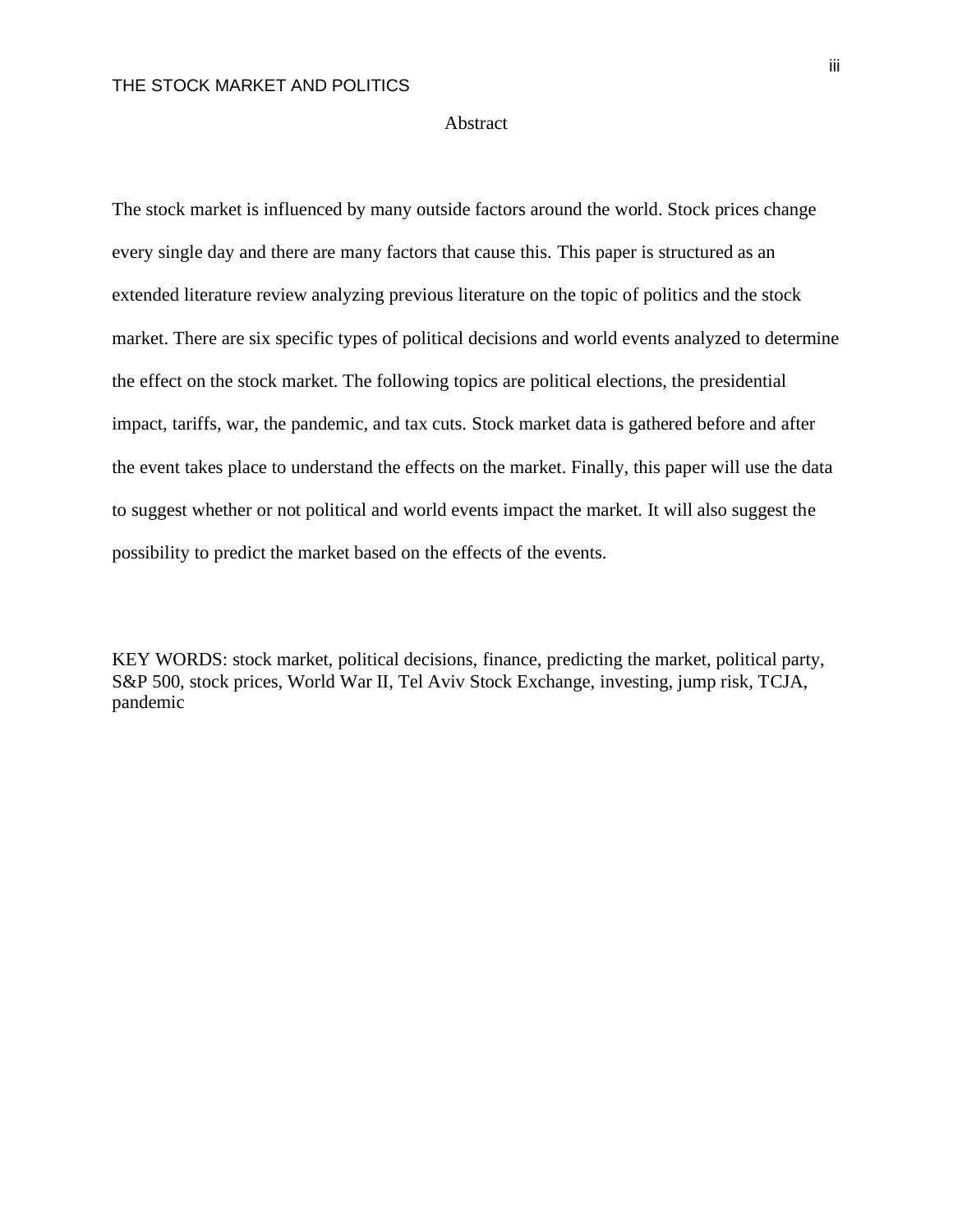# Table of Contents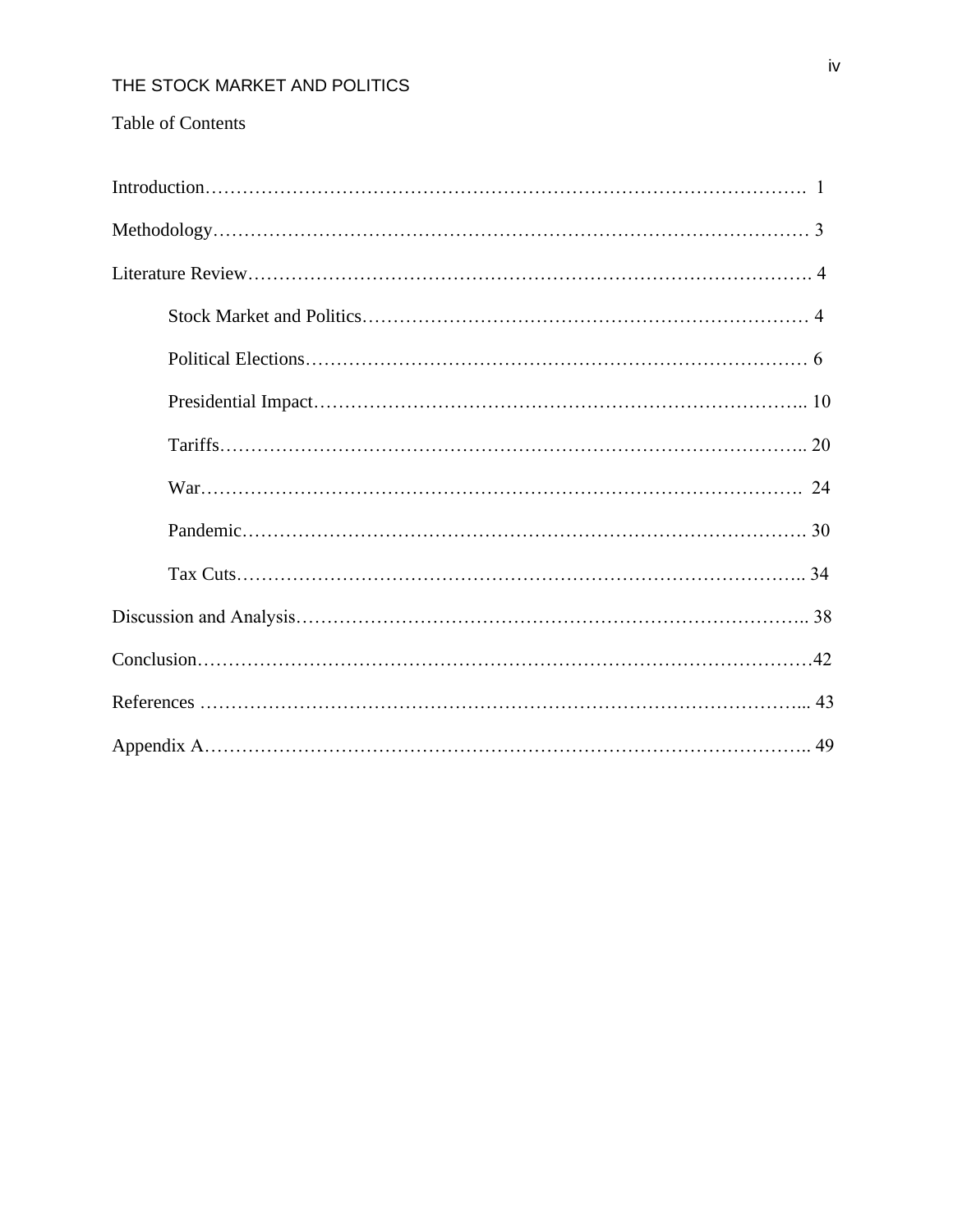#### **Introduction**

International business is becoming a more relevant topic in the world. Ideas like trade, war, and foreign currency make every country relevant to each other. Countries around the world are influenced by two key factors: money and political power. The finance world and the political world are intertwined daily, and one of the main indicators of the economy in a region is its stock market. The stock market is a market where shares and other investment securities of public companies are bought and sold. Stock prices move daily in expectation of future performance. When looking at the economy and the stock market, they have consistently moved together in past years. In great depressions and economic boom, we have seen the stock market follow the same trends as the economy. Being able to analyze the stock market is a great tool in preparing for the future economy. More often than not, the overall trend in the market will allow people to understand the economic position at that moment in time. This allows the stock market to be a very influential tool for financial experts.

Political decisions and world events play a big role in the economic standard of a country. Governments in every country make important decisions that impact the economy. Along with political decisions, world events play a big role in the economic standard of a nation. As we have seen in the current events with Russia and Ukraine, big world events have an impact on the economy. For example, in the U.S. the economy is being affected with gas prices reaching record highs, along with stock markets around the world reacting to these events. Political issues like an election of a world leader, statements from the president, tariffs, and tax cuts have an impact on the economy. World events like war and the pandemic have also shown their impact on the economy. These themes affect every aspect of the economy and financial experts have seen much of this impact starting with the stock markets. Political actions can have a direct effect on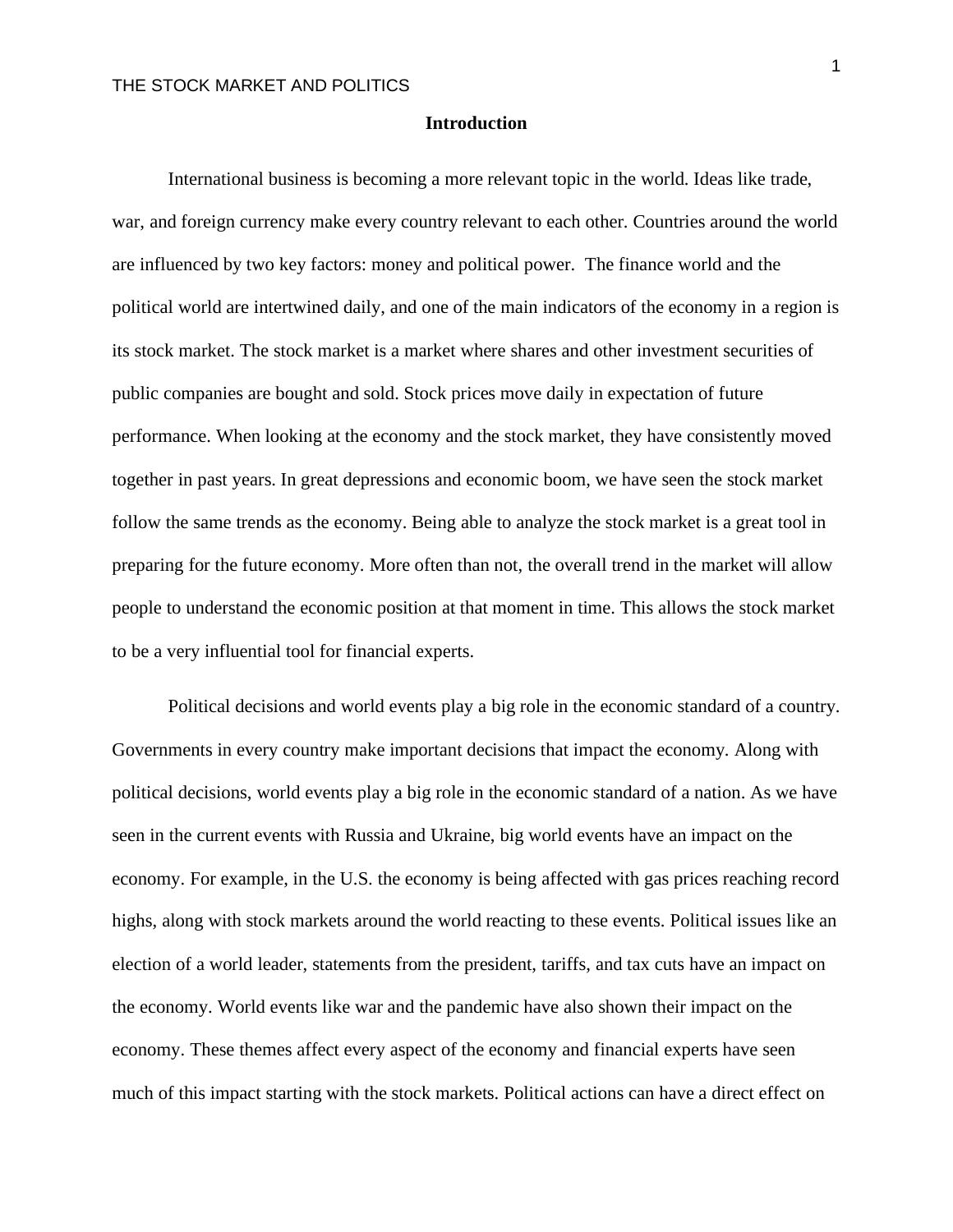the economy, and they have more of an indirect effect on the stock market. For example, political actions like laws and regulations impact the economy, and they could also affect the stock market. Investors may want to buy and sell more often based on a political event, or they could back off a little. Although a new regulation may not directly affect the stock market, it can have an effect on investors. When more and more people buy stocks, stock prices go up. When politics are involved, it provides an easier explanation as to why an increase in corporate taxes would decrease the stock price of companies like Apple and Microsoft. This idea begins the argument that politics do affect the markets and for the most part, politics in different countries will have different effects. The remainder of this paper looks to examine specific political issues and world events, and their overall impact on the economy.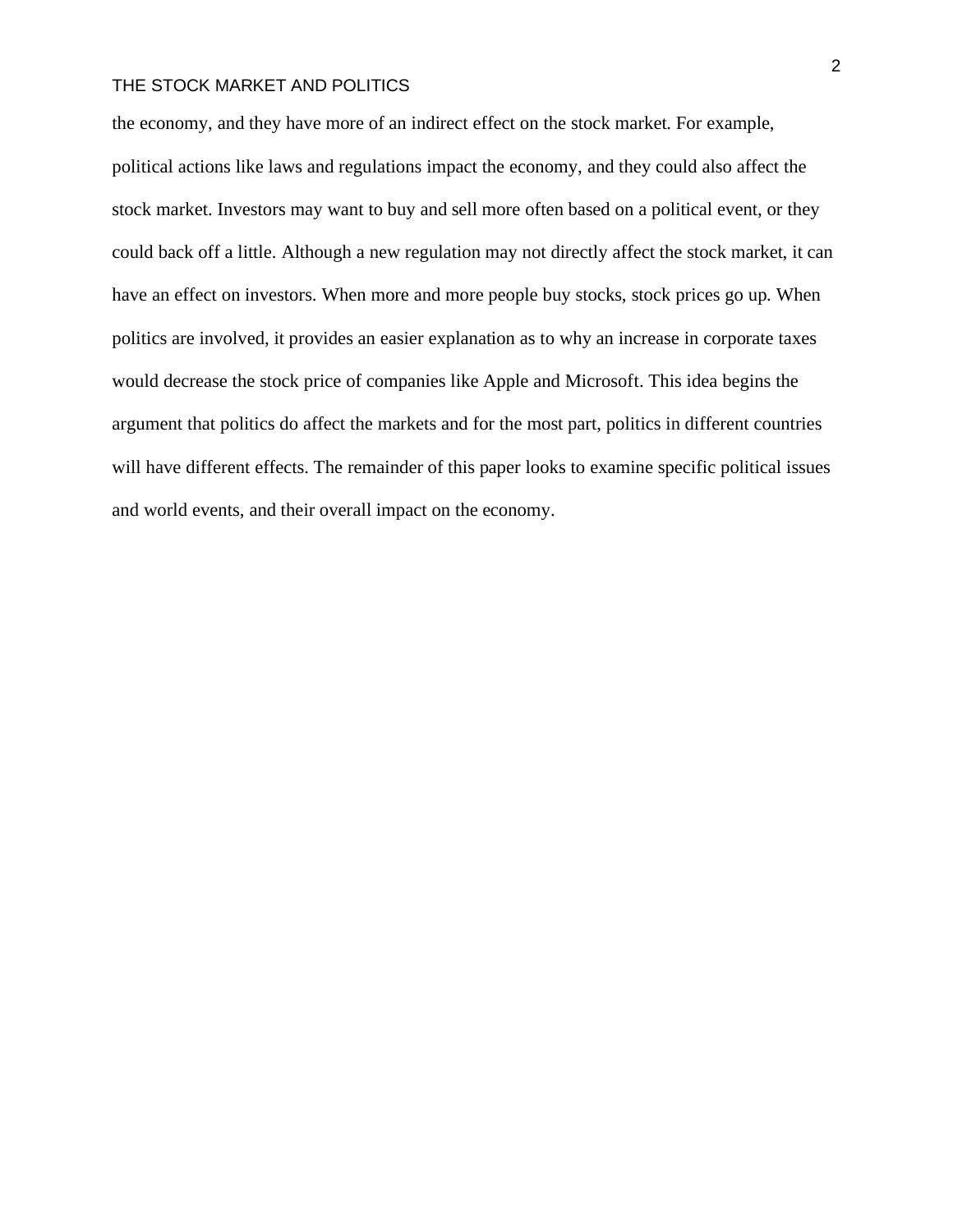#### **Methodology**

This thesis is an extended literature review on the topic of political effects on the stock market. This extensive review provides information from a long list of scholarly articles obtained through EBSCO and Business Source Complete library databases provided by Southeastern University. Many of the search terms used to find articles include "stock market," "politics," "the economy," "president," "war," and other key words. The data was narrowed down to peerreviewed journals. Among this research, articles were used that focused on stock market reactions to individual political and world events. This review identifies past research and incorporates multiple political aspects into stock market reactions.

The goal of this review is to look into the market reactions before and after events affected by politics and to tie this research into possible scenarios where investors could predict the market based on historical data. The political topics are classified into five sections: presidential elections, presidential impact, war, tariffs, the pandemic, and tax cuts. These sections provide insight into political events around the world and the stock market movements during these events. These major sections will provide the organizational structure of this review and provide a clearer picture as to what the market does when politics is involved.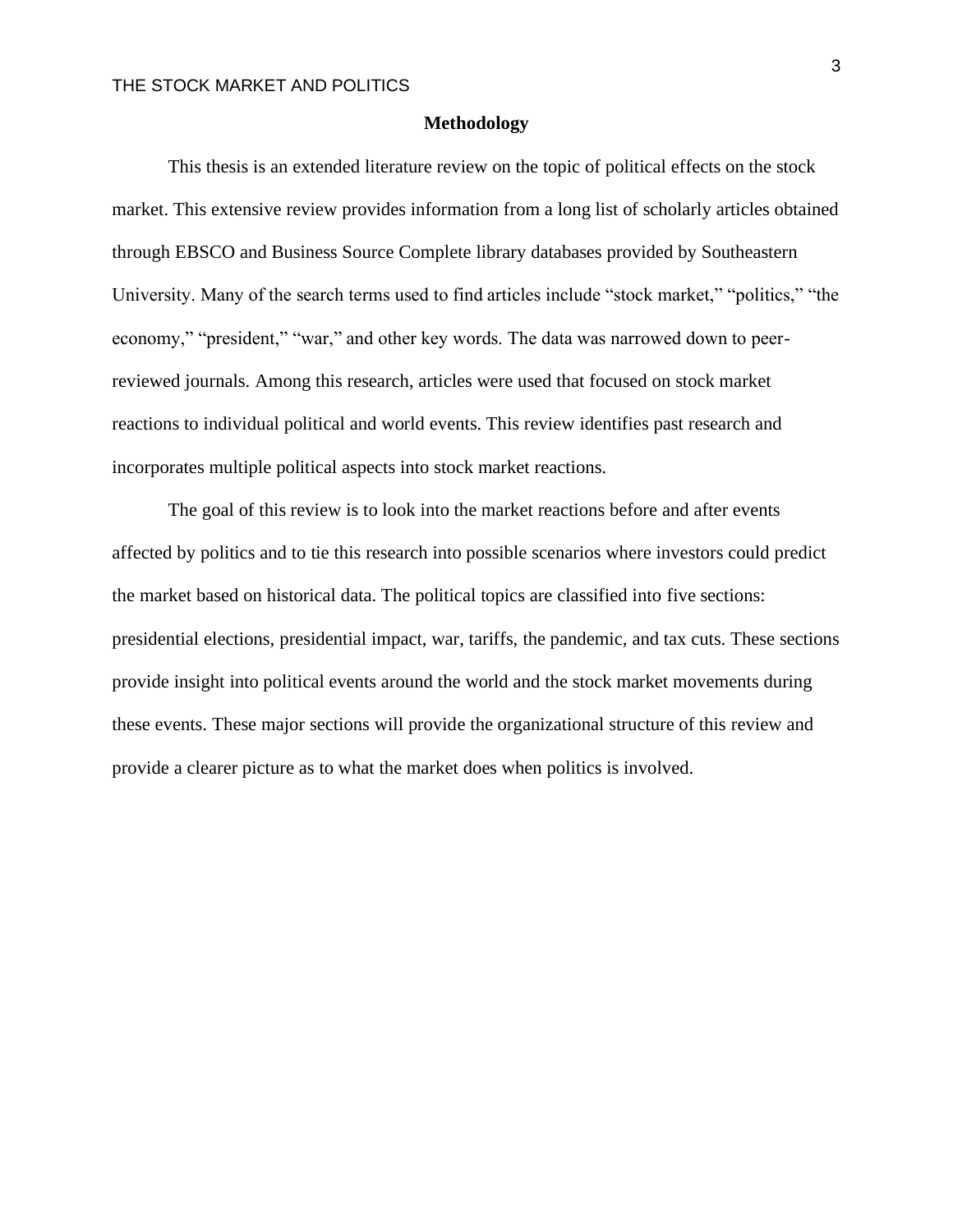#### **Literature Review**

#### **The Stock Market and Politics**

The stock market has been around for hundreds of years. One of the stock markets that is commonly used in the U.S. is the New York Stock Exchange (NYSE). According to Business Insider, the NYSE is the largest stock market based on market capitalization. Market capitalization is the total market value of a single company stock, and in this case the total market value of the entire stock exchange. Alongside the NYSE, top stock markets include markets in China, Japan, Hong Kong, Canada, and the United Kingdom (Winck, 2020). These markets are affected by many factors globally and different indexes show the impact of these factors on the markets. Within the stock market, there are different stock indexes that show the big picture of how the market is doing. Stock indexes are basically a grouping of large stocks that help show the movement within the market. One stock index that is commonly used to analyze the NYSE is the S&P 500. According to Brans and Scholtens, "The S&P 500 is a stock market index based on the market capitalization of 500 large companies listed on the NYSE, NASDAQ or CBOE" (2020, p. 4). This index is one of three indexes used to give insight into how the overall market is doing for a specific day. The other two stock indexes are the Dow Jones Industrial Average and the Nasdaq Composite index. Throughout this research, indexes like the S&P 500 will be a tool to explain the impacts on the market.

The stock market is a market that consists of different investment securities that are actively traded on a daily basis. The stock market moves every single day, and the cause of these movements is based on the idea of supply and demand. When more people want to buy the stock, stock prices go up. Alternatively, when more people sell a stock, the price goes down. While this is the simple reason why stock prices change, integrated markets will show movements because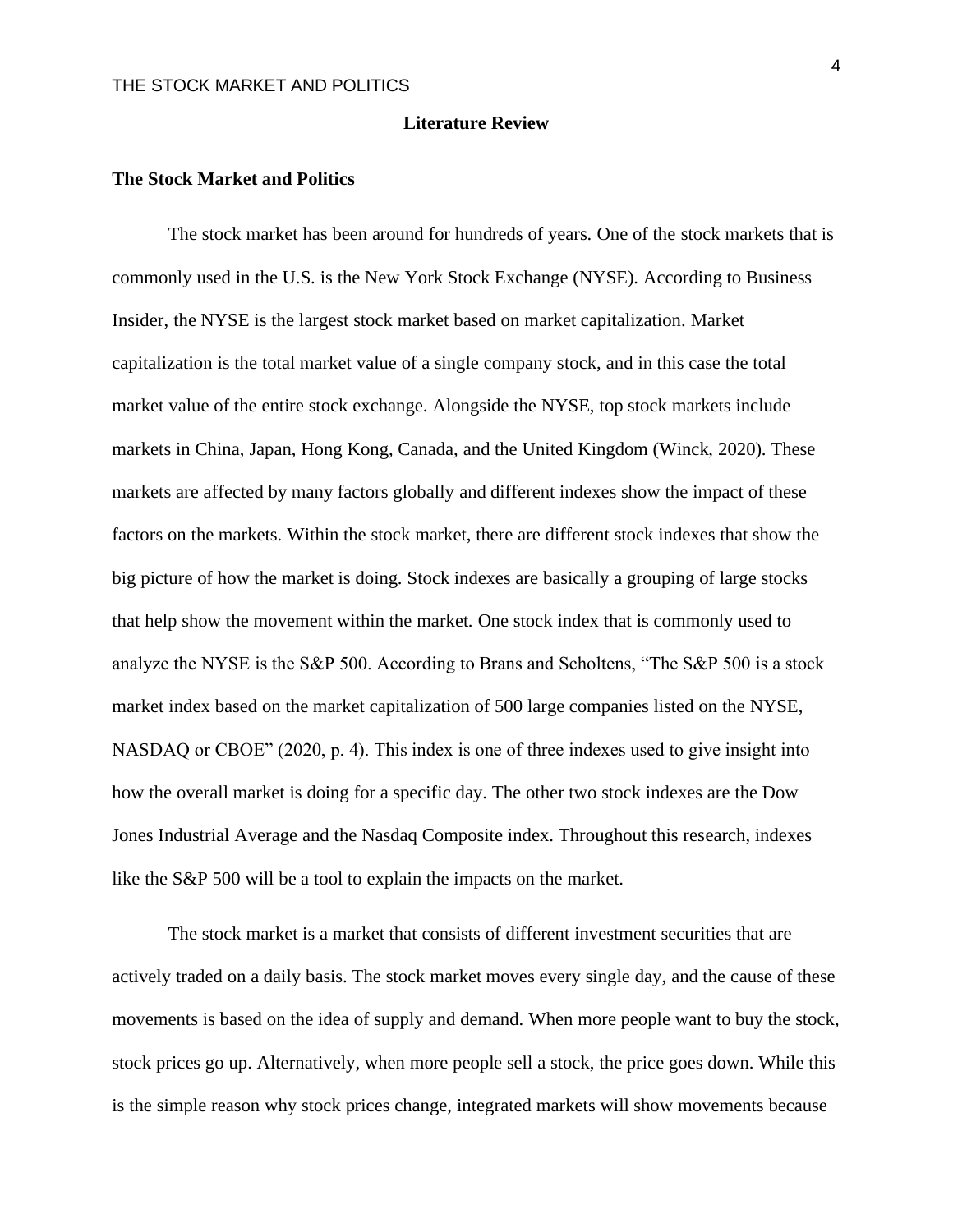of outside factors. Stock markets that are well integrated with foreign markets will see their stock prices respond a lot more to global events (Inaba, 2019). The rise of these global factors provides an insight into predicting future prices. When trying to predict future prices, it is important to look at stock market synchronization. This idea refers to the idea that the market makes significant movements based on environmental factors. Analyzing the global factors that create these movements will help in the process of predicting the market.

Movements within the market help experts make decisions on business transactions like asset allocation, risk management, and international diversification (Chuluun, 2017). Companies make many of their business decisions based on how the company is doing. The stock price of the company is a way to analyze the company's well-being. Since global factors affect the stock market, decision makers may be able to make their decisions based on global events. Researchers like Hudson, Urquhart, Gourevitch, Brans, and Scholtens have looked into political events that have affected the stock market, but the goal of this study is to tie a large number of political events and ideas into how they affect the stock market.

Since the markets are known to be an economic indicator, examining the politics behind the stock market is an important objective. Political decisions can be anything from creating new laws to going to war. Today politics and the economy are intertwined. Since politics is so focused on driving the economy, we can analyze the stock market based on political events. "Politics drives regulations, and regulations shape corporate governance patterns, which then protect or abuse investors'' (Gourevitch and Shinn, 2005, p.260). Regulations affect the people invested in the stock market, and as a result these decisions impact the stock market. The remainder of this paper will look into key political and world events and analyze their effects on the stock market.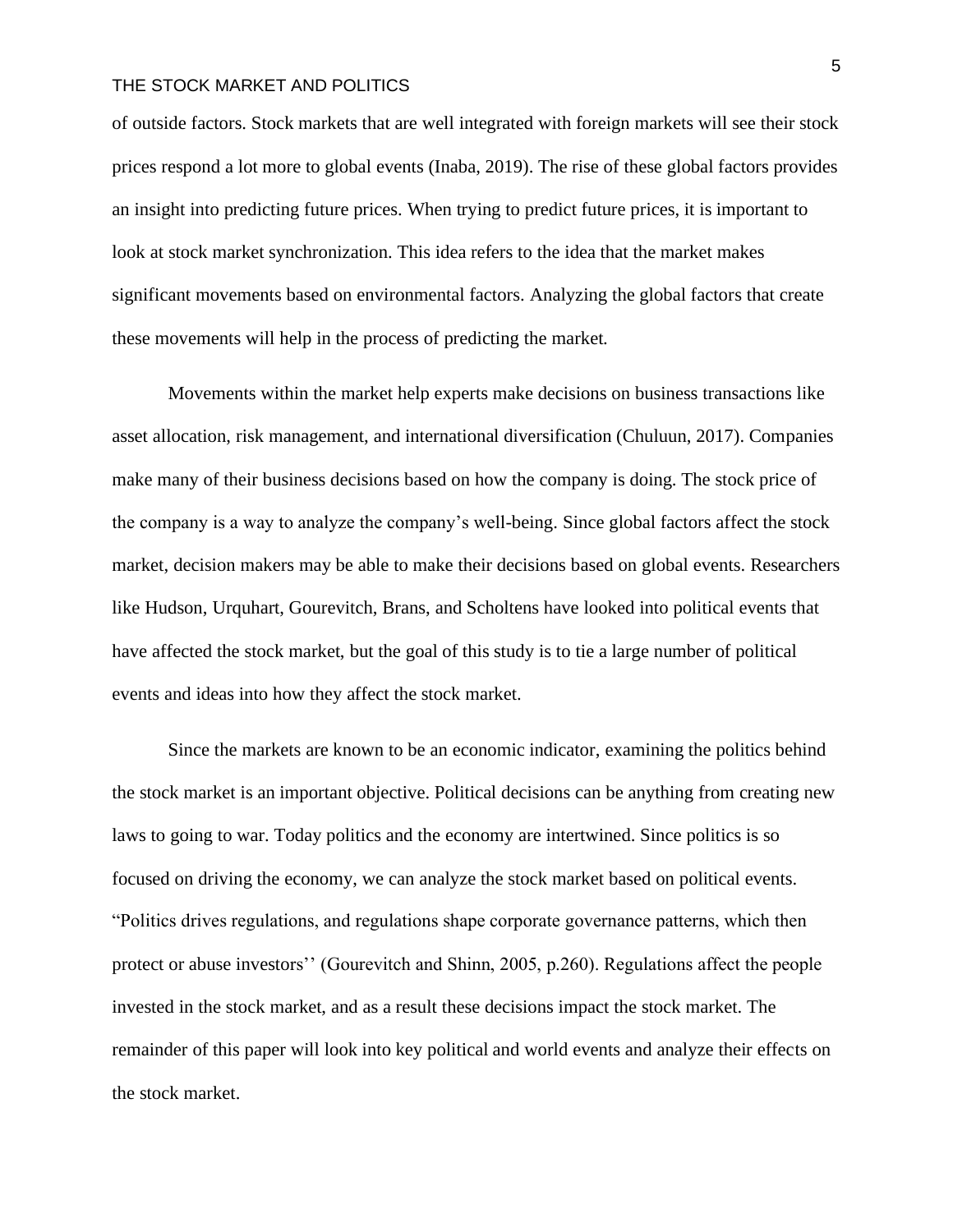#### **Political Elections**

World leaders are especially important for politics to take place. The governments around the world are ultimately influenced by one person who is at the top. Presidents, Kings and Queens, Prime ministers, and sometimes even religious figures are claimed as world leaders. This section looks at how a political election, specifically in the U.S., may or may not affect the stock market. There is evidence that when a new leader is elected, the stock market sees an impact from it (Nippani and Medlin, 2002). Many experts have given good input on the effect of elections on the market. Homaifar, Randolph, Helms, and Haddad (1988) provide evidence on the net profit of shareholders just after an election. Other studies by Foerster (1994) and Foerster and Schmitz (1997) add to the research about the market's impact from presidential elections (Nippani and Medlin, 2002). Research has been done to look at how the presidential elections have impacted the stock market. Investors look for an initial reaction in the market after the results of the election are declared. These election results impact the performance within the U.S. and international stock markets (Nippani and Medlin, 2002). This section will look at the evidence of stock market effects and see if there is a possible trend that will help with predicting the market.

In the past five elections, there hasn't been a common occurrence, but when Bush was elected in 2000, the markets saw a 6% decrease in the S&P 500 (a highly used stock index) in the first ten days after the election (Richter, 2020). According to this shift, the market showed initial movements from the results of the election. In the following election, the S&P 500 saw almost a 4% increase in 2004. In Barack Obama's two election years of 2008 and 2012, the S&P 500 showed 14% and almost 3% decreases respectively. Finally, from the data collected for the 2016 election, the S&P 500 increased by 3% in the next ten days. As seen here, these five elections did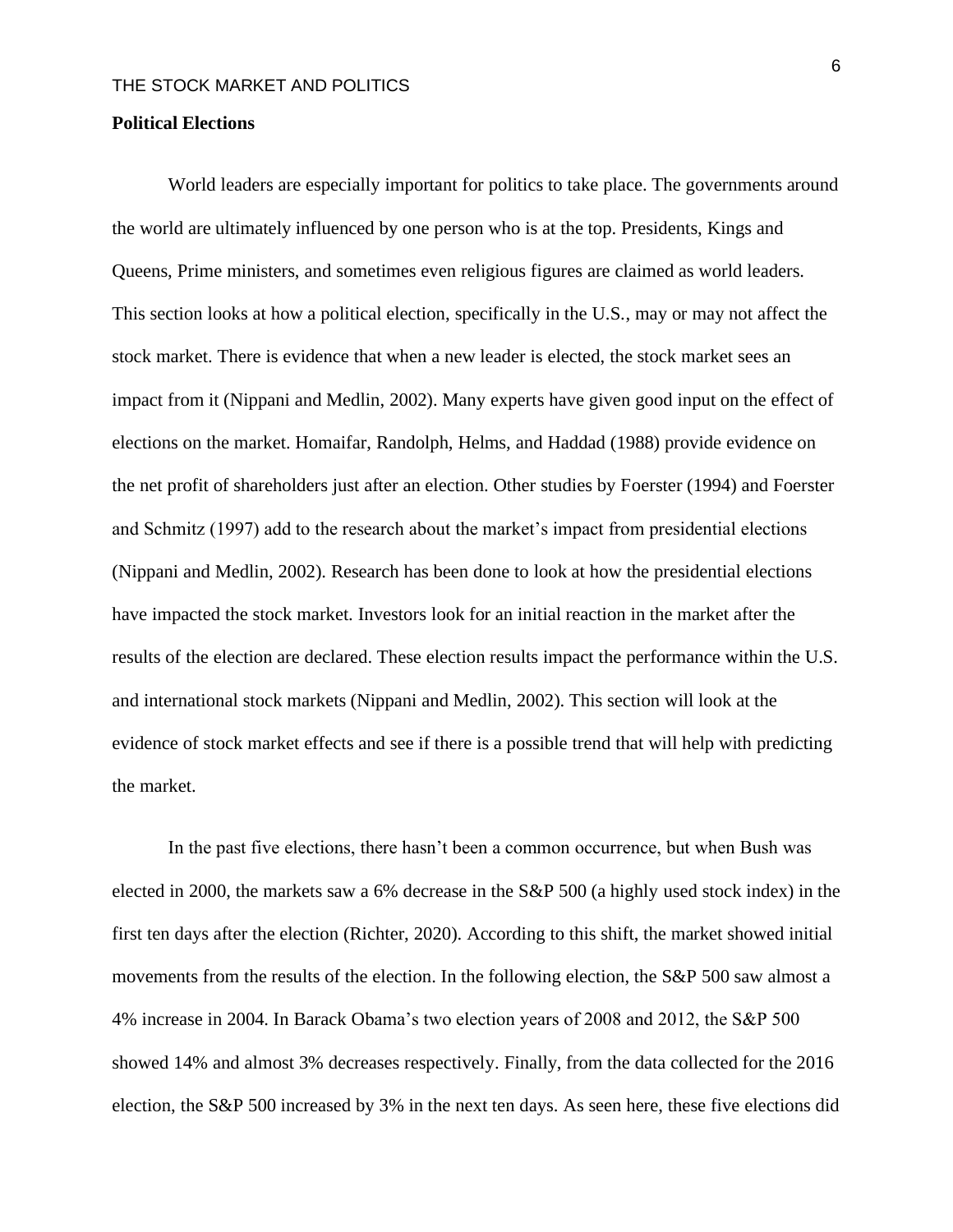not see extreme market reactions, except for in the case of 2008 (Richter, 2020). When Barack Obama was elected in 2008, the market saw its biggest performance change in 20 years with a decrease of 14%. In the first ten days after Donald Trump was elected in 2016, the S&P 500 had increased by 3% as well (Richter, 2020). Also seen in these elections is a common pattern. For the most part, when a Democrat was elected, the stock market saw decreases in the following ten days. On the other hand, the market has shown general increases when a Republican was elected, except for the anomaly in 2000 (Richter, 2020). The 2000 election was an anomaly in the research done because of how late the results were posted, but this election will be talked about a little later.

Past research has investigated the impact of the political party of the newly elected president. Lobo (1999) and Riley and Luksetich (1980) have looked at the initial effects on the stock market when a Republican or a Democrat is elected. The party of the elected president does show a pattern within the effects of the stock market. There is an important risk involved with the stock market when looking at changes in stock prices. Jump risk is the risk that a stock will have an extreme change due to current events. The political party in office shows different jump risks for different stocks. Lobo (1999) illustrates the political parties' effect by stating "... we notice that small stock returns are higher on average during Democratic administrations, consistent with the finding in Hensel and Ziemba (1995). Moreover, jump risk increases for large stocks during Democratic regimes, but is similar for small stocks across partisan regimes" (Lobo, 1999, pg. 9) Small stocks are not affected much by the election results, but for the larger stocks, there is evidence of elections affecting the risk that a stock will move unexpectedly (Lobo, 1999).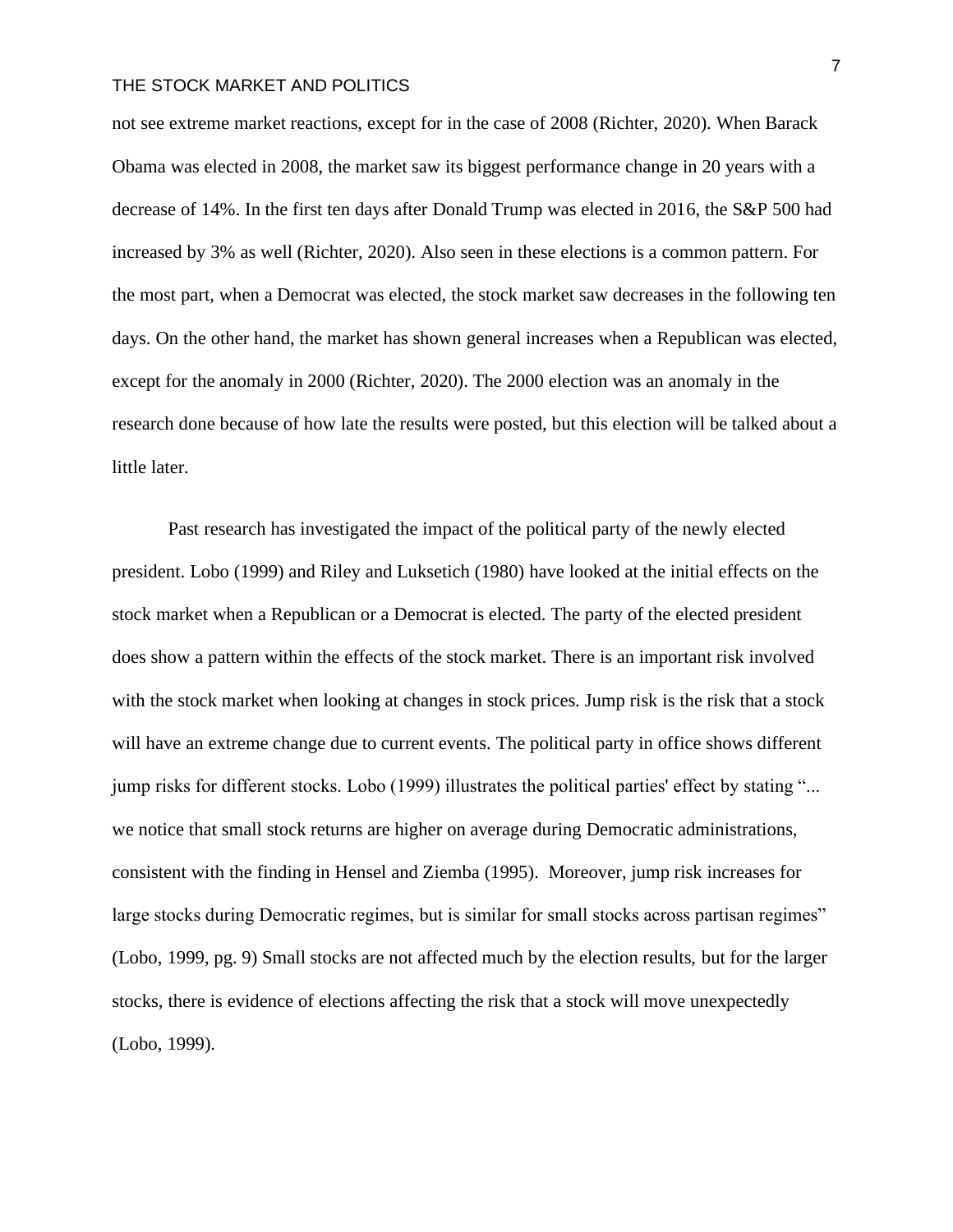The research done by Lobo (1999) provides insight into the effect of the political party on the stock market. He looks at how different small and large cap stocks react to certain political parties being elected. "On balance, it would seem that while small stocks perform better under Democrats compared to Republicans, unexpected news dominates during Democratic administrations and increases the jump risk for large stocks in these periods" (Lobo, 1999). Overall, the stock market is much more at risk when a Democrat is elected to office initially. The small stocks generally provide a better return, but large stocks are much more likely to crash when the elected president is a Democrat. Like Lobo (1999) stated, unexpected news is much more abundant when a Democrat is in office. With more unexpected news, it would make sense for jump risks to be higher.

 Although political parties show a major impact on the market, there is an election that shows how influential the results are to the stock market. In 2000, the U.S. presidential election was different from other elections. On November 7, 2000, people around the country went in to cast their votes. The results are usually announced within a day or two, but in 2000, the results were not released until December 13 because of many errors counting the votes (Nippani and Medlin, 2002). This presidential election was very influential on the stock market in November and December of 2000. Using the three main indexes of the New York Stock Exchange, the research shows the effect of the election delay. Nippani and Medlin (2002) used three different windows. Data was shown between 11/08 to 11/13, 11/14 to 12/06, and 12/07 to 12/14. The S&P 500, NASDAQ, and Dow Jones all showed interesting results. The impact of the delayed results was similar in all three indices at all three windows. Although the results were similar, negative effects were seen in the short term. The S&P 500 dropped 4.6% and the Nasdaq composite dropped 13.7% in the first event window (11/8 - 11/13). After this first event window, the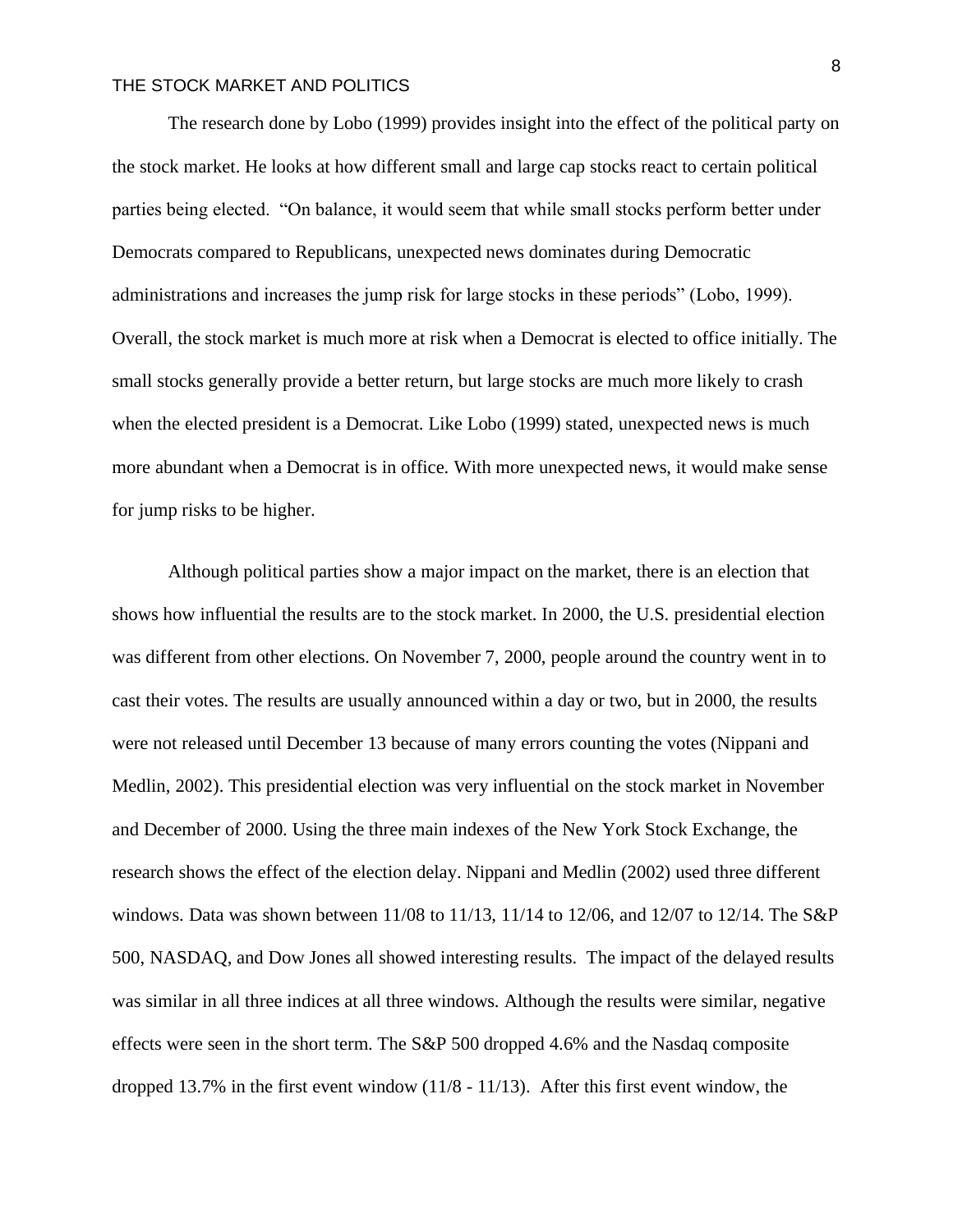market began to stabilize back to normal. In the first four trading days after the delay, the stock market saw negative effects, but it soon returned to normal (Nippani and Medlin, 2002). Political elections are very influential on the stock market in the short term. Stock returns vary within different political parties and some election anomalies have provided information on how the stock market reacts. The political parties have shown many trends in the market, but it is not all certain. As discussed before, the market generally reacts positively to a Republican being elected and negatively to a Democrat being elected. As can be seen, it is not always the case. In the 2000 election, George W. Bush was elected to be president as a Republican. The market went against its normal trend, and the market saw negative effects of his election.

 While the election results may show a common reaction for the party that is elected, the stock market has shown corrections after the election. Like stated before, when a Democrat is elected, stock prices see negative effects compared to positive increases when a Republican is elected. In the longer run, stock prices have seen different effects based on the political party elected. For example, according to Forbes, over the last 60 years only two presidents have seen decreases in the stock market when their term(s) were up. When President Nixon and President George W. Bush had finished their term(s) the S&P 500 had been negatively affected (Klebnikov and Touryalai, 2020). Both of these presidents happened to be from the Republican Party. This goes against the initial prediction that Republican presidents have a positive impact on the stock market. The S&P 500 was down 20 points when Nixon finished his term and down 40 points when Bush finished his term (Klebnikov and Touryalai, 2020). The S&P 500 saw increases after every Democratic President was finished in office. Past research has shown that when a Democrat is elected as president, the stock market has regularly shown negative impacts in the short term. While the initial reaction is negative, when the President actually puts his or her ideas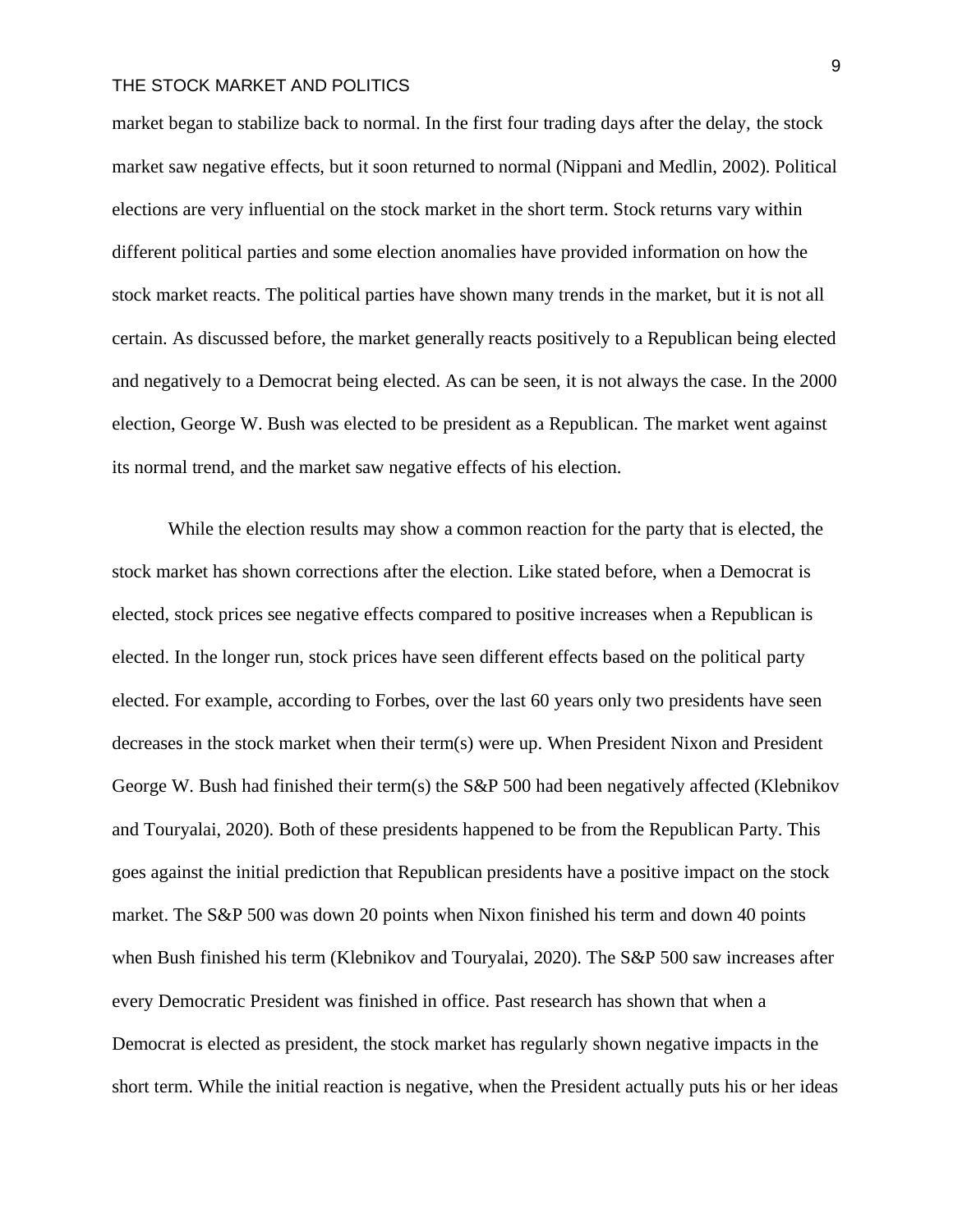into place, the market may see a positive reaction. The S&P 500 has not seen a decrease in 60 years when a Democrat was in office (Klebnikov and Touryalai, 2020). For now, we may be able to say that initial market reactions are negative when a democrat is elected, but the president's impact may prove otherwise for the long-term. Also, when an unexpected event occurs like the Bush election, the stock market may show negative price changes.

## **Presidential impact**

"What a STUPID deal for Verizon to buy AOL for \$4.4 billion. AOL has been bad luck for everyone who touched it. Worth less than \$1 billion!" (Trump, 2015). This is a tweet from the United States' former president Donald Trump. Donald Trump was a very active user on his Twitter and other social media accounts. He has made many statements on these accounts, with a lot of the statements affecting other areas of the U.S. The president has a very big impact on the American economy. Using Donald Trump as an example, his twitter statements have shown effects on the stock prices of individual companies (Brans and Scholtens, 2020). If the president can affect stock prices using twitter, they have the ability to affect the economy through the government actions as well. The country as a whole is led by the president with their residing government influencers. Since so many people are accustomed to following the president's commands, they are very influential on the country. Since the president is so influential on the citizens of a country, the economy is therefore affected by these statements and ideas. Along with statements made by the president, the party they represent can also have effects on the economy. This section focuses on the individual statements made by the president, along with the party they associate with. In a later section, the laws and tariffs imposed by the president will be discussed and how those decisions affect the stock market.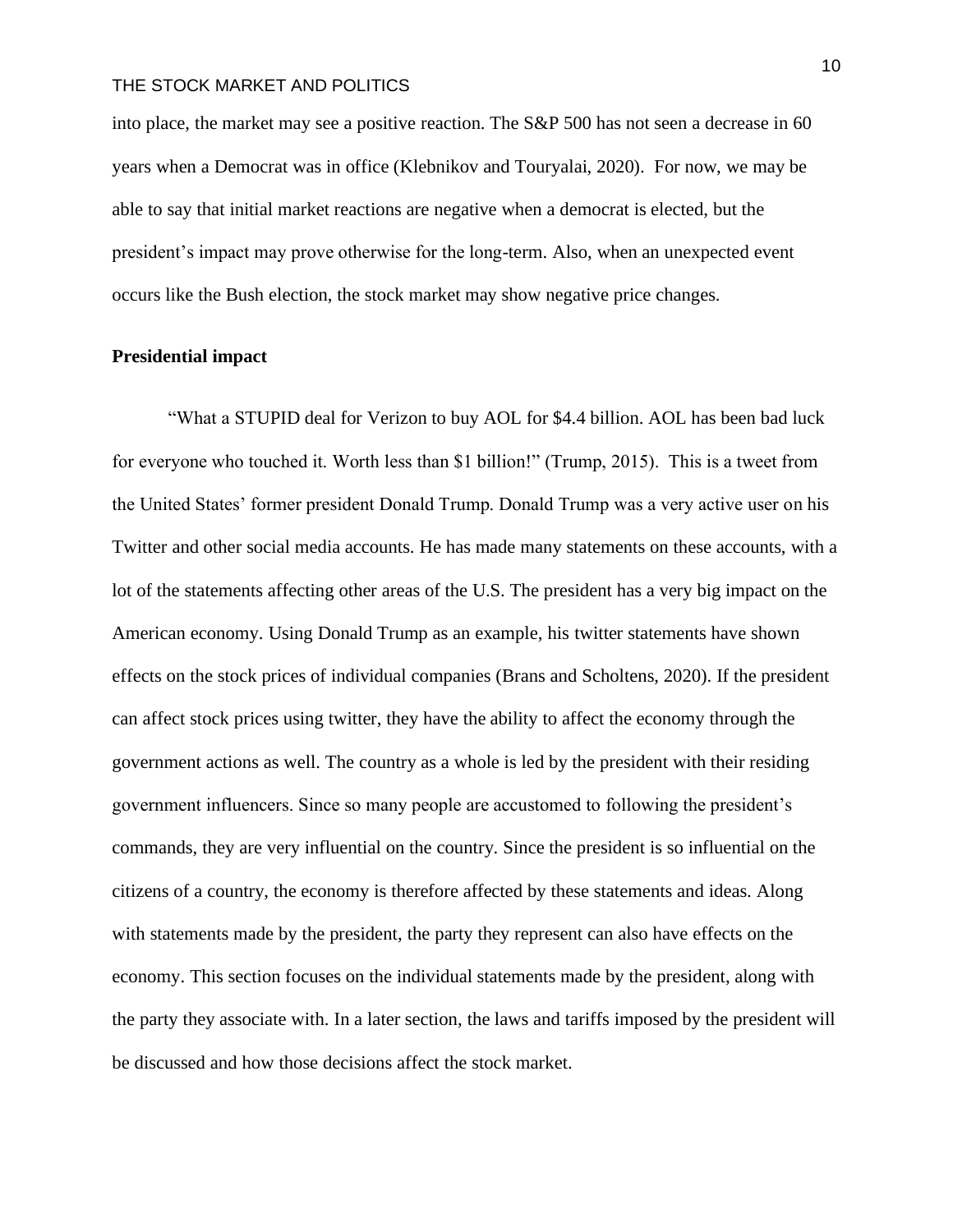In today's world, everyone is on social media including the president. Barack Obama was the first to use the official Twitter account for the president and Donald Trump was the second. President Trump was one of the few presidents to be involved on social media, and his use on Twitter gained a lot of media coverage. President Trump is one of the most influential people on Twitter, having over 58 million followers to go along with his 40,000 plus tweets (Brans and Scholtens, 2020). Since he is so popular on twitter, the question that arises is did Donald Trump's tweets affect the stock market?

Social media is so abundant in society today that it can be claimed as news. To summarize what Brans and Scholtens (2020) stated in their research, any tweet is public information, so it serves as public news. Public news generally can affect the stock market in two ways. First, commentary on a company can have a positive effect on the stock price whether or not the information is positive about the company. This is because the more people that hear about this company, the more likely they are to buy. This means that the stock price will eventually increase in price and yield a greater return for stockholders. According to a majority of finance literature, many investors show much more noticeable responses to negative news as opposed to positive news (Brans and Scholtens, 2020). With these ideas in mind, Brans and Scholtens researched the effect of the president's tweets on the stock market.

President Donald Trump has made many tweets about companies during his term as president. Many tweets like the AOL tweet have negative connotations, but the president also posted tweets that were encouraging for a company to hear. In Brans' and Scholtens' research, they used the S&P 500 index to determine the effect of the stock market as a whole. The S&P 500 was investigated on the day the tweet was posted and the day after to understand the effects of the tweet on stock prices. As a whole, the day of the tweet and the day after the tweet showed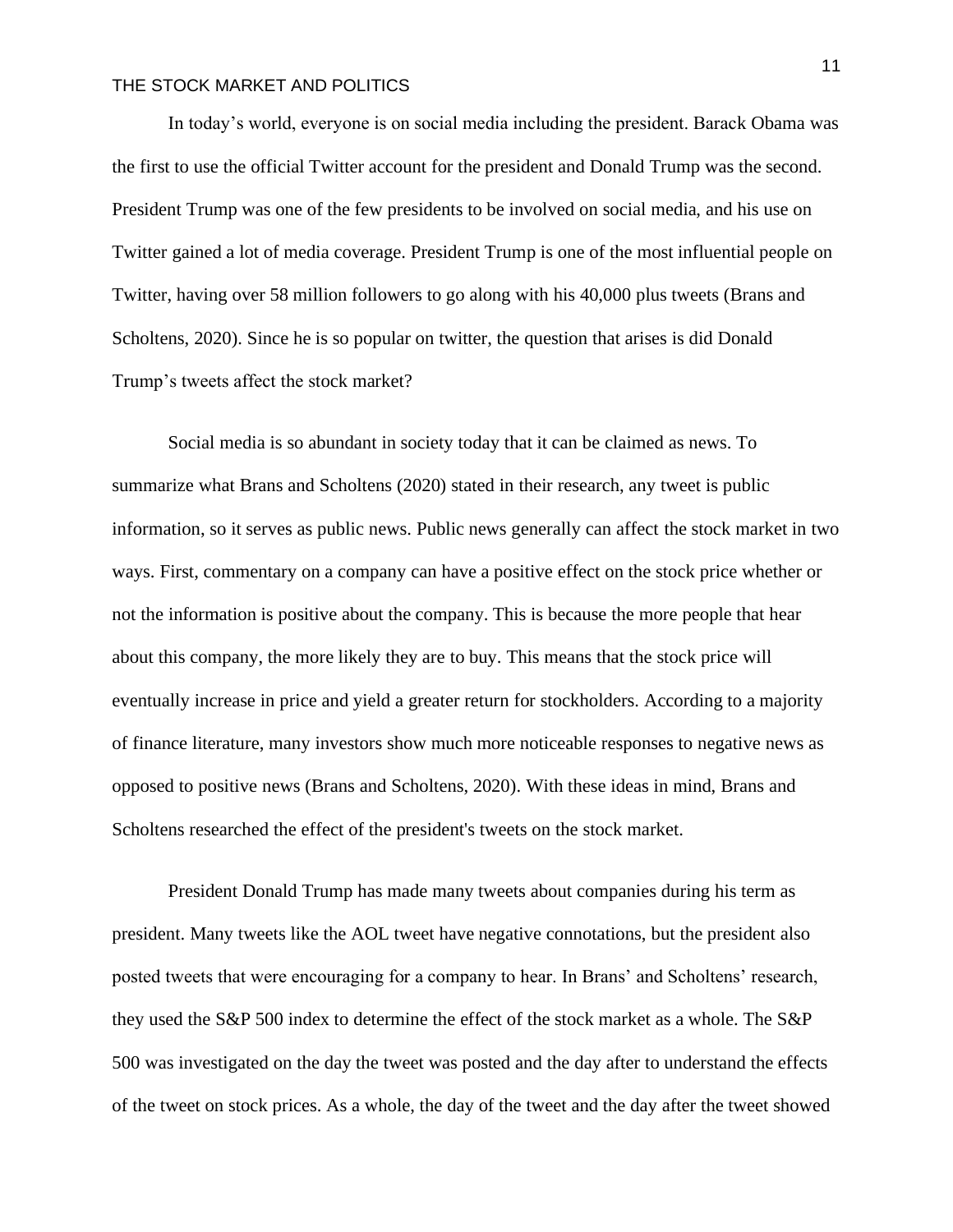no significant change in the return of the stock market (Brans and Scholtens, 2020). This means that having a company stated in one of the president's tweets did not affect their stock price immediately. The sentiment of the tweet on the other hand could show that the president does have influence. In the data from Brans and Scholtens (2020), the strong negative tweets created a negative response from financial investors. A negative response from financial investors may not affect the stock price immediately, but it will have an effect later on. For example, when an investor hears negative news about a company, they are likely to either pull out their investments or completely stay away from buying the company. This will end up causing the stock price to fall because less and less people will be purchasing shares. The positive news on the other hand, did not show much effect on the market. Donald Trump did have an impact on the market when he spoke negatively about a company though. Donald Trump posted on his Twitter account stating, "Boeing is building a brand new 747 Air Force One for future presidents, but costs are out of control, more than \$4 billion. Cancel order!" (Trump, 2016). Tweets like this had a big impact on the return of stocks. A week after this tweet was posted, Boeing stock had dropped 12%. This company stock went from trading at \$234 to \$208 (Brans and Scholtens,2020). This is a big price change, since Boeing's stock had been increasing steadily over the previous two months.

Donald Trump was not the only president to make statements that affected the stock market. President Barack Obama made statements on companies that received "bailout" funds when there was a form of financial crisis going on. The president stated, "You are not going to be able to give out these big bonuses until you've paid taxpayers back, you can't get corporate jets, you can't go take a trip to Las Vegas or go down to the Super Bowl on the taxpayer's dime" (Gift and Gift, 2011, p.59). This comment was aimed at places of tourism like Las Vegas (Gift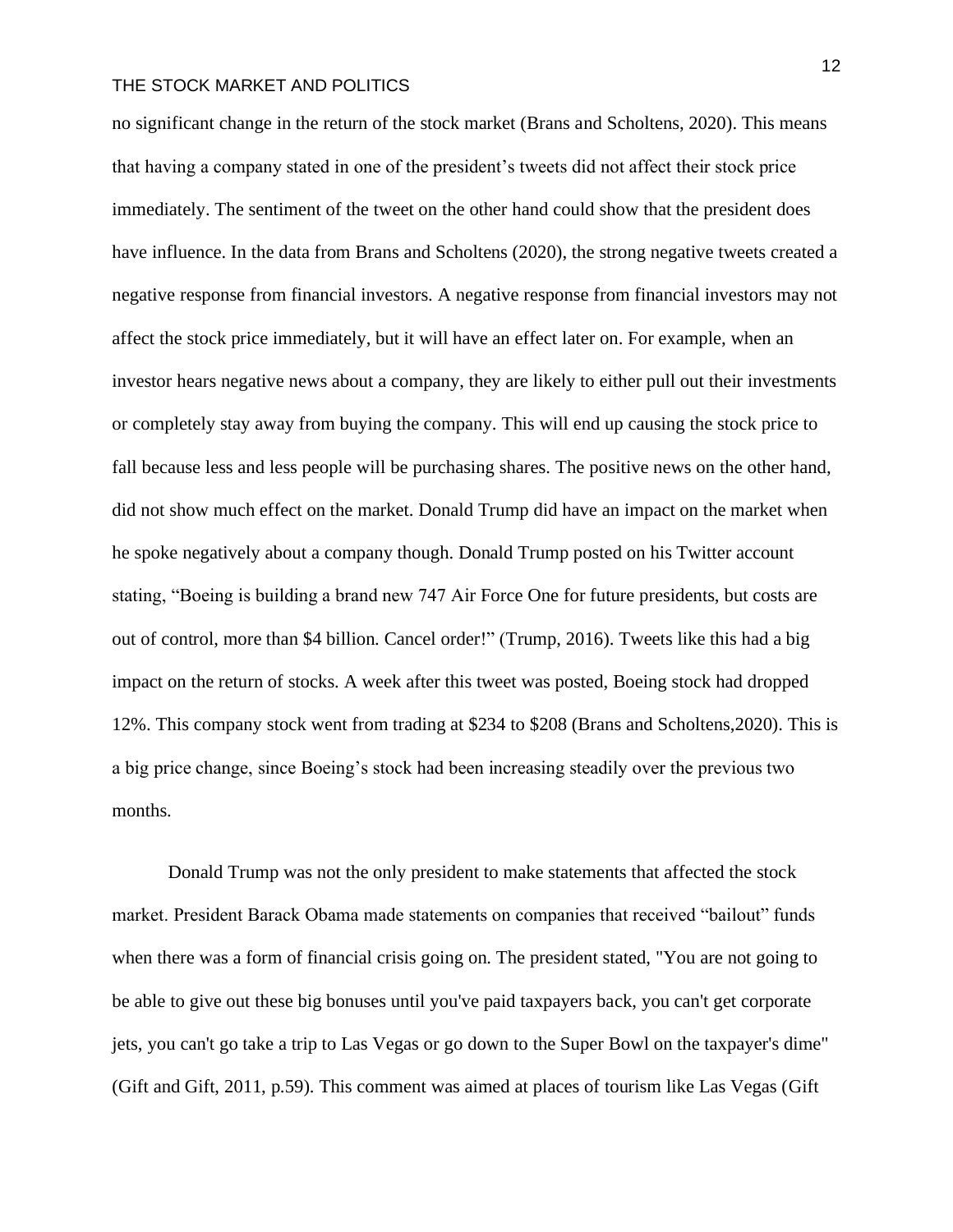and Gift, 2011). Previous research from Brans and Scholtens (2020) has shown that statements from the president had influence on the market. A negative statement like the one made by President Obama could cause returns and prices to fall of stocks that are involved in luxury and vacation expenses.

Based on the statements from President Obama, researchers Gift and Gift (2011) studied the effect on specific types of stocks. In their research they classified companies into two groups, CTT and non-CTT companies. The study looked at CTT companies and non-CTT companies' stock, which are different types of casino and gambling companies. Gift and Gift defined CTT companies as companies focused more on conventions, trade shows, and tourists and non-CTT companies generally focused more on local or regional customers (Gift and Gift, 2011). The stocks were selected from Hoover's "Gambling Resorts & Casinos" industry classification (Hoover, 2011). When studying these two types of companies, an investor would predict that Barack Obama's statements would have a positive impact on the stock prices of non-CTT companies and a negative impact on the CTT companies. CTT companies were largely producing negative abnormal returns after the statements from the president. In comparison, the non-CTT companies produced all but one positive abnormal return. Based on tests like this, CTT company stocks generally saw a 2-7% decrease in market capitalization, and the non-CTT companies reacted positively with a 1-6% increase (Gift and Gift, 2011). The research from Gift and Gift found this to be true. "Our analysis supports the hypothesis that presidential rhetoric can have a real impact on public behavior towards a particular industry with President Obama's statements adversely affecting CTT companies and positively affecting non-CTT companies in our sample." (Gift and Gift, 2011, p.71).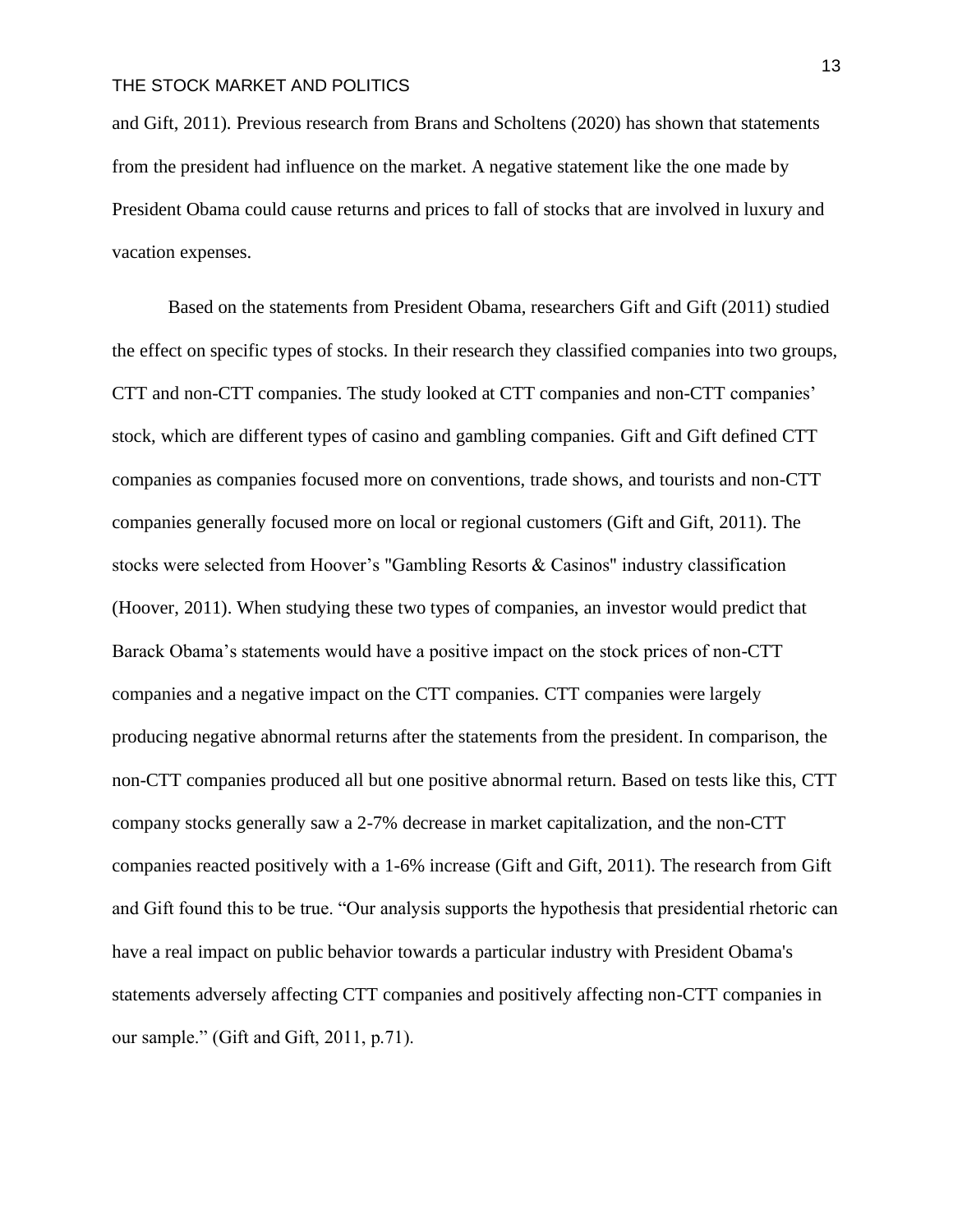The president can make very influential statements. Negative effects on the CTT companies' stock were not intended by the president's statements. It was more focused on getting U.S. citizens to spend financial crisis money on local businesses which resulted in negative trends in the market for these types of companies. Gift and Gift (2011) explain that the CTT companies focused on gaining customers from tourism, while the non-CTT gambling companies looked to attract the people in the area. Therefore, President Obama was making statements critiquing citizens going to gamble at the CTT businesses. President Obama scared customers away and the stocks of these companies saw effects.

Over the last two presidential terms, the stock market has seen substantial effects brought about by the sitting president. Their statements have greatly impacted the stock market seen today. Thus far, negative statements made by the president have shown the most notable effects on the market, while positive statements did not show much change in stock prices. In the research done by Brans and Scholtens (2020) they show the effects of statements made by Donald Trump. Gift and Gift (2011) also explain the effects of the president using President Obama in their research. Both President Obama and President Trump made negative statements that directly affected the stock prices of the companies named. For the overall market however, not much change was noted when the president brought up a company's name. Understanding this idea, can help predict price changes in individual stock prices, but it will not help when looking at the whole market.

#### *Political Party of the President*

While individual statements made by the president affect a certain company's stock prices, the political party of the president may have an impact on the overall market returns. Republicans and Democrats have different views on certain political decisions. Since, the ideas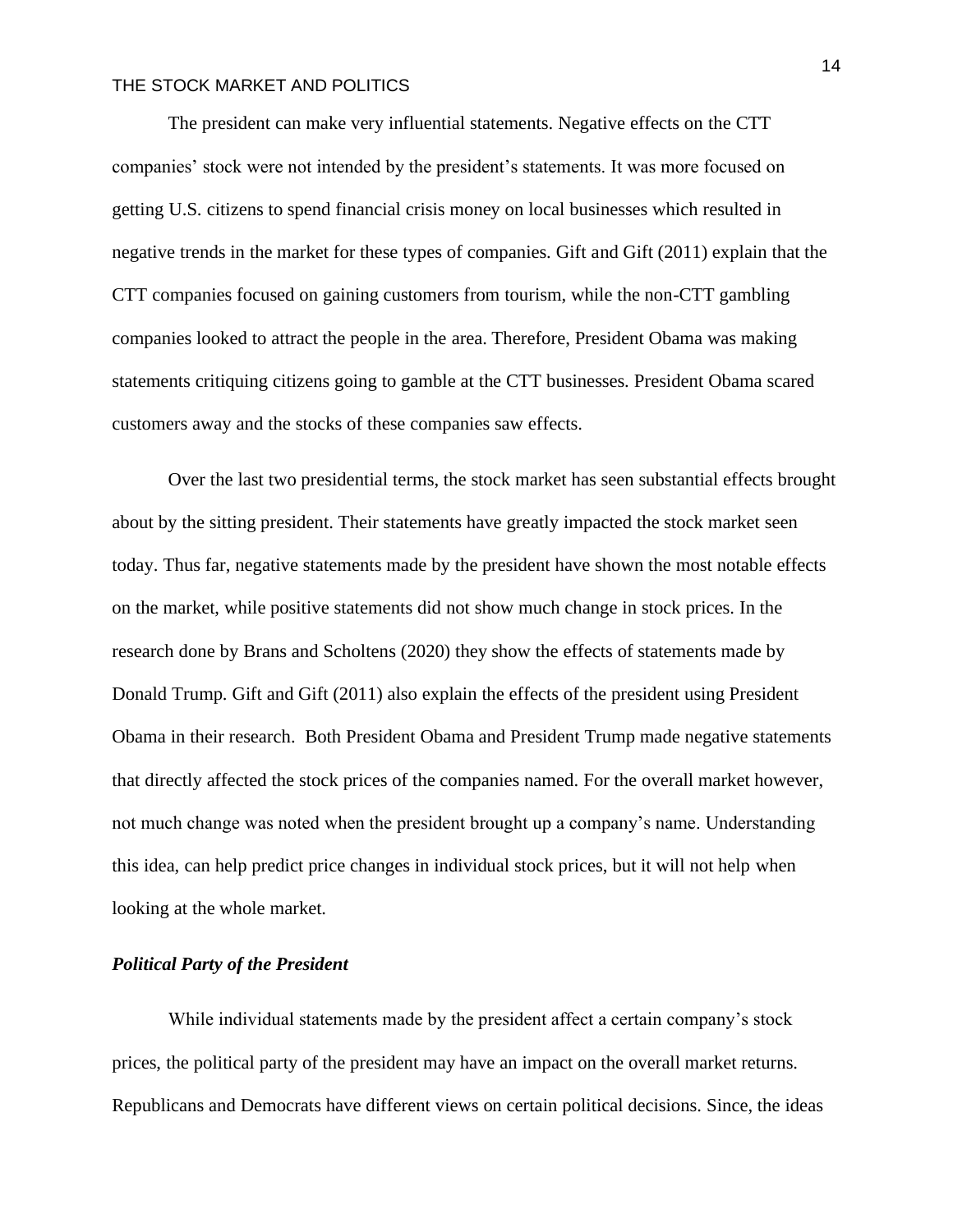of both parties differ, the economy may react differently according to which party is in office during that time. Analyzing the stock market returns based on the party in office is best to analyze the short-term effects, since the market has consistently followed a bullish trend in the long run. Short term effects can help predict the market quickly, but in the long run, the stock market has shown increases overall. For example, over the last 60 years, the S&P 500 has increased by about 800%. Figure 1 shows the extent of \$100 invested in 1960 to what it is worth in 2020 (Webster, 2022). During this 62-year timeframe, the overall market has trended positively averaging a rate of return of 10.8%. Within these 62 years there were only two presidents that ended their term with a negative return in the S&P 500. The two presidents with negative returns were both Republicans, so the political party in office may have an impact on the market (Klebnikov and Touryalai, 2020) The remainder of this section will look at the impacts on the market based on the party in office, and whether or not it actually makes a difference if the president is Republican or Democrat.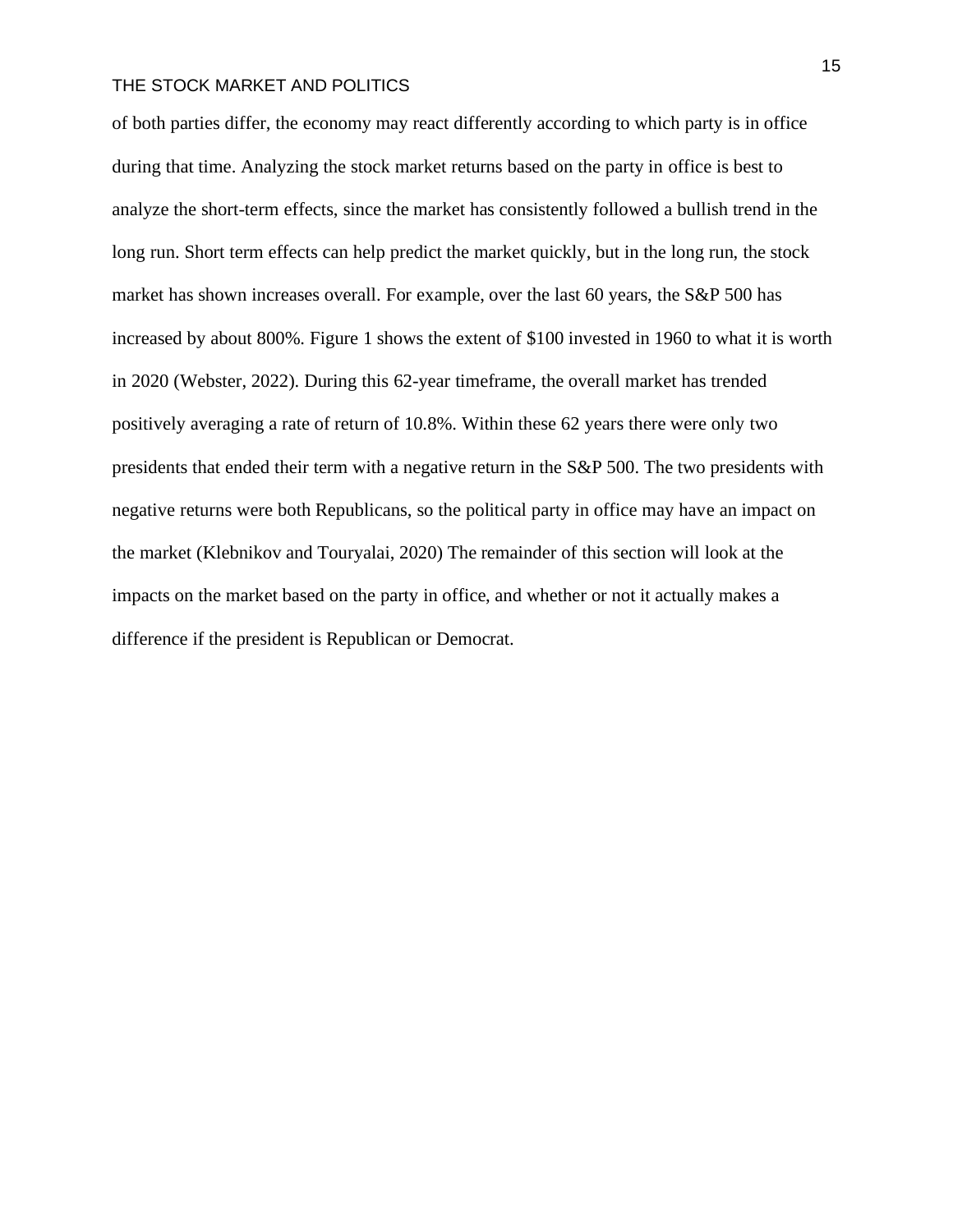#### **Figure 1.**

#### *S&P 500 Performance in the last 60 years.*



Note. This model shows the value of \$100 invested into the S&P 500 over the last 62 years. From "S&P 500: \$100 in 1960  $\rightarrow$  \$46,783.22 in 2022" by Webster, 2022, officialdata.org. Copyright by Official Data.

For the most part, the stock market has shown positive increases since Truman was president. Forbes researchers Klebnikov and Touryalai have looked at the movement of the S&P 500 when different presidents were in office. They wanted to research whether or not the political party in office showed different effects. The article quotes Jeremy Siegel stating, "Stock markets do perform better under Democrats than Republicans. That's a well-known fact, but it does not imply cause and effect" (Klebnikov and Touryalai, 2020, p.3).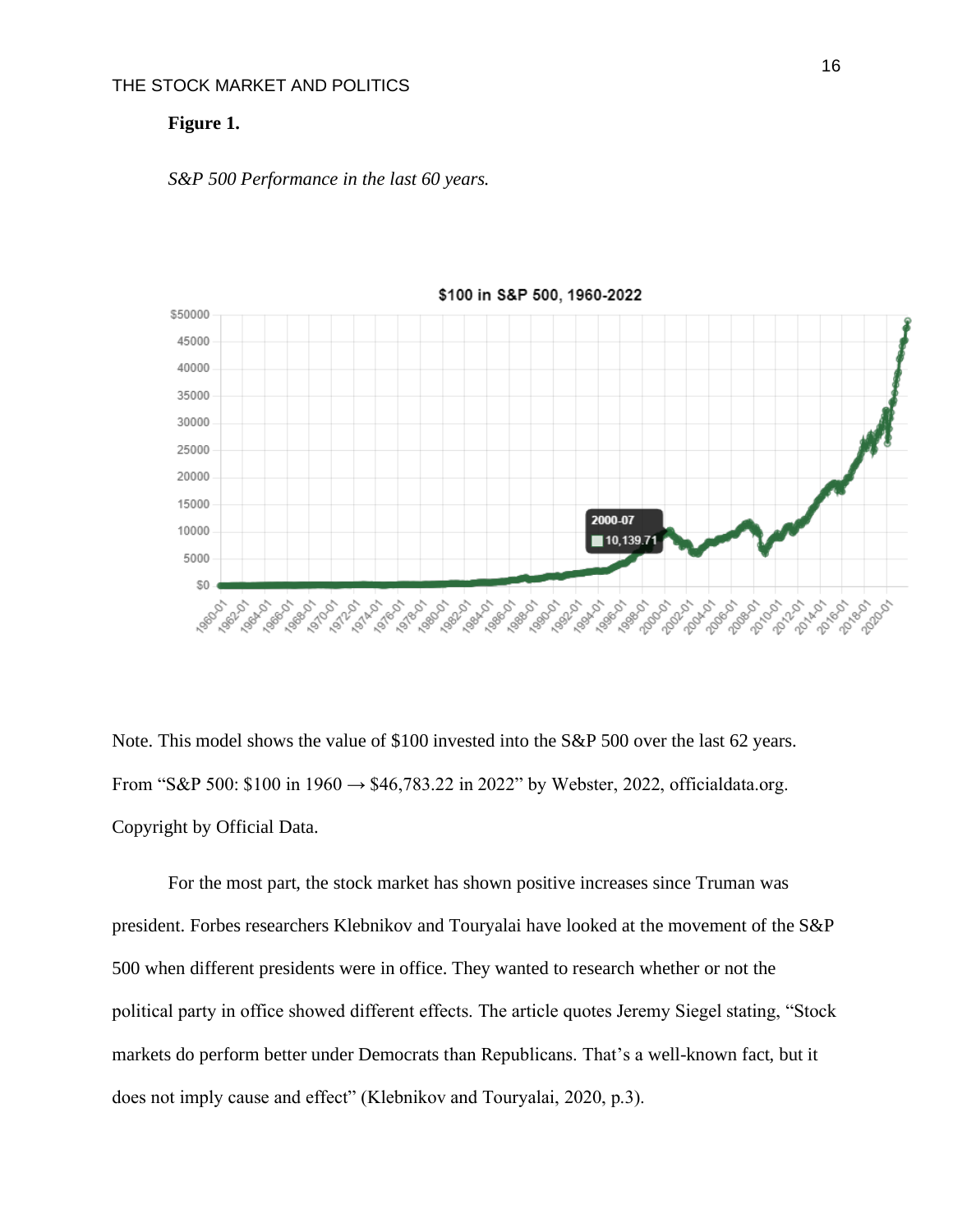Since research has shown that when Democrats are in office, the stock market outperforms a market with a Republican president, the returns for the individual presidents in office should be examined in order to decide if the political party made an impact or the president in office. Starting with the highest return of any president, President Clinton had the highest cumulative stock return with almost 210% (Klebnikov and Touryalai, 2020). This high return adds to the idea that Democrats have helped increase returns in the stock market. One thing to note during Clinton's presidency is that he inherited good economic conditions. Inflation fell to less than 3% which made sense why the market was able to perform so well (Klebnikov and Touryalai, 2020). Good economic conditions and the beginning of the internet boom helped the stock market succeed during Clinton's presidency.

Even though Clinton had a good economy, he did still have some positive effects on the market. Clinton pushed for an increase in taxes in his first term and as a result the Fed increased the federal funds rate from 3.25% in January of 1994 to 5% in February of 1995 (Klebnikov and Touryalai, 2020). These political decisions helped keep inflation in check. Since the economy was doing well during Clinton's presidency, he was able to keep the momentum which resulted in positive returns in the stock market. Clinton's time as president resulted in positive movements in the market. Clinton started out his presidency in a strong economy which helped the market show great positive returns when Clinton's term ended.

President Obama also showed great returns during his time in office. According to Forbes, the S&P had a positive return of 182% by the time Obama had finished his presidency (Klebnikov and Touryalai, 2020). While president Obama did make some statements that impacted the stock market negatively, the overall market showed positive results for his term. The U.S. was just coming out of their biggest financial crisis in almost 80 years. This basically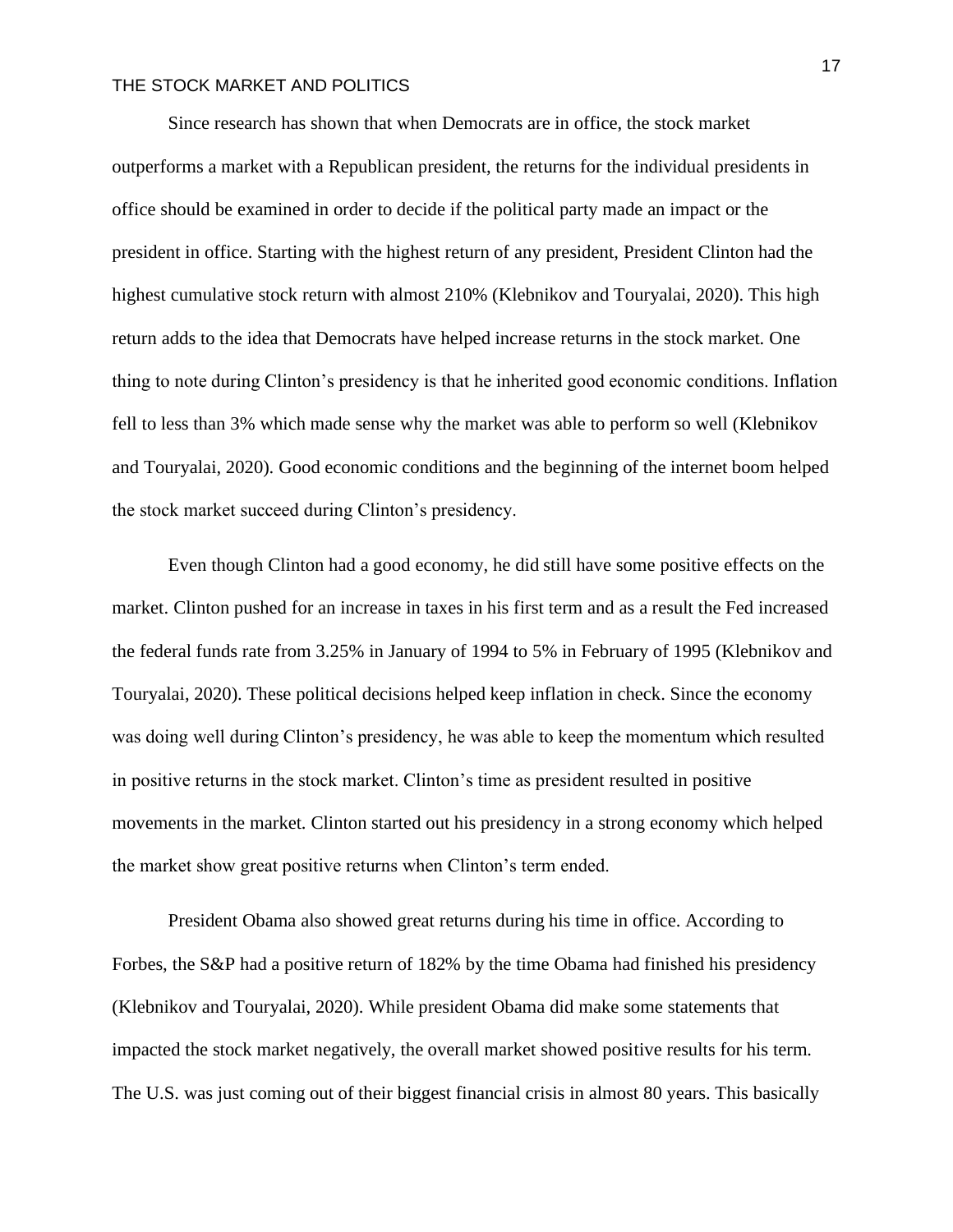set up Obama to have great returns. Interest rates had already been cut by the end of Bush's term, so the economy was ready for a long bull market. Along with this rebound from the recession, technology and innovation surged in the next few years (Klebnikov and Touryalai). The advancements in technology were very influential on the market. Products from companies like Apple, Microsoft, and Amazon showed just how much technology was advancing. These companies were able to generate large earnings with low interest rates because of the strong demand for these products. The increase in performance of Apple, Microsoft, and Amazon produced positive changes in their stock prices (Klebnikov and Touryalai, 2020). All three of these companies are included in the S&P 500 index, so the increase in individual stock prices showed positive effects on the S&P 500. The majority of the positive movement in this time is attributable to non-political ideas. The advancements in technology pertain to non-political events, so while Obama did end his terms with a high positive return, politics may not have been the reason for the good fortune.

The democratic party holds the two highest S&P returns for presidential terms, but two Republican presidents showed good returns as well. The S&P returns of 129% and 117% from President Eisenhower and Reagan demonstrate positive signs for the stock market when a Republican is in office. President Eisenhower helped resolve some conflict in the Korean war, but America was still under psychological attack with red scare tactics. Although the war was over, the U.S. still faced financial problems. In Eisenhower's two terms, he went up against three recessions in 1953, 1958, and 1960 (Klebnikov and Touryalai, 2020). Looking at the financial crisis' during Eisenhower's terms, it is impressive he managed to help the market return a positive 129% in the S&P.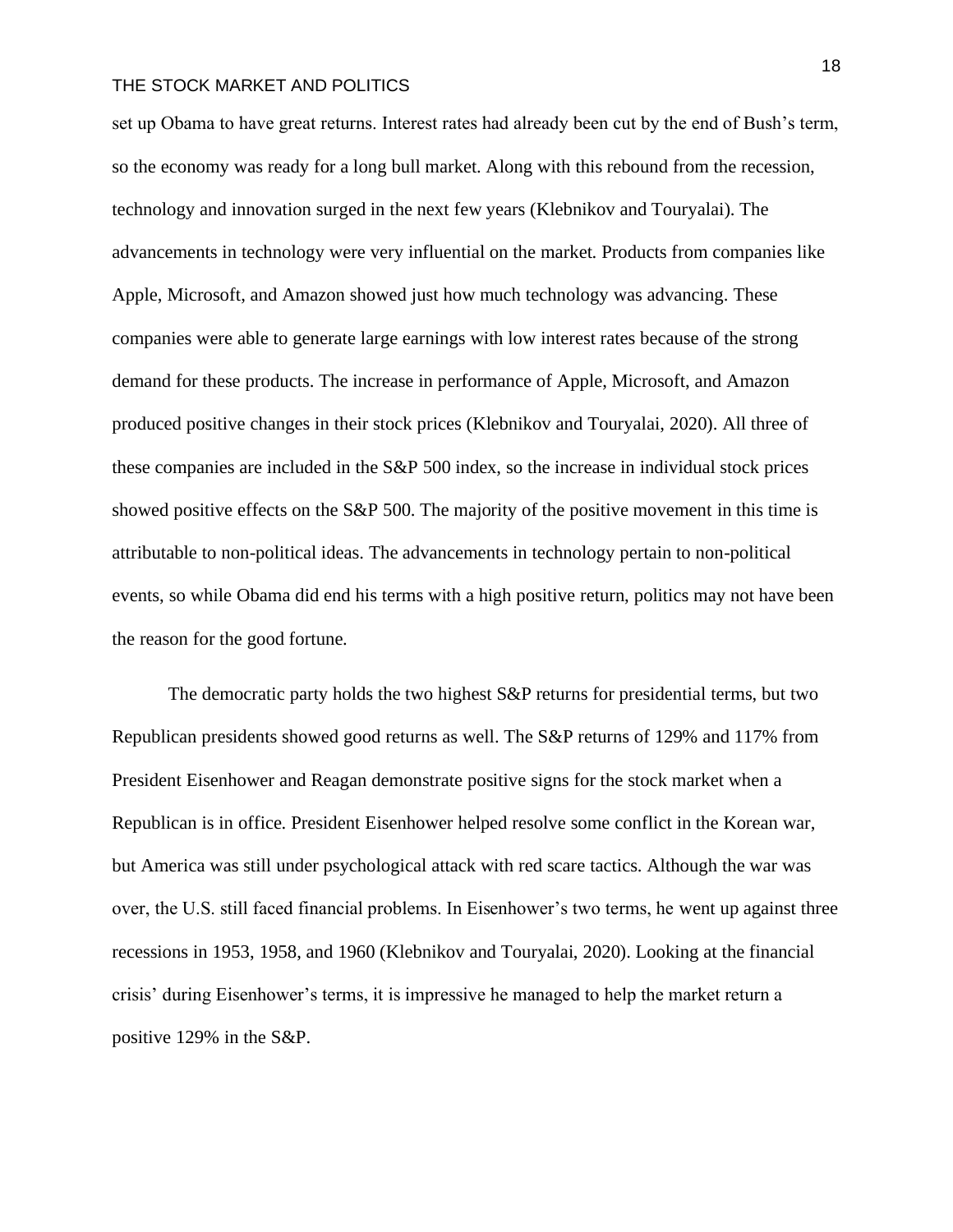President Reagan also saw positive results with a 117% return when his terms were finished. Like in Eisenhower's presidency, the U.S. went into another recession during Reagan's first term. The recession lasted long enough that it "broke the back of inflation" (Klebnikov and Touryalai, 2020). For the most part, recessions result in negative returns in the stock market. For example, from the election in 1981 to the beginning of 1982 the S&P 500 was down 5%. The government took action to resolve the economic situation and fight inflation. In order to fight against the recession, U.S. Treasury rates increased above 16% in August of 1981 (Klebnikov and Touryalai, 2020). The increase in Treasury rates helped stabilize the economy and ultimately helped the stock market rebound. Most of the credit goes to Fed Chairman Volcker who helped keep a tight monetary policy with the 16% increase in the treasury rates (Klebnikov and Touryalai, 2020). Reagan's economic policy of "Reaganomics" including fiscal policies to reduce government spending and tax cuts (Blanchard, 1987). Tax cuts began with Reagan, and they have become more and more useful in helping the economy rebound in an economic downturn. Reagan's policies resulted in positive results in the economy and the stock market. It is pretty impressive that the S&P 500 showed positive returns at the end of Reagan's presidency, noting that he came into office during a recession.

Both the Democratic and Republican parties have seen good returns in the stock market, but two Presidents finished their terms with a negative return. President Nixon and President George W. Bush were the only presidents since Truman where the stock market had negative returns during their time as president (Klebnikov and Touryalai, 2020). Next, the only two negative returns in the last 60 years will be examined to determine the effects of the political party on the stock market.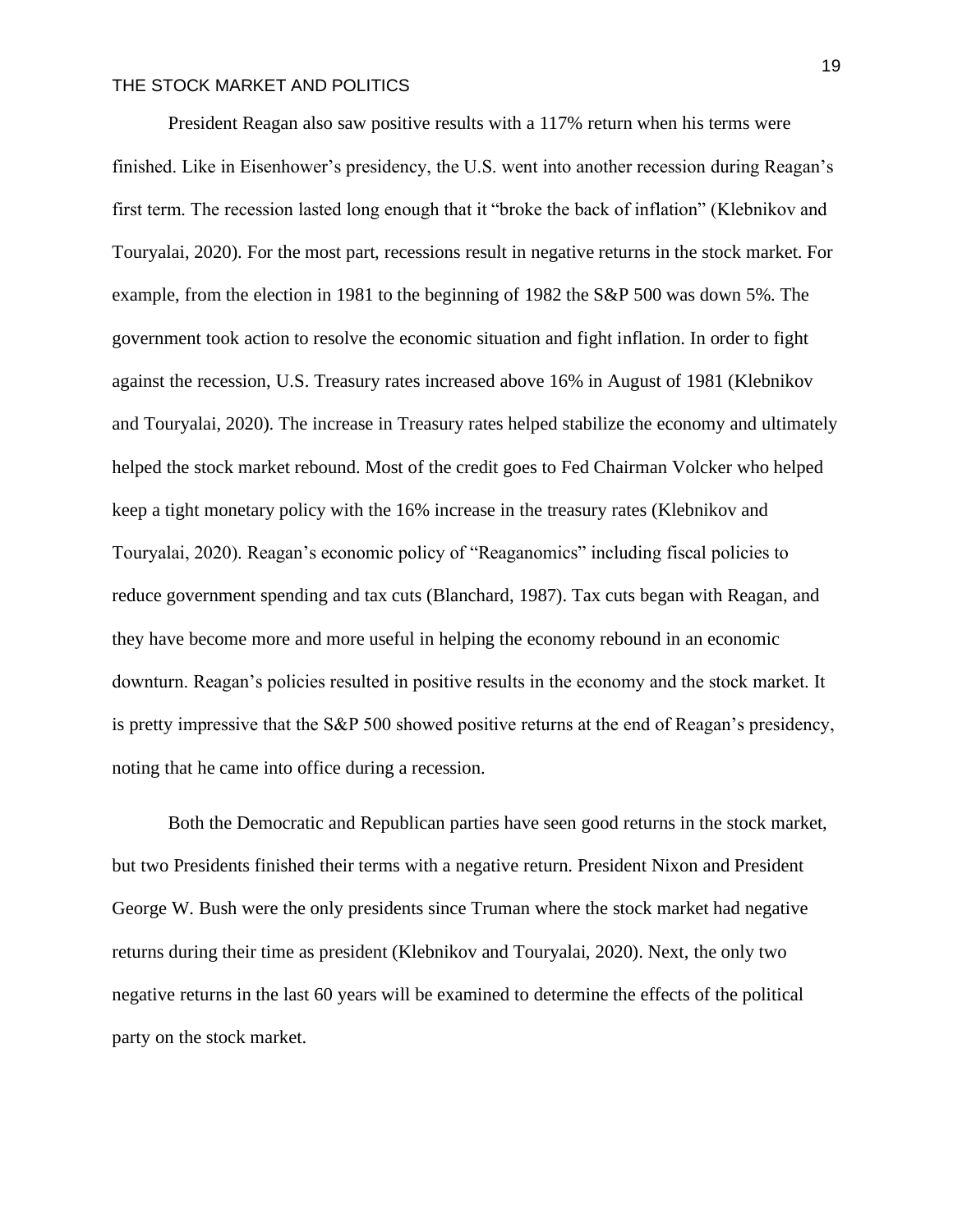President Nixon was in office from 1969 to 1974 and in that time frame, the S&P 500 had a -20% return. In some of the situations discussed previously, some presidents were elected into a good economic position and continued that trend. Also, some of the Republicans, like Eisenhower started out with a rough economy and turned it around. For President Nixon, he started out with a poor economy and made things worse. The U.S. economy was in a time of high inflation, slow economic growth, and high unemployment (Klebnikov and Touryalai, 2020). When the economy is struggling, it may be good to try something new. Nixon made an executive order to freeze wages and prices to battle the high inflation (Klebnikov and Touryalai, 2020). Inflation is the rate at which the value of the U.S. dollar falls. In theory, if wages and prices stayed the same, then the value of the dollar should stay the same, but this was not the case. Inflation rates were still high and since the wages and prices stayed the same, the economy was worse off. Also, the Arab oil embargo happened in 1973 leading to a surge in oil prices (Klebnikov and Touryalai, 2020). The stock market did not do well during Nixon's presidency. He may have been dealt a bad hand, but ultimately his decisions led to the stock market crashing.

George W. Bush was the only other president to finish his terms with a negative stock market return. He had the lowest return at -40% (Klebnikov and Touryalai, 2020). Along with other presidents, Bush inherited the stock market bubble from Clinton. Just like Nixon, things went from bad to worse. In an effort to beat inflation, the Federal Reserve raised interest rates between 2004 and 2006 (Klebnikov and Touryalai, 2020). This method had worked in the past, so it didn't seem like a bad idea. Klebnikov and Touryalai (2020) show us that the high interest rates will not work forever.

The economy eventually began to recover somewhat as Greenspan and the Federal Reserve methodically raised interest rates again between 2004-2006. But toward the end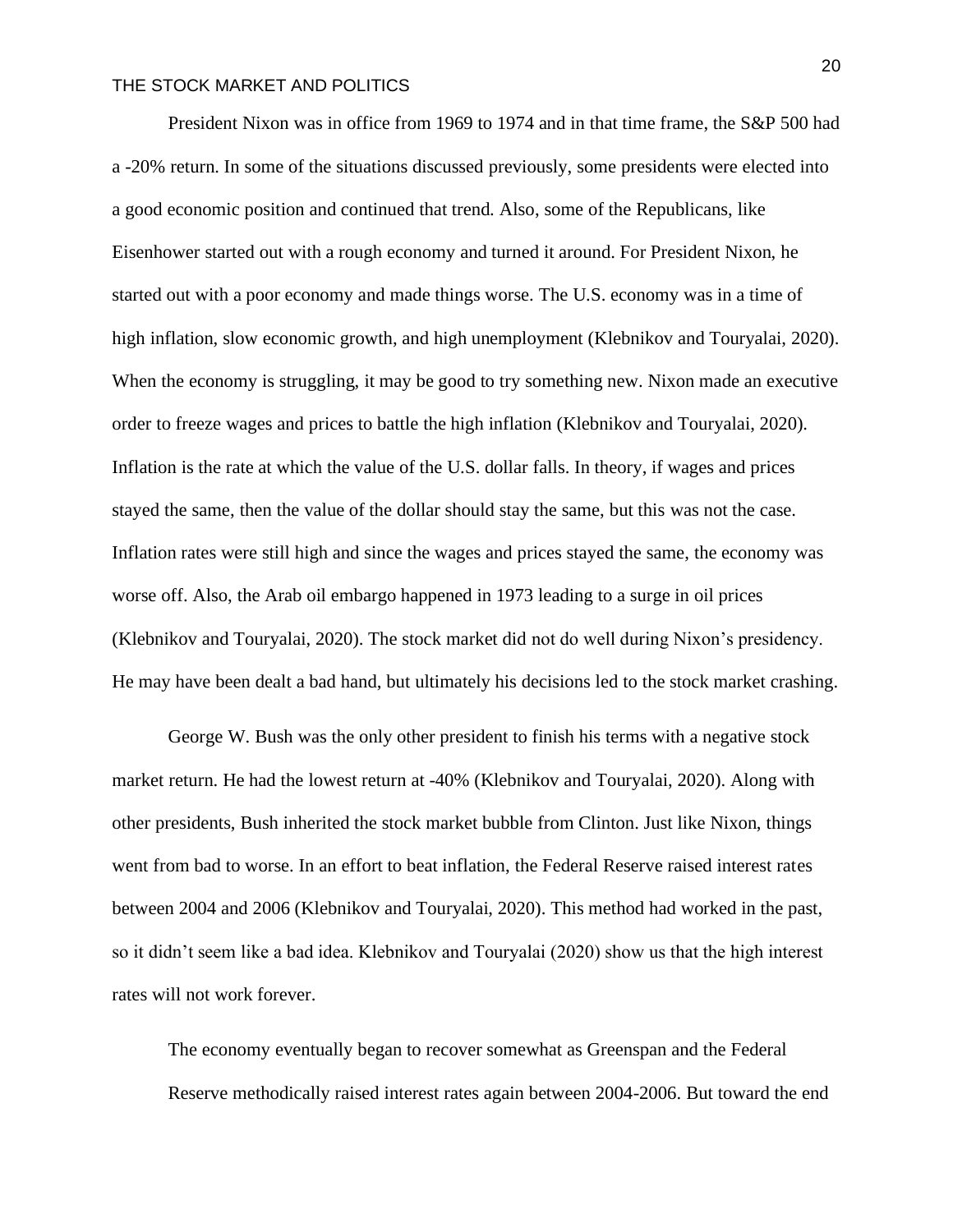of Bush's second term, with interest rates above 5%, the Fed started slashing rates dramatically, setting the stage for a housing bubble (Klebnikov and Touryalai, 2020, p.1).

The stock market fared poorly during the eight years of George W. Bush's presidency. The U.S. was in a financial crisis during Bush's presidency and as a result, the stock market showed its worst years of any presidency. Big companies like Bear Stearns and Lehman Brothers disappeared from the S&P 500 which could have caused the drop in the S&P 500. Based on the research presented, we can conclude the political party in office does have an influence on the stock market.

#### **Tariffs**

The Great Depression was the most devastating economic depression in the industrialized western world. Kids learn all about it in school and remember the dates and times, but the Great Depression all started with the stock market crash of 1929. The market crashed due to many factors including the introduction of the Smoot-Hawley tariffs. This legislation was going to increase the tariff rates in the U.S. Tariffs are basically a way for a country to restrict imports by increasing the prices of goods and services from other countries. The tariffs imposed in 1929 were not the leading factors, but financial analysts would come to find out that the stock market does not like tariffs (Whitfield, 2019). The U.S. government passed the Smoot-Hawley legislation which raised the U.S.'s already high tariffs. This tariff was passed in legislation in May of 1929, but it was not certain to become a law. In October of 1929, the Senate pushed for the tariffs to be put in place (Whitfield, 2019). The tariffs would restrict the importation of many goods used by many farms and businesses around the world. On October 28, 1929, one day before the market began to crash, Hoover began a push to implement this new tariff (Whitfield, 2019). The introduction of the higher tariff rates was not the only reason for the market crash,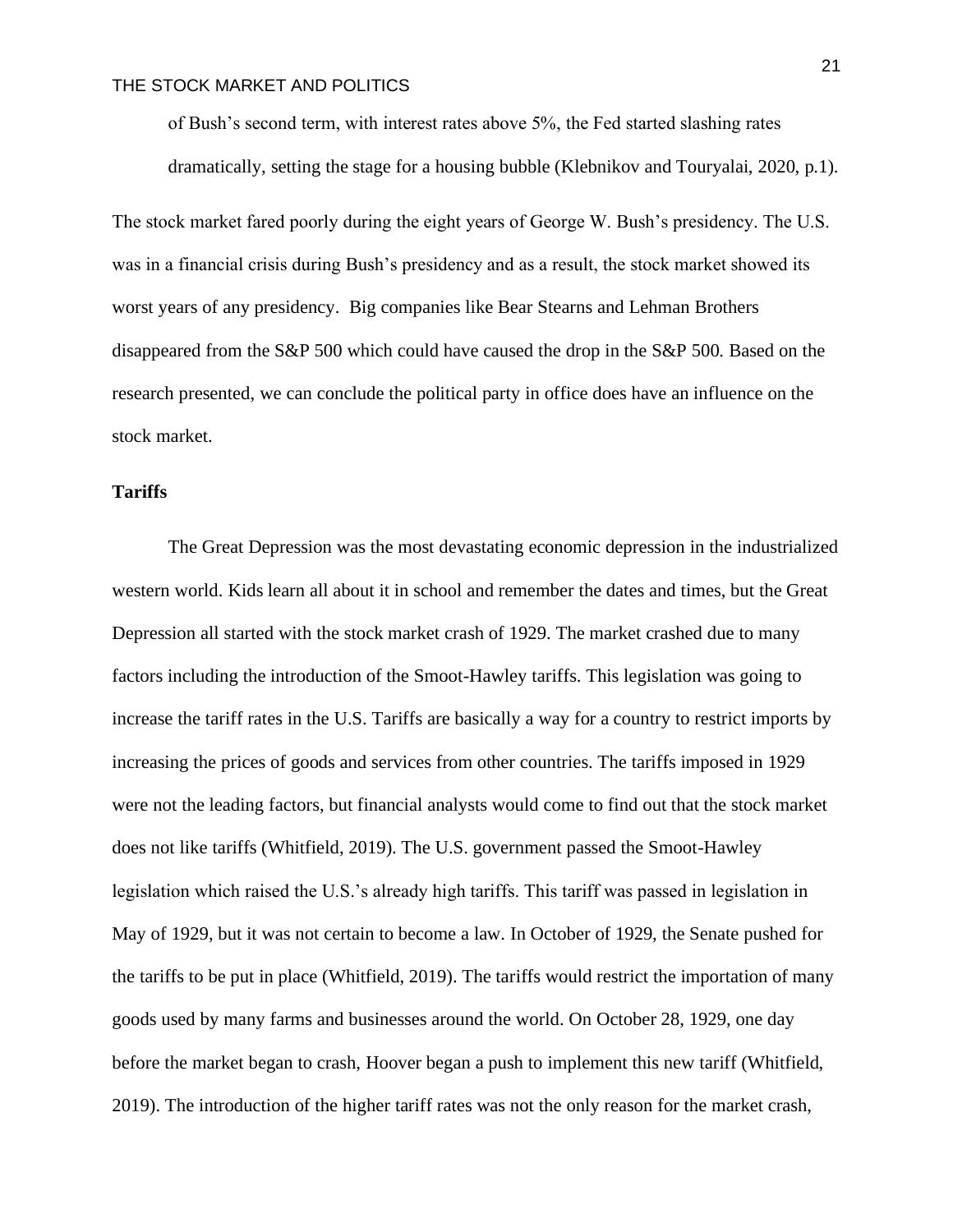but it's not a coincidence that President Hoover agreed to the increase in tariffs, and one day later the stock market crashed. Stock indexes reacted negatively to tariffs put in place 90 years ago.

Along with the crash in the stock market, the economy started to decline. The stock market is one indicator of the economic position for certain time periods. Five months after Hoover agreed to the tariffs, the senate passed the Smoot-Hawley Bill. By the end of 1930, GDP had dropped 8.5% and continued to fall in 1931 and 1932 (Whitfield, 2019). The economy tanked soon after the passing of the tariffs and the stock market showed the first indication. Economists had warned Hoover about tariffs, but the government passed them anyway (Whitfield, 2019). In the 1920s, tariffs harmed the stock market and the economy, so the modern stock market could show the same impact with the increase in tariffs.

The rise of tariffs is being talked about more and more in today's literature. President Donald Trump is very interested in the idea of more tariffs. The government imposed a series of tariffs on China, Mexico, Canada, and the European Union. Most notable of these tariffs are the tariffs on China. Tariffs have been put on many industrial and technological goods. President Trump put tariffs on trade with China for national security. In the long run, these tariffs could very much hurt the stock market. At the time, Whifield (2019) stated, "Put simply, the stock market doesn't like tariffs, and if Trump pushes it too far, he could sink the stock market"  $(p,1)$ . Tariffs have an impact on many companies. The increased cost to trade results in less production and a decrease in jobs. The economic well-being is damaged, and the stock market follows that trend. Past evidence from the Smoot-Hawley Bill has shown the negative effects of tariffs within the market. People warned Hoover about these tariffs, and Donald Trump was warned in the same way (Whitfield, 2019). The market has seen declines in the past with the increase of tariffs, and it seems like the U.S. is on the same path.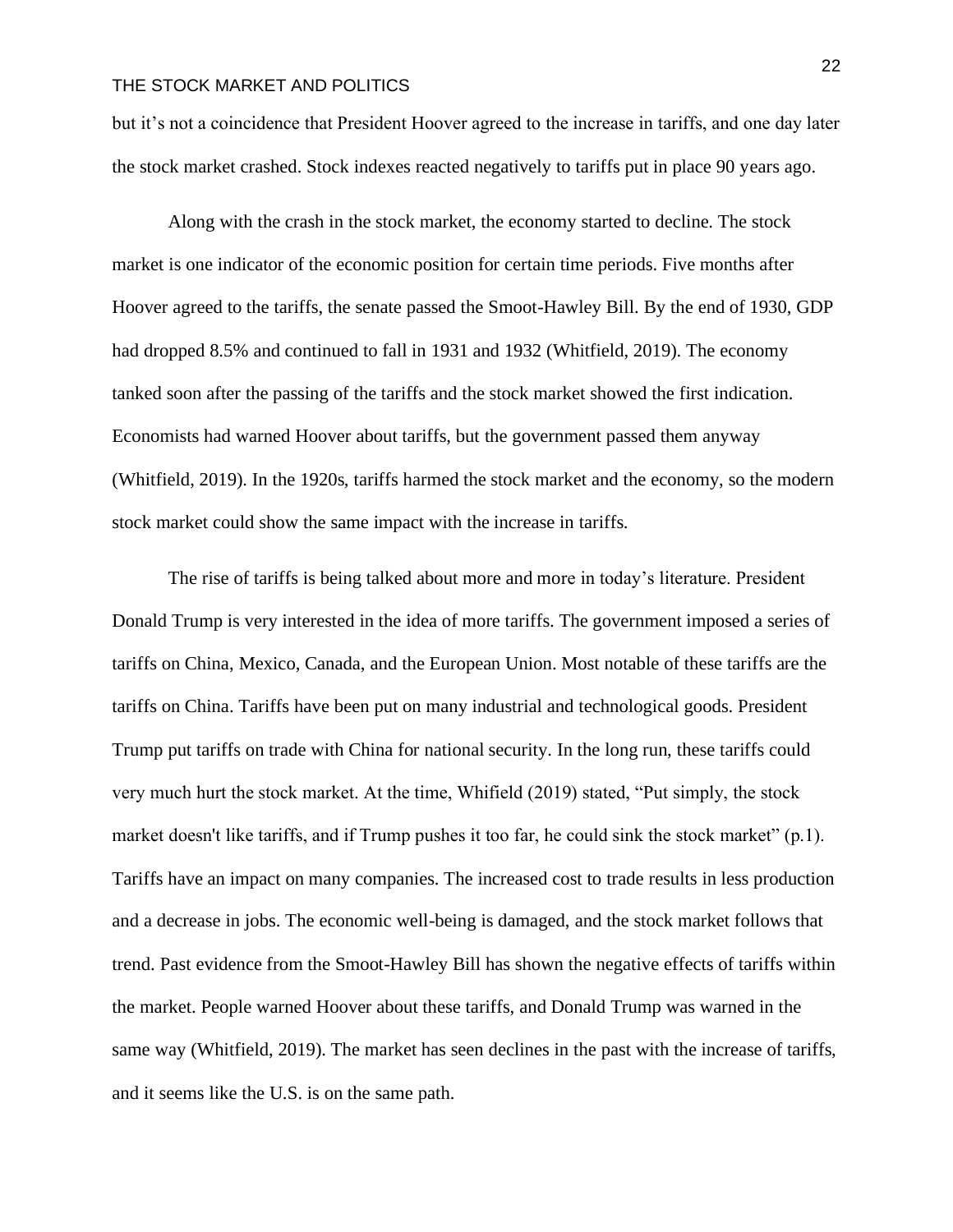While evidence in the past has found tariffs to be harmful to the stock market, some evidence from 2018 shows that there could be a different way to look at the effects of tariffs. In 2018, the stock market went back and forth. It staggered from losing to gaining three trillion dollars for the entire year (Brewer and Trzcinka, 2018). One of the main factors for this trend was the implementation of tariffs by the White House. The increase is a small percentage, but more than a third of the S&P 500 companies' revenue comes from outside of America (Brewer and Trzcinka, 2018). Taxes began to be imposed on goods from China. This tax would account for \$257 billion worth of tariffs on goods. When the talks of tariffs began, the Dow Jones fell 100 points which erased a big gain it held just before the news was announced. Two days after this drop, the index went up 200 points from the previous drop. White House media reported talks are "going well" with China (Brewer and Trzcinka, 2018). The market had a little scare when the tariffs were being talked about. When the White house began talking about tariffs, the market reacted negatively; similar to the way the market reacted in 1929.

Although the past tariffs have shown negative impacts on the market, if the countries involved in the tariffs can settle on a mutual agreement, the tariffs could pose a huge benefit to the stock market. With this being said Brewer and Trzcinka (2018) forecasted many positive numbers for the economy in 2019. Their research, Brewer and Trzcinka (2018) found:

Analysts are forecasting earnings will increase 9.4 percent in 2019 for the S&P 500 … Revenues for the S&P 500 are expected to rise 5.4 percent in 2019. The best sector, communications services, is expected to rise 9.8 percent, while the worst sector, materials, is predicted to rise 2.7 percent (p.4).

While these are just predictions, these financial analysts are very accurate when given a short period of data for this S&P 500. These forecasts show potential for great effects in the market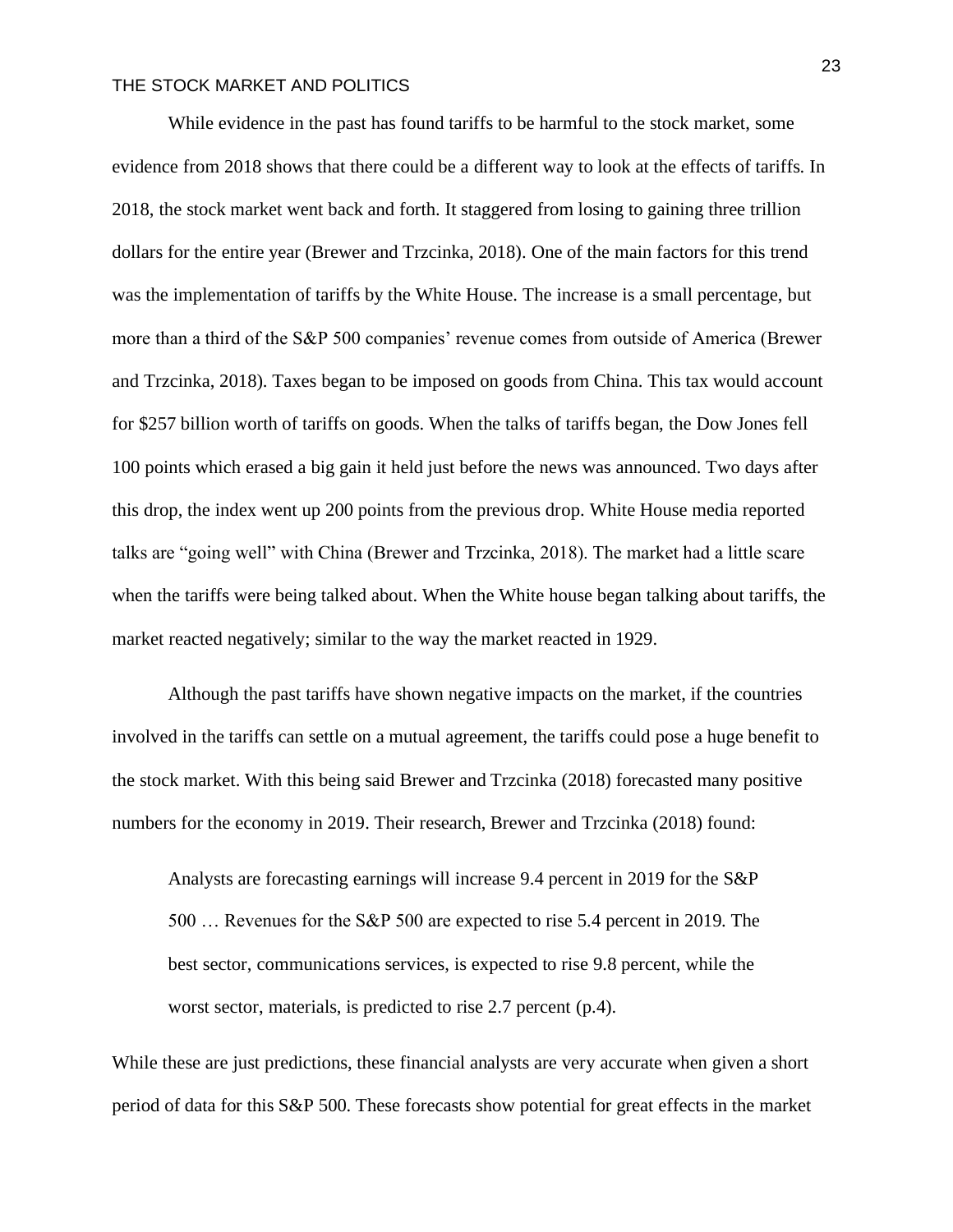from these tariffs. The S&P 500 is one of the most renowned stock indexes used in the U.S., and these forecasts show that the index could still yield positive results from the tariffs.

Another forecast shows the impact of tariffs on IPOs. First off, an IPO is an initial public offering. This means it is a process of offering shares of a private company as a new public stock issuance. Brewer and Trzcinka (2018) provide forecasts for IPO's stating, "There have been 173 IPOs (as of October 15) that raised \$45.7 billion. This is up 47 percent over this time last year and is three times as much as in 2016" (p.1). These IPOs are predicted to be significantly better in the next year compared to previous years. Another stat to consider is that the S&P 500 is forecasted as a 53.3% buy in the next year (Brewer and Trzcinka, 2018). A percentage above 50% buy is a great sign. With a prediction for more people to buy than hold or sell, it looks promising for the stock market.

The tariff talk made by President Trump equated to some interesting results in the stock market. Tariffs with China have been delayed in this "trade war." "China waived import tariffs on 16 different types of U.S. goods, including shrimp, fish meal and cancer treatment drugs" (Klebnikov, 2019, p.1). Along with this delay, President Trump tweeted that he would delay his tariff increases as well. The result of the delay in tariffs helped the stock market approach close to record highs. According to Forbes, "The S&P 500 was up 0.29% for the day—leaving it just 0.61% off its record of 3,027.98, while the Dow Jones Industrial Average rose 0.17%—about 0.79% off its record of 27,398.68" (Klebnikov, 2019, p.1). As soon as the news came in that China and the U.S. were putting delays on the "trade war," the stock market saw major positive numbers. While the tariffs may be delayed at the moment, it will be interesting to see what happens to the market if trade tensions continue between the U.S. and China.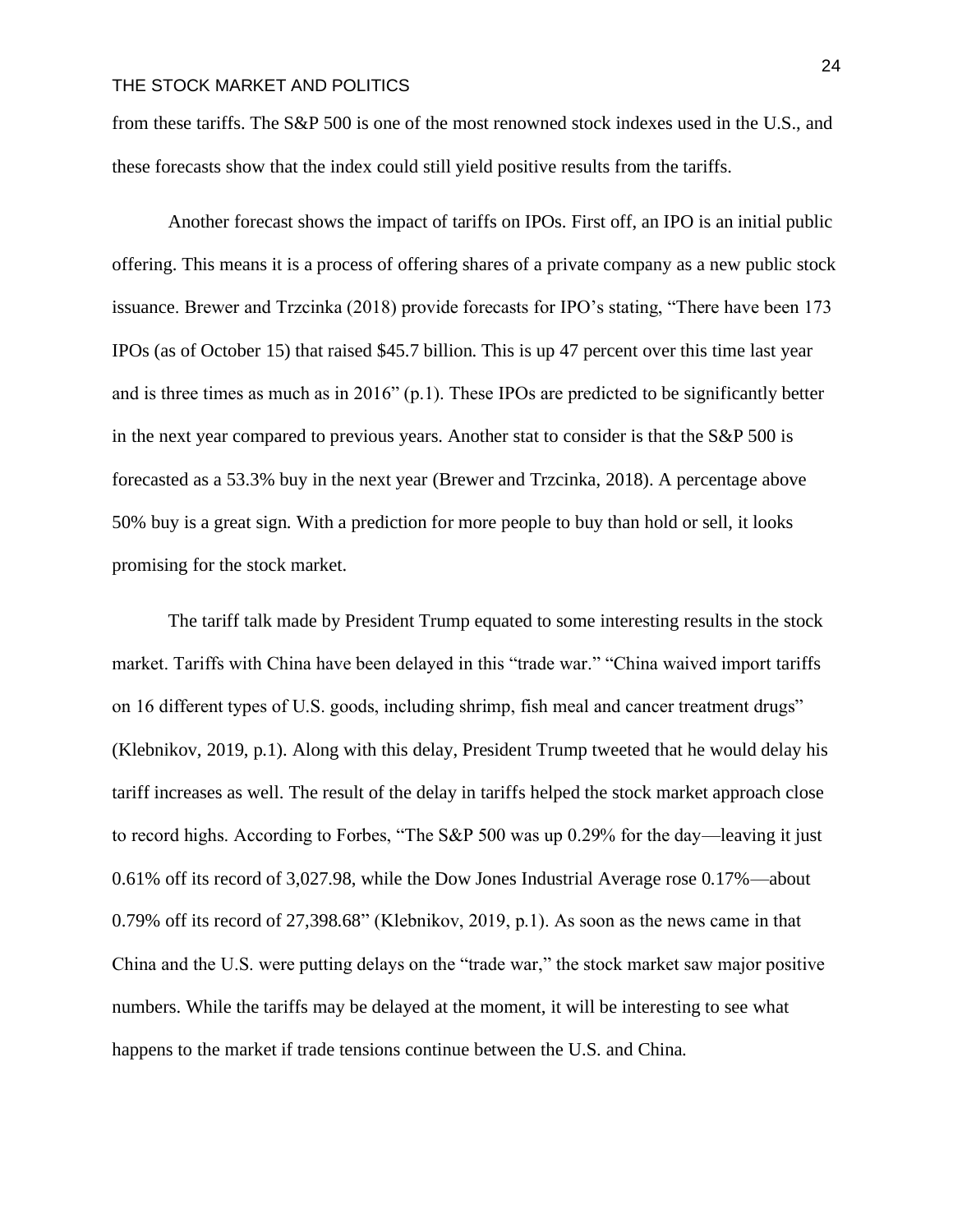**War**

International conflict is inevitable with the contrast in cultures of different countries. No country is the same, nor does each follow all of the same rules and guidelines. Many countries have different forms of government as well. The type of government can range anywhere from a communist state with a one-man dictatorship, like in North Korea, to a republic, which is the case here in the U.S. Since government types differ around the world, conflict will eventually arise. In some cases, the conflict could lead to war. Studies in the past have examined the effect of international conflicts on the stock market. One study indicates that the two main political factors affecting the markets are the severity of the conflictive events and the expense to which economic analysts could anticipate the conflict events. Also, in the past cooperative events after the war have shown some impact on the stock market. (Schneider and Troeger, 2006). Schneider and Troeger examined how these political events, like war, affect and will eventually affect different stock markets.

War can have a major influence on every economy. Sometimes the result is favorable and other times unfavorable. War is a positive sign for industries related to armed conflict, but for the rest of businesses, great wars could cause financial and social hardship. In their research, Schneider and Troeger (2006) proposed their first hypothesis stating, "Financial markets react to an intensification of a conflict negatively if they expect the conflict to be costly for the economy" (p. 628). As mentioned before, when events affect the economy negatively, the stock market generally follows in the same direction. As opposed to the first hypothesis, the study indicates that war rallies follow a logical pattern and can be easily identified (Schneider and Troeger, 2006). With the prediction of these rallies, the markets will follow a more bullish (positive) trend. The type of conflict has an influence on the market as well. We have seen that conflict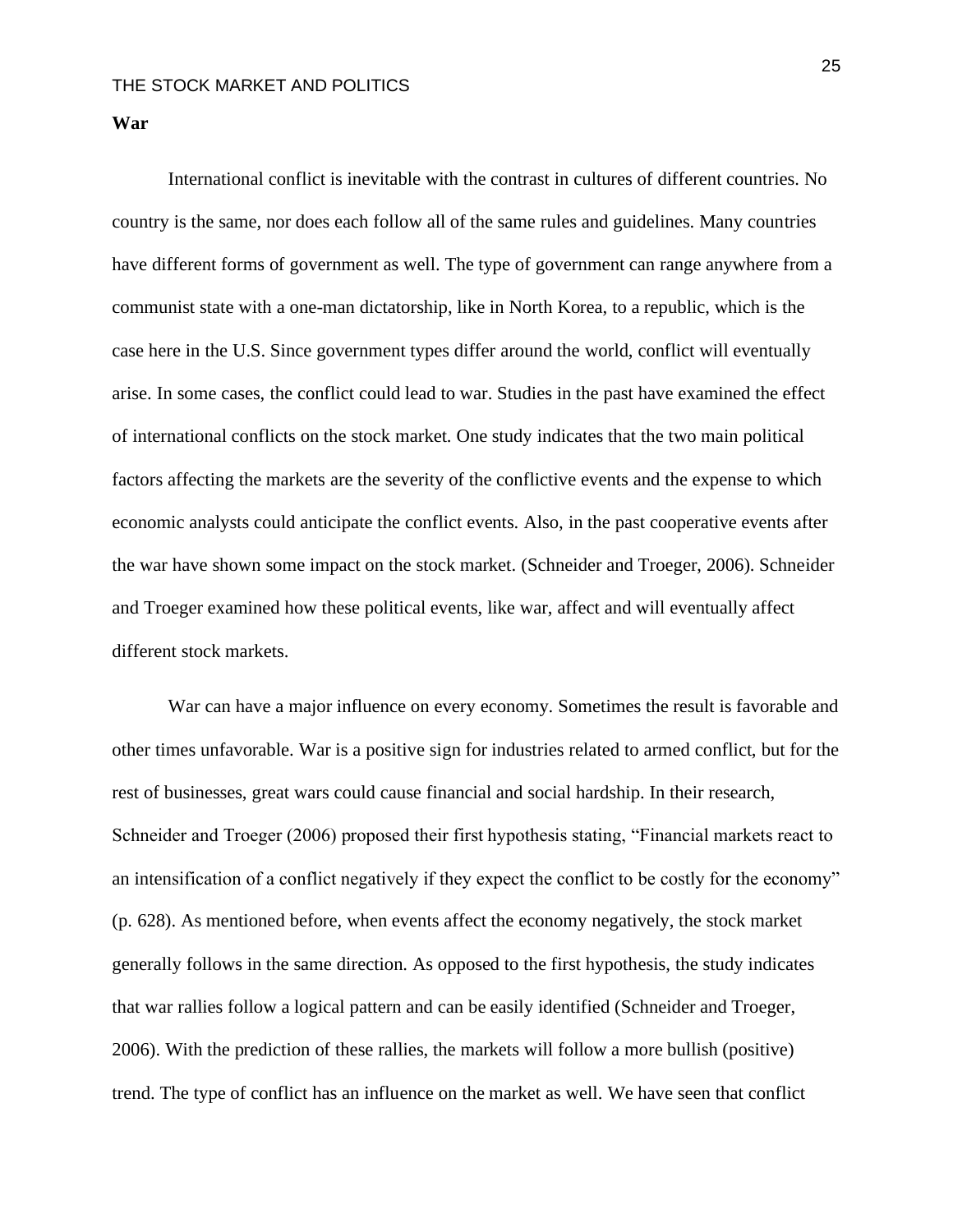impacts the market, so the type of conflict will determine the severity of changes on the stock market. Studies have predicted that severe conflicts will result in a negative impact on the market, as well as conflictive events to have a more noticeable impact than cooperative events (Schneider and Troeger, 2006). The following subsections will examine exact wars and how they impacted the economy and the stock markets related. The focus will be on specific wars in different countries around the world. I will examine the stock markets in the countries affected by war before, during, and after the war.

## *U.S. Conflict Effect on Markets*

The U.S. has seen war in the past and studies have been done on the effect of the war on the stock market. Hudson and Urquhart (2015), Schneider and Troeger (2006), and Konwicki (2018) are just a few researchers who have looked at how the stock market reacts to war and terrorism. One of the biggest events to cause conflict reflected in the literature came when the U.S. and British forces bombed Iraqi installations. This was the first war led by the U.S. against Sadam Hussein in 1998 and was the highest level of conflict studied by Schneider and Troeger (2006). This conflict was a major event, and it would soon show to have effects on the market. Investigation on the impact of this conflictive event resulted in the Dow Jones gaining a boost following the conflict between the U.S. and Iraq (Schneider and Troeger, 2006). This idea goes against the prediction of the market reacting negatively to the conflict. Wall Street believed that the escalation in conflict was not going to be for more cooperative efforts. Rather, Wall Street predicted that this war was a sign of Western resolve (Schneider and Troeger, 2006). Since Wall Street was sending out news that the U.S. was not looking to cooperate with Iraq, traders believed these events reduced the uncertainty and they believed that the economic costs could be reduced as a result. The belief was that the rising conflict would end the war much faster without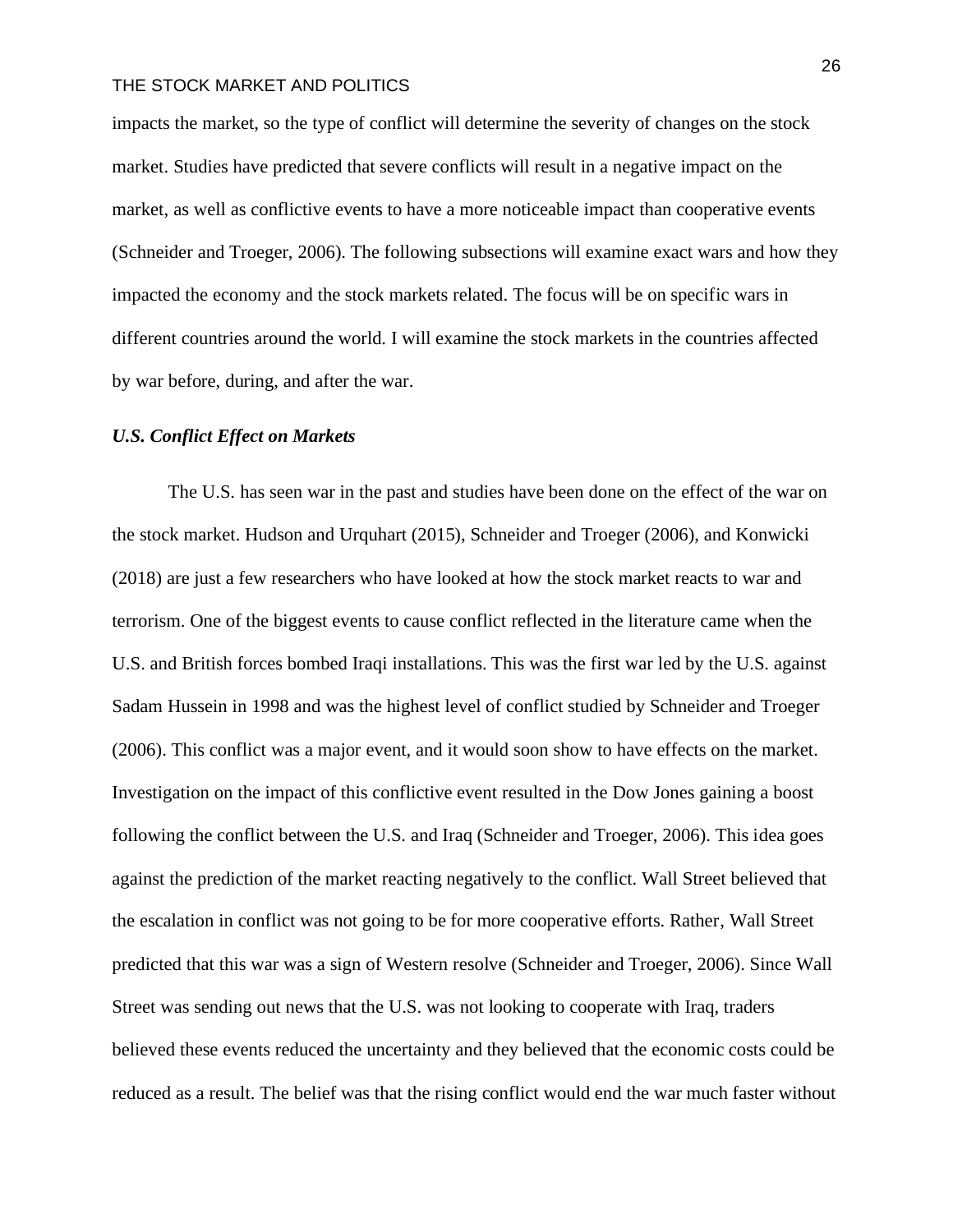cooperative efforts (Schneider and Troeger, 2006). Based on the evidence from Schneider and Troeger, it can be assumed that investors will be active in the market when costs are lower. When costs are low, profits will be higher which is good for any business. Reducing economic costs is a positive sign for financial analysts and traders. Although the market reacted positively initially, reduced costs were not the end result, so the market hovered around the normal range thereafter.

Another idea imposed is the effect of cooperative events. Cooperative efforts are events focused on resolving the conflict at hand. "Cooperative events during the conflict have a significant positive effect on the CAC and the FTSE, while they affect the development of the Dow Jones in a negative, though not significant, way" (Schneider and Troeger, 2006, p. 634). While the cooperative events did not show positive change in U.S. stock markets, the two European stock indexes (CAC and FTSE) showed positive results from cooperative events. Something can be said about cooperative events in different countries. The U.S. may take a more radical approach to war, since the market reacted positively to an announcement against cooperative efforts. On the other hand, Europe may be a little more conservative when it comes to war. This may be why the European indexes saw a positive impact from cooperative events in conflict. Since this section was mainly looking at the U.S. stock market, we may be able to predict the market a little better based on the conflict going on. It may be a good time to trade in the U.S. when we do not take cooperative efforts to solve the conflict.

#### *Effect on British Markets*

Stock markets are worldwide markets. Investors in a different country like the U.K. have markets they can invest in there, as well as being able to invest in other countries' markets like the U.S. The majority of this literature review has focused on the U.S. stock market, but other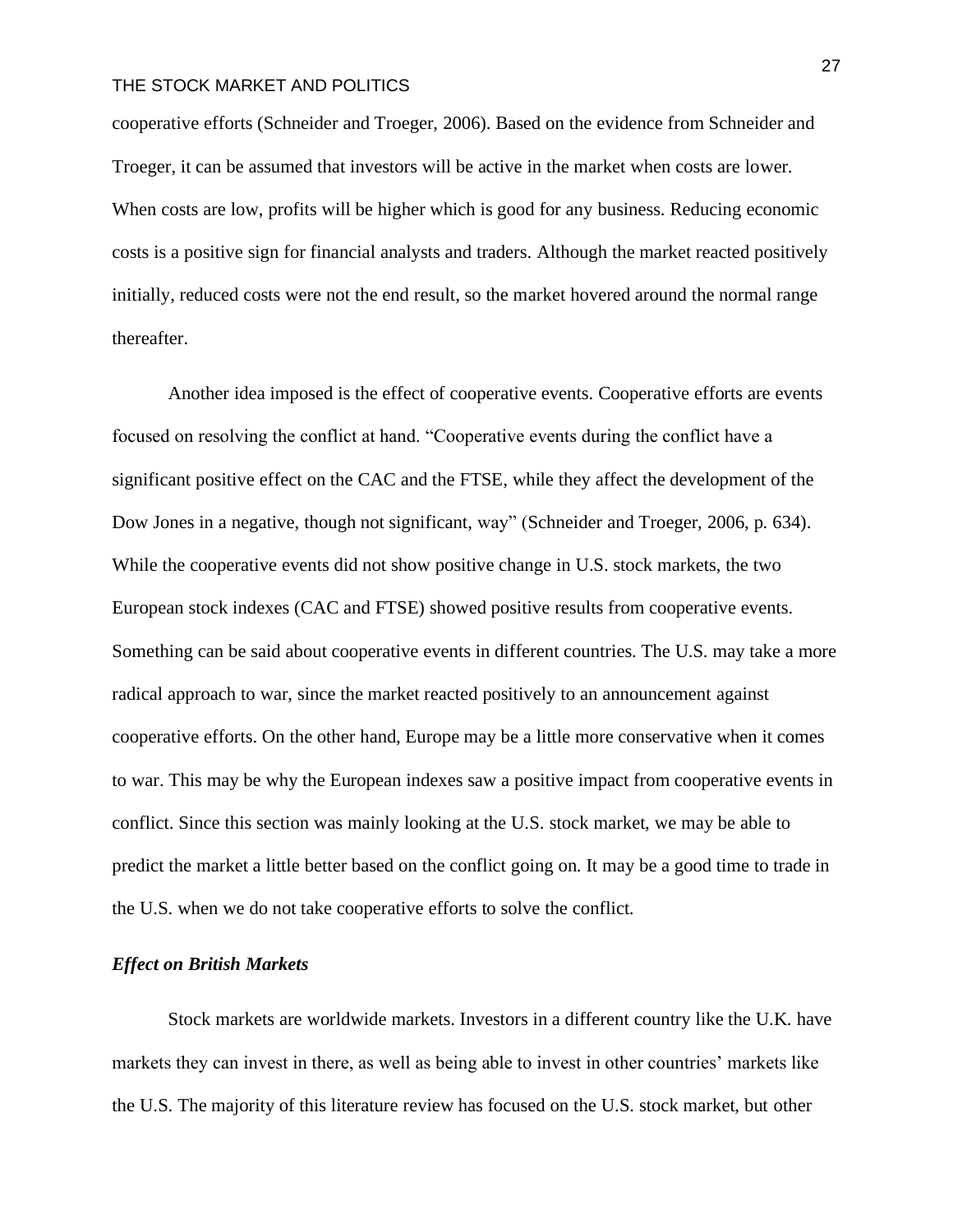markets exist in other countries. The British stock market is one of the other widely used markets. Just like the U.S. markets, they are affected by politics and more specifically international conflicts like war. One of the biggest impacts on the U.K. market was World War II. Data was collected on the war's impact from 1939 to 1945 and Hudson and Urquhart (2015) used the FT30 to show the effects on the British stock market. The FT30 is a stock index for the British stock market. It is similar to the S&P 500 and the Dow Jones in that it provides an overall assessment of the stock market. In the beginning years of the war in 1940, the market saw it reached its lowest point. On June 6th of 1940, the FT30 was down almost 5%. It had continually decreased since 1939, and this decrease resulted in the lowest returns during the world war. This low point makes sense since this was the worst year for the U.K. in the war (Hudson and Urquhart, 2015). In 1940, the country saw France fall and they also feared a possible invasion. With that being said, Hudson and Urquhart (2015) point out that the volatility of the market in 1940 was very high. This means that the prices of stocks were fluctuating a lot during this time period. The time during the war greatly affected the market in a negative war for the U.K. here.

In the years after the war, the British market still saw downturns. The average returns for the market during the war were around +0.5%, and after the war returns were just under 0%. The stock market was showing better returns during the war than they were just after the war. This is because, after the war, the country was left with a shortage of oil and a devastated economy (Hudson and Urquhart, 2015). The days after the war were hard for the people in the U.K. Economic numbers were at an all-time low and the country was drained from the war. FT30 results show a weaker market post-war than it was before the war started (Hudson and Urquhart, 2015). Along with the effects of World War II, the markets in the U.K. saw impact from the war between 1990 and 2000. Two of the market indexes, the CAC and the FTSE showed a negative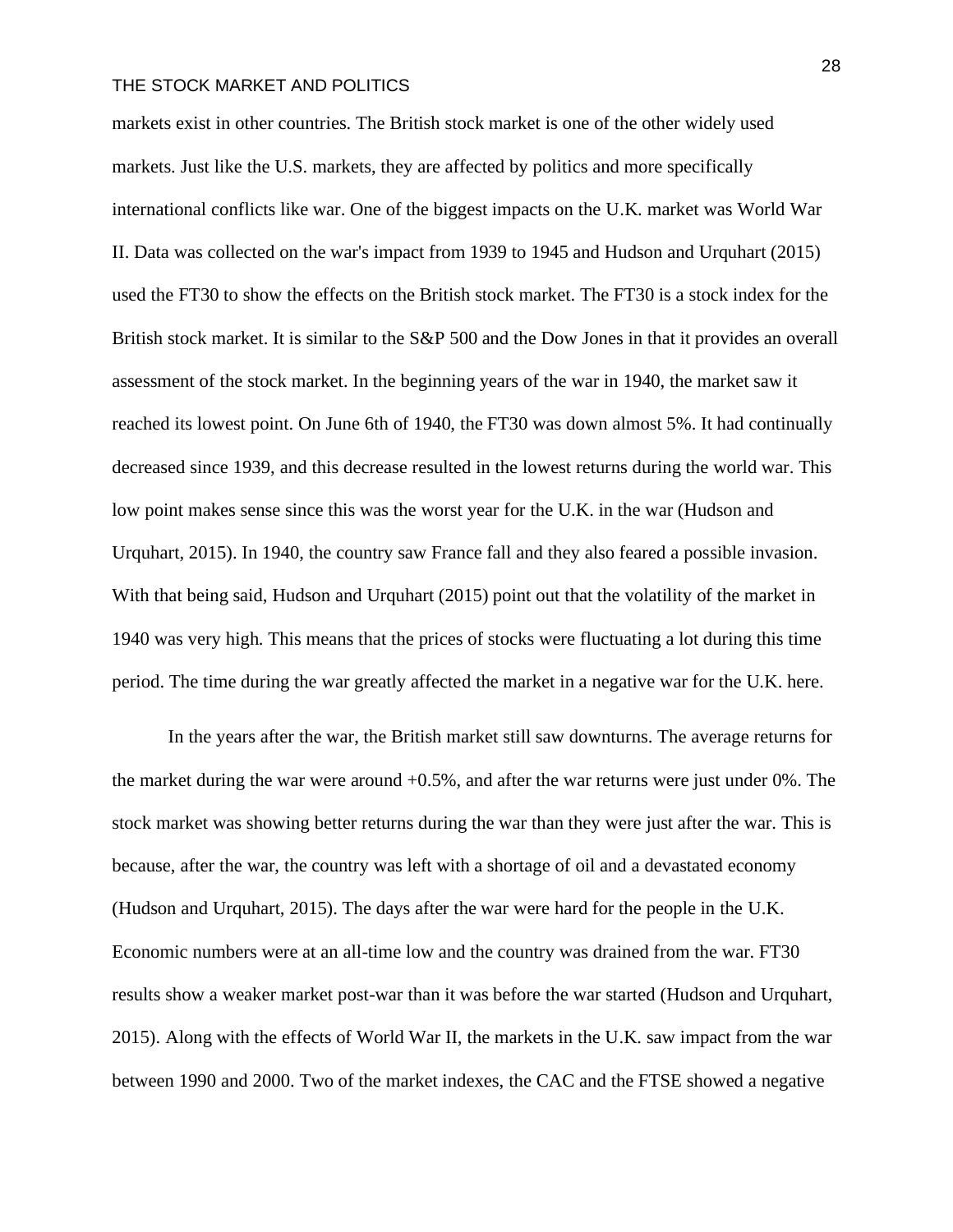reaction in this time period (Scheider and Troeger, 2006). This shows that wars have not been very good to the stock markets in the U.K. It may provide insight on how to trade in Europe when war is taking place. The research would show that buying during times of war may result in some big returns a few years later because the stock prices will rise back to normal.

#### *Effect on Middle Eastern Markets*

When talking about markets in the Middle East, the main stock exchange is the Tel Aviv Stock Exchange. The Middle East is greatly affected by war. Israel deals with political and military conflict all of the time with Palestine and the countries surrounding them (Konwicki, 2018). In Konwicki's (2018) research, he examines political and military events between 2002 and 2016. Much other literature has described the effects of war on the stock market and for the most part, the effects are negative. Kollias et al. (2010) studied the effects of the Madrid and London bombings on the stock market. These bombings had different effects, but there are definitely negative results because the volatility of prices increased making securities much riskier (Kollias et al., 2010). The Tel Aviv market works differently. Since Israel is so used to international conflict, the market does not receive nearly the impact of other nations (Konwicki, 2018).

While the market is very used to terror and war, there are still some events that are too great to defend against. For example, the 2002 Netanya Passover attack resulted in a bombing of 28 Israeli civilians during Passover celebrations. The next day of trading saw decreases of 5.5% in the Tel Aviv stock indexes. The high magnitude of the event is reason enough for the negative impact and it is one of very few large market shifts the Tel Aviv market has seen (Konwicki, 2018). To get a real picture of the effects of war on the stock market in Israel, Konwicki (2008) looks at events in the years following 2002. The Lebanon war in 2006 caused similar reactions to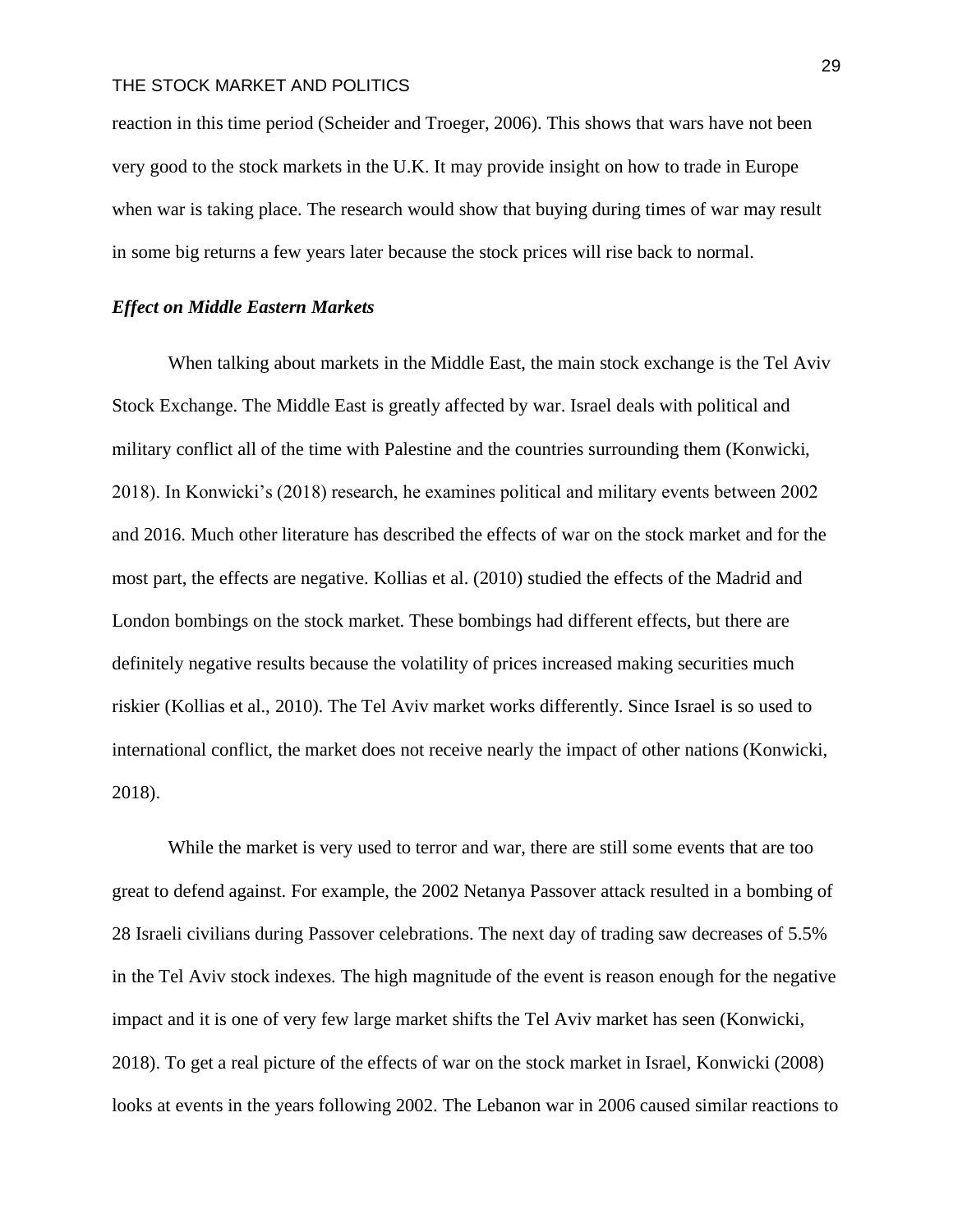the Passover attack dropping 3% but bouncing back positive in the following three days. The only difference in this case is that the stock market in Israel reached all-time highs in 2006 (Konwicki, 2018). Israel is a very resilient nation. They have seen conflict time and time again, so they know how to come back from the negative effects. Also, to be noticed in Konwicki's (2018) findings, Jerusalem and Israel have had much military conflict and have basically been at war with each other for years. In 2014, Israel was impacted by two terror attacks which have been a common strategy during the war. As a result of these attacks, the market had a 0.20% rise after the first attack and a 0.67% rise after the second attack (Konwicki, 2018). Trading on the Tel Aviv market was the same before and after these attacks. There was almost no movement which is insane to think about after seeing the huge effects war has had on other nation's markets. It seems as though Israel and possibly other Middle Eastern markets have become used to political conflicts like war. Findings by Peleg et al. (2011) help them conclude that Israel's stock market has "normalized" terror. While war has made many influential impacts on stock markets around the world, the Tel Aviv stock market has shown a different side to the spectrum in respects to the stock market. Israel has proven to be an anomaly among stock markets and it is clear that political events like war can have multiple forms of impact on the stock market.

## **Pandemic**

COVID-19 has become one of the most influential global events within the last 10 years. COVID-19, also known as coronavirus, was discovered by China in December of 2019. According to the Centers for Disease Control and Prevention (2021), this disease can cause severe illness and even death. It can come in the form of mild systems for younger and healthier individuals, and the virus can be deadly when it comes to older people and people with preexisting medical conditions. COVID-19 is said to be responsible for almost three million deaths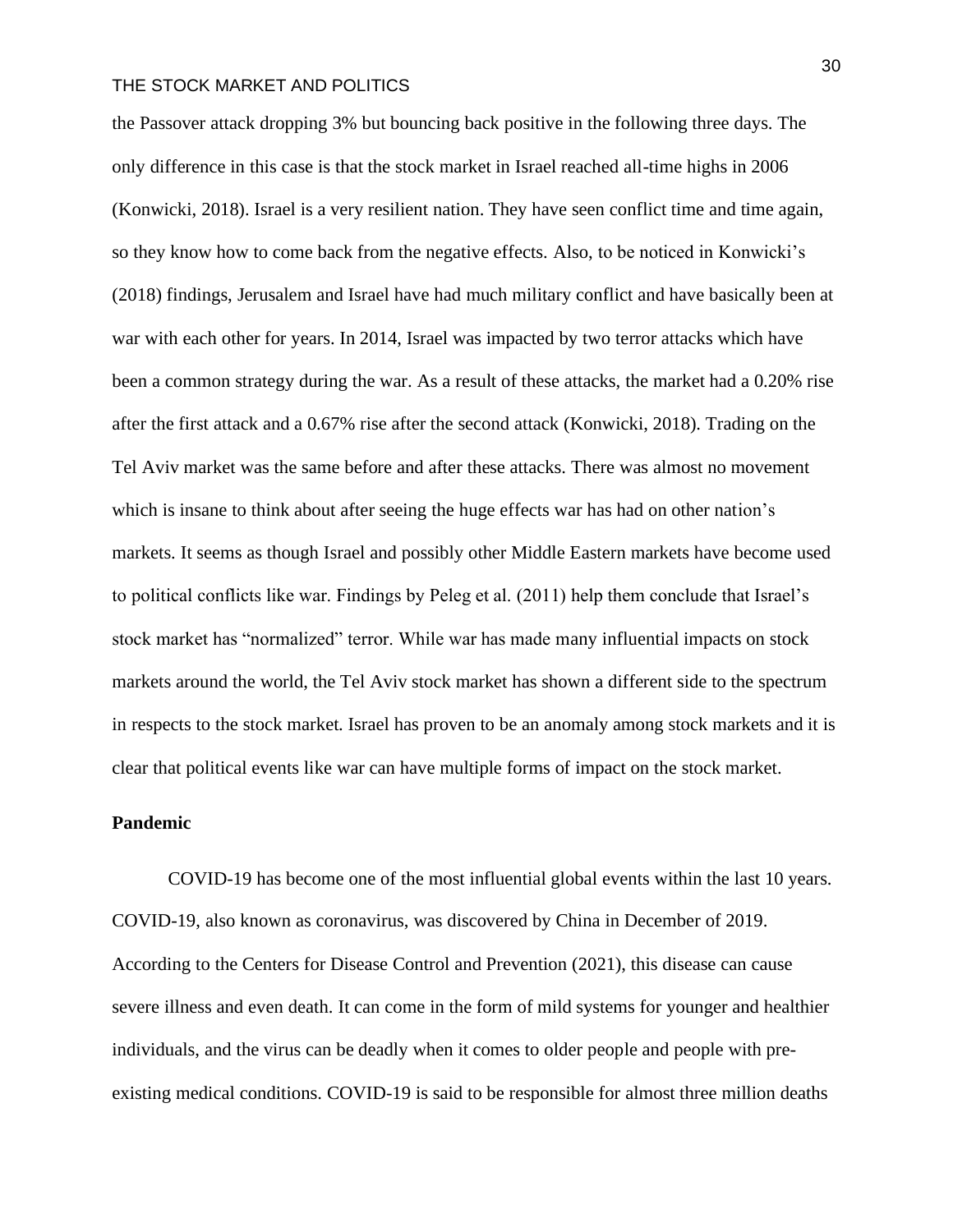worldwide according to the CDC (2021) and other respective government statistics trackers. When talking about COVID-19, the disease is not the first thing that comes to mind. The global pandemic is a whole other story compared to this virus. The pandemic has been a result of this virus and the world has seen many social, political, economic, and health problems. In this review, the focus will be on the political and economic aspects of the pandemic.

## *Politics in the Pandemic*

Politics plays a huge role in the decisions made after an epidemic is announced. Leaders must make tough decisions, whether it is implementing the requirement to wear masks, shutting down the economy, or any other laws that would help the world get back to "normal." When talking about the politics during a disease like this, Mykhalovskiy (2020) likes to refer to the politics of prevention. This basically means that political actions will be taken to prevent the disease from getting any worse. We recognize that a range of public health measures including physical distancing, isolation, quarantine, handwashing, wearing masks, the temporary closure of public spaces, testing, and contact tracing may be necessary to control the COVID‐19 pandemic (Mykhalovskiy, 2020). These decisions are made for the protection of the citizens within their respective countries. Almost all of the world created rules and regulations for people to follow to help and mitigate the spread of the coronavirus.

In opposition to the previous idea, some leaders used their political decisions in the pandemic to gain more followers. This was the case for President Donald Trump. In the research of David Altheide (2020) he claims President Trump used the aspects of the pandemic to pursue attention-based politics. The president of the U.S. was more worried about gaining public exposure than preventing the spread of this disease. Much more could have been done to prevent this pandemic. As early as January of 2020 the World Health Organization gave warning of an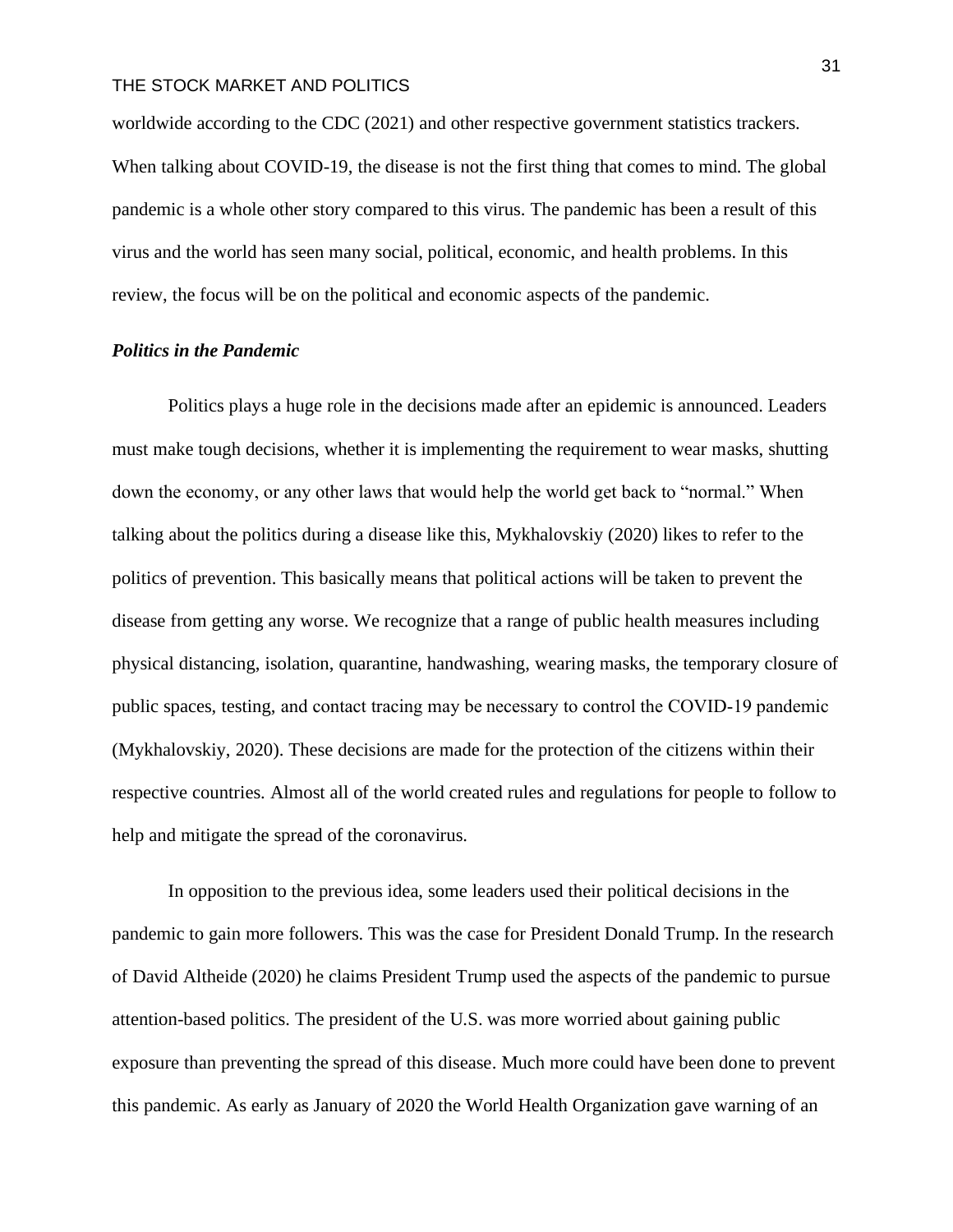emerging pandemic with this virus. In other words, the President responded saying the virus was nothing to worry about, it's "like the flu" (Altheide, 2020). This pandemic was known about, and the president did not take initiative to get ahead of the spread. The president continued to blow off the severity of this disease and his political decisions were completely opposite of other countries. "Dr. Ashish Jha, the Director of Harvard's Global Health Institute told BBC World News America on March 16, 2020, I would give them a 10 out of a hundred … By any objective measure the American response has been dramatically worse than everybody else" (Altheide, 2020, p.14). This a response to the rate of handling the virus in the U.S. Other countries had responded much better, and their cases showed for it. Politics is at play all around the world, especially in a global pandemic. These two outlooks on political decisions can cause major effects on the economy. As a result, the stock market can respond in different ways.

#### *Stock Market Impact*

Worldwide, the financial markets were affected by the pandemic. This section looks to understand the impacts on the stock market and the response as things may soon get better. The first idea to analyze is the announcement of the global pandemic by the World Health Organization. Liu et al. (2020) show that on the first day of the pandemic announcement 52 out of 77 countries' stocks markets showed abnormal negative returns. The second day after, the number jumped to 71 and soon fell back down to 32. The whole world markets crashed with the announcement of the pandemic. 70 out of 77 countries saw their lowest return on March 9, 2020, two days before the announcement of the pandemic (Liu et al., 2020). Pandemic news was just in its beginning stages and these markets had already hit their lows for the entire year. The announcement had a huge effect on the stock market. With this all being said, another important aspect of the stock market reaction is the response after the dips in returns. The response of most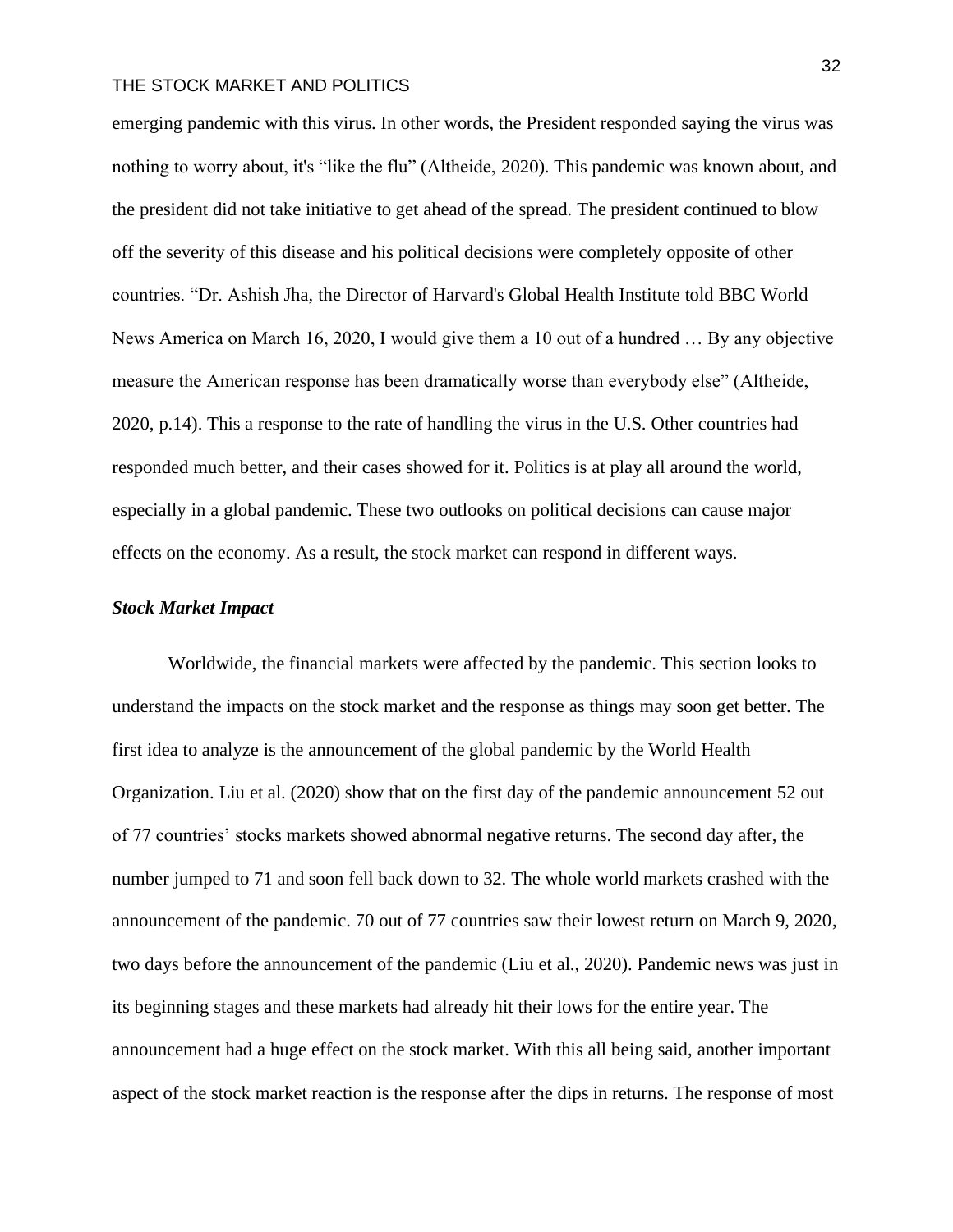countries was very slow. Fourteen countries have yet to bounce back from the negative returns after the announcement. This includes four developed countries' stock market containing Singapore, Cyprus, Oman, and Bahrain; five developing countries' stock market containing Bulgaria, Colombia, Serbia, Tunisia, and Mauritius; five undeveloped countries' stock market containing Jordan, Jamaica, Morocco, Kenya, and Cote d'Ivoire (Liu et al., 2020). These results indicate the announcement of the pandemic has hit stock markets hard. While for some countries the stock market has not recovered, most of the markets around the world have bounced back to pre-announcement levels (Liu et al., 2020). The announcement of the pandemic was a big influencer on the stock market, but that is not the only influence it has had on the markets.

 The announcement was the first stage of the pandemic's effects. The second stage is the months of March through May of 2020. This is the beginning of political action taking place. Cutcu and Kilic (2020) look at 10 of the most commonly observed countries that have been affected by the pandemic (USA, Spain, Russia, Britain, Brazil, Italy, France, Germany, Turkey, and Iran). These top 10 countries are ones that began to take action at this time. Laws and regulations were beginning to be put in place and the market was responding. All 10 of these countries were either put into a form of lockdown or provided recommendations to close operations. As a result of these political decisions, analysts saw a response in the stock markets for these months. Some notable events displayed by Cutcu and Kilic (2020) show that when the break dates are analyzed, you can see very noticeable changes.

It was observed that the decrease in death toll and financial measures caused the day with the highest return since the beginning of the pandemic in the USA; that Spanish markets experienced uneasiness due to the declaration of the infection of the vice prime minister; that Russia closed its borders; that the number of deaths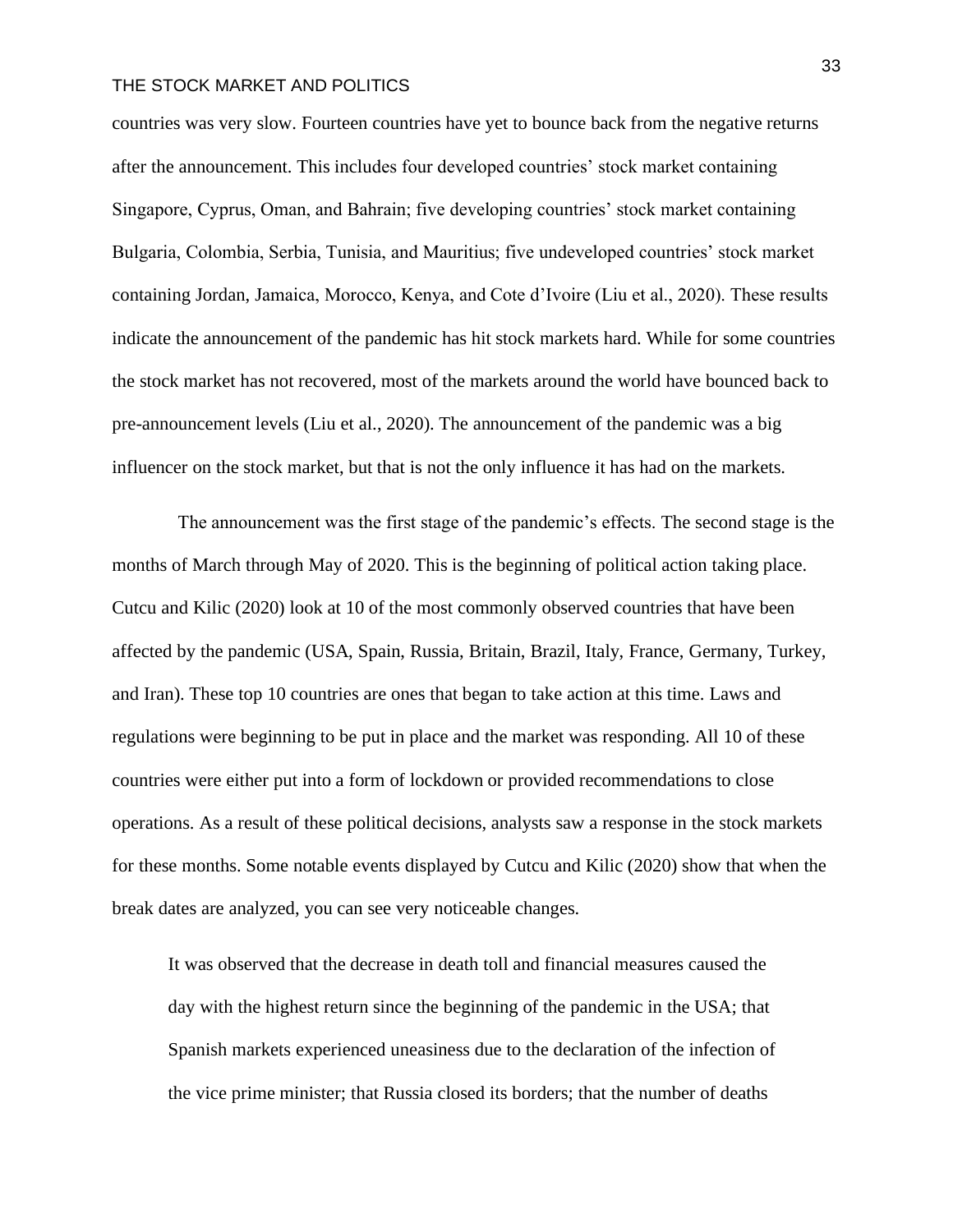in nursing homes in the UK was not added to the total death toll; that Brazil became one of the countries with the biggest number of deaths with the sudden increase in the number of cases and deaths; that the number of deaths increased once again in Italy with the decrease of measures; that the French prime minister announced harsher measures; that wearing masks was made compulsory in all the states of Germany; and that the number of discharged patients exceeded that of new cases for the first time in Turkey. (Cutcu and Kilic, 2020, p.218)

These important events are the reason for breakpoints. The breakpoints are classified as the changes in the market. Cutcu and Kilic (2020) determined that overall, the average breakpoints accounted for negative activity within the market. The pandemic has had many effects on the stock market. Economies have not completely rebounded from this tough event, but things are looking up. The pandemic has had negative effects on the stock market, but markets are recovering well. For example, the U.S. stock market is very close to pre-pandemic numbers. The pandemic may have been bad for the stock market, but the stock market has always stabilized back to its average prices. When trying to predict the market, a likely assumption is that when a global crisis occurs, the financial markets will not look so good.

### **Tax Cuts**

Fiscal policy is the use of government spending and taxation in order to influence economic conditions. This section will focus on the tax decisions made by the government. Taxes are a way for the government to fund different activities and obligations. The biggest portion of government funding comes from the federal income tax. Along with federal income tax, individuals and corporations also pay taxes to the federal, state, and local governments. Based on my prior knowledge of economics, the government has been known to change tax rates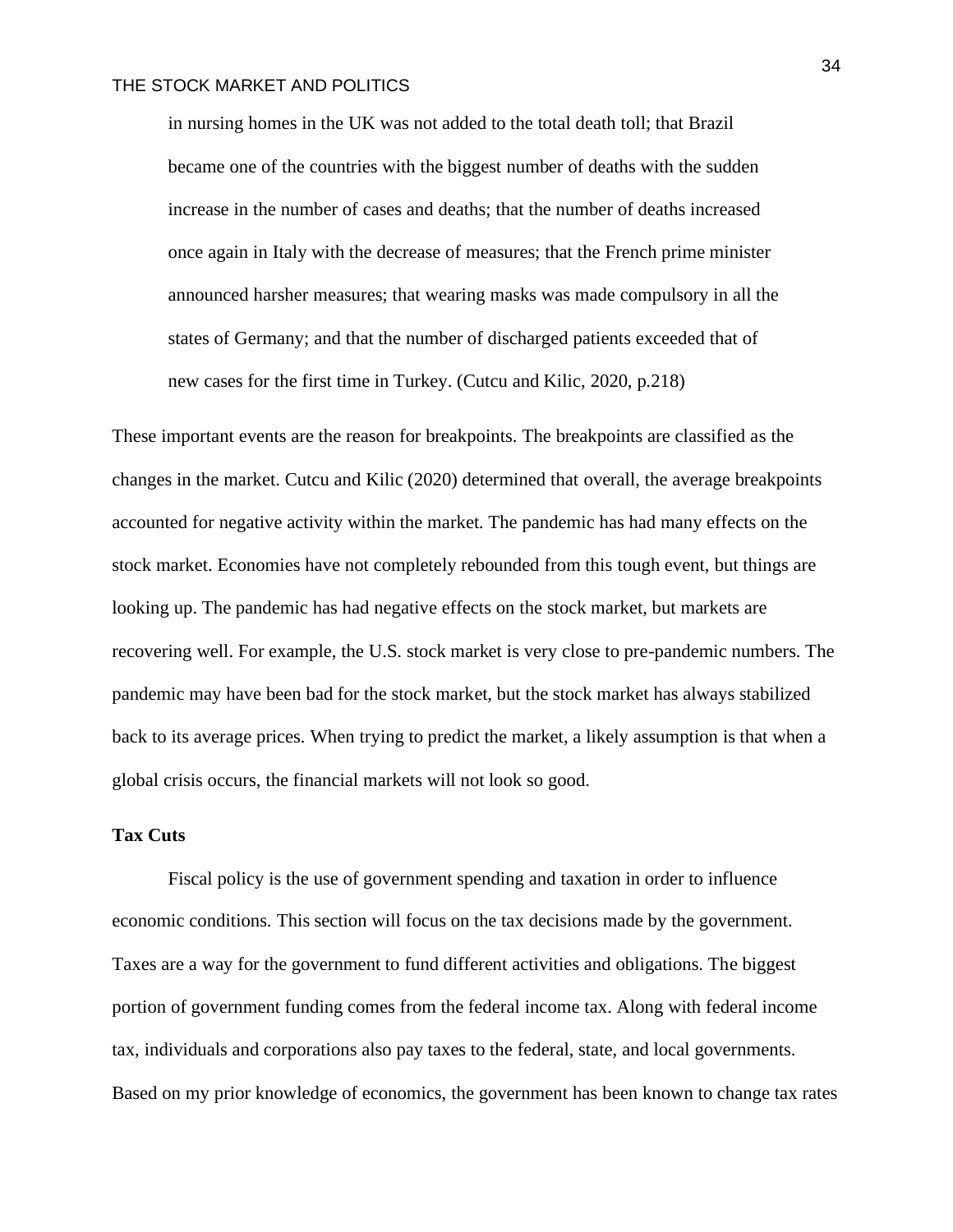in order to influence the economic condition. For example, if the economy is in a recession, the government will likely make decisions to lower taxes. On the other hand, if the economy is doing well, the government may impose more taxes to help with their funding. The majority of this section will look at the different tax cuts made and analyze the possible effects on the stock market.

The most recent tax act imposed by the government occurred in 2017 when the Trump administration signed the Tax Cuts and Jobs Act (TCJA) into law. According to Nemergu (2018), this tax act "decreased the corporate and individual tax rate, altered credits and deductions for businesses and individuals, and created a territorial system for corporations that have overseas earnings'' (p. 49). At first glance, the decrease in corporate tax rate would serve as an indicator of an increase in future stock price. The corporate tax rate was lowered from 35% to 21%. This is a very material difference for a large corporation, saving them millions of dollars in taxes. Since these corporations would be paying less in taxes, they would be able to retain more of their earnings, which in theory would suggest an increase in stock price (Nemergu, 2018). While increased earnings does not directly affect the stock price, it will increase earnings per share which is a valuable ratio for investors. The expectation is that stock prices will react positively to the tax cuts, but some large corporations may not see positive effects.

As stated before, the corporate tax rate decreased by 14 percentage points, but many corporations had an effective tax rate lower than 35% already. This is due to companies holding earnings in other countries with lower tax rates. This is the case for Johnson & Johnson who had an effective tax rate of 17% before the act was implemented (Nemergu, 2018). The tax act was focused on lowering taxes on earnings in the U.S. and increasing taxes on overseas earnings.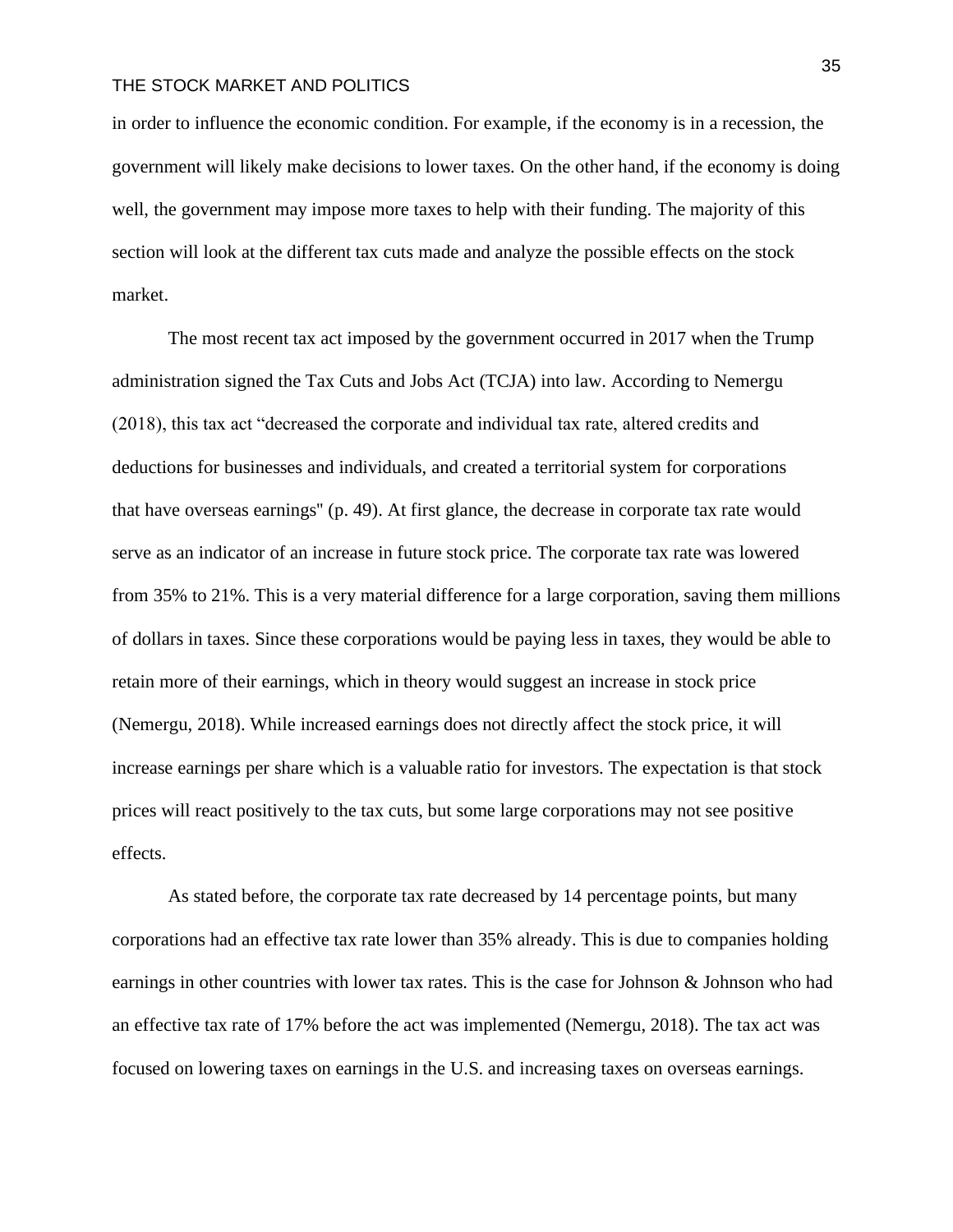Kovacs and Roohani (2021) studied the effects of this new law on Apple Inc. Apple's offshore accounts totaled \$250 billion in 2021, and as a result of the new tax act, they made a payment of \$38 billion. This tax payment made up 15.5% of their offshore earnings (Kovacs and Roohani, 2021). Along with the 15.5% tax rate Apple paid on their overseas earnings, the corporation would still be subject to the corporate tax rate of 21%. The large cap corporations did not see much benefit from the Tax Cuts and Jobs Act. Big companies like Apple, make up a large portion of the S&P 500. Since these large companies have large amounts of revenue in accounts outside of the U.S., the tax cuts may not have a positive impact on the S&P 500.

Before the TCJA, U.S. companies were not required to pay taxes on foreign earnings. Now large companies will have to pay taxes on all foreign-generated earnings (Kovacs and Roohani, 2021). Using Apple Inc. as an example of the tax cut effects, figure 2 shows the effect of the TCJA on income tax expenses.From 2007 to 2017, Apple's taxes are similar from year to year. In 2018, after the TCJA, Apple's income tax expense increased by \$46 billion, and the deferred tax liability decreased by \$33 billion. The TCJA effectively required Apple to reclassify its deferred tax liabilities into taxes payable (Kovacs and Roohani, 2021). In previous years, Apple was able to defer their tax liabilities and ultimately never paid taxes on their foreign earnings. With the new tax act, Apple is now required to realize those deferred taxes as taxes payable which has resulted in a transfer of wealth from Apple shareholders to the U.S. treasury. This transfer resulted in a 5.1% decrease in Apple's \$747.5 billion market value (Kovacs and Roohani, 2021). Based on these transfers, Apple's earnings in 2018 would be reduced based on the increased tax expense.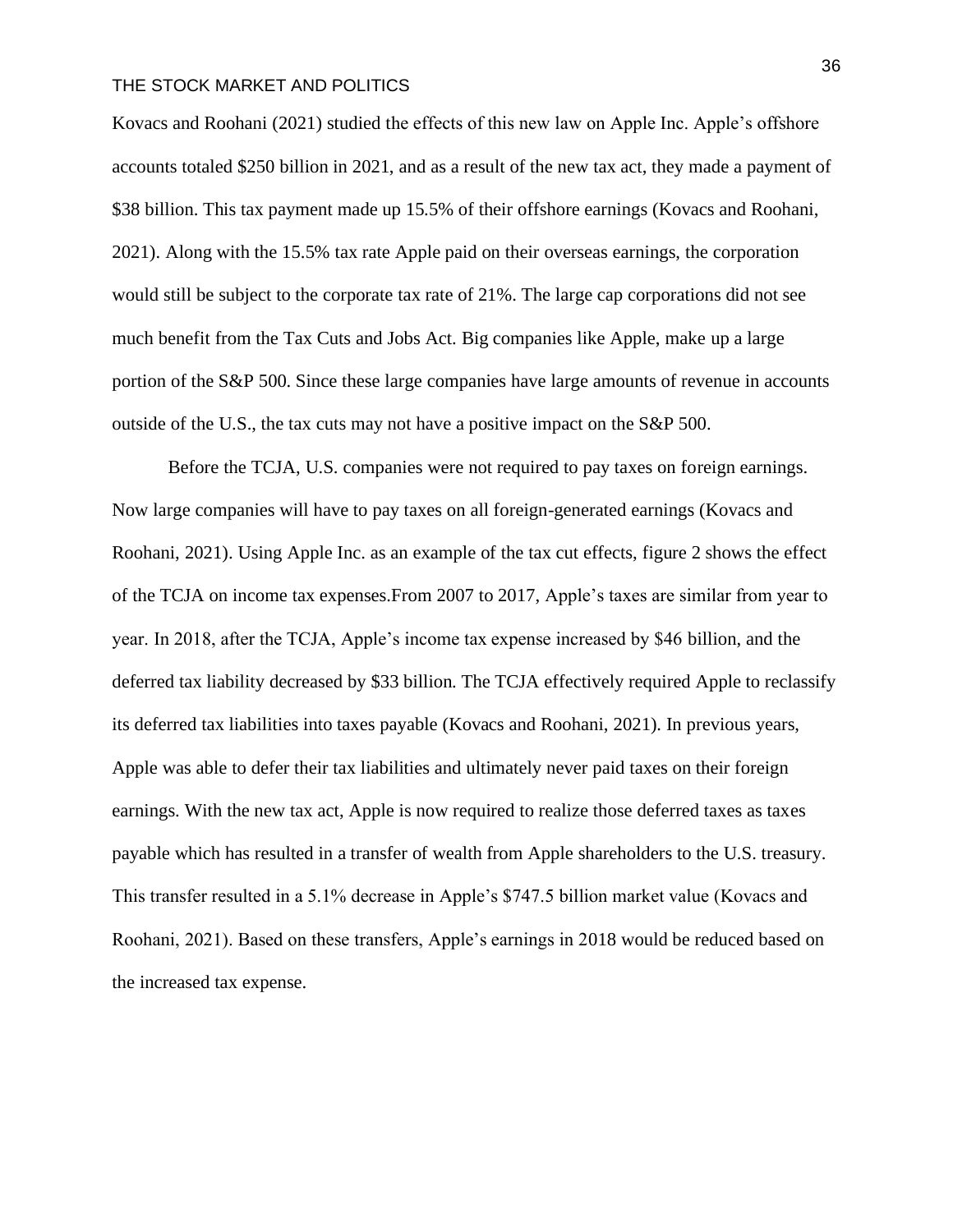#### **Figure 2**



*Apple's Pretax Income and Income Tax Components, 2007-2018*

Note. This model shows the increases and decreases of Apple's taxes from 2007 to 2018. From "Did the Tax Cuts and Jobs Act Really Lower Corporate Taxes?" by Kovacs and Roohani, 2021, The CPA Journal, p. 45. Copyright by CPA Journal.

So, what happened to the stock market? As discussed before, Apple's earnings were reduced because of the reclassification of deferred tax assets required by the TCJA. Along with Apple, many other large companies within the S&P 500 saw their earnings decrease as well. Generally speaking, company stocks are affected negatively by reduced earnings. According to historical stock prices, the tax cuts may have had an effect on Apple's stock price. On the day the TCJA was announced, Apple stock price was down 4.5%, and in the following week after the announcement, the stock price was down another 2.4%. These changes in stock price could be due to the tax cuts. Overall, the stock price of Apple was not harmed in the long run as the company's stock increased by 21.9% in 2018. Apple's stock decreased in the short term, suggesting that it would be a good time to purchase stock shortly after a tax cut is announced. Since companies like Apple make up the S&P 500, the S&P 500 will follow a similar trend.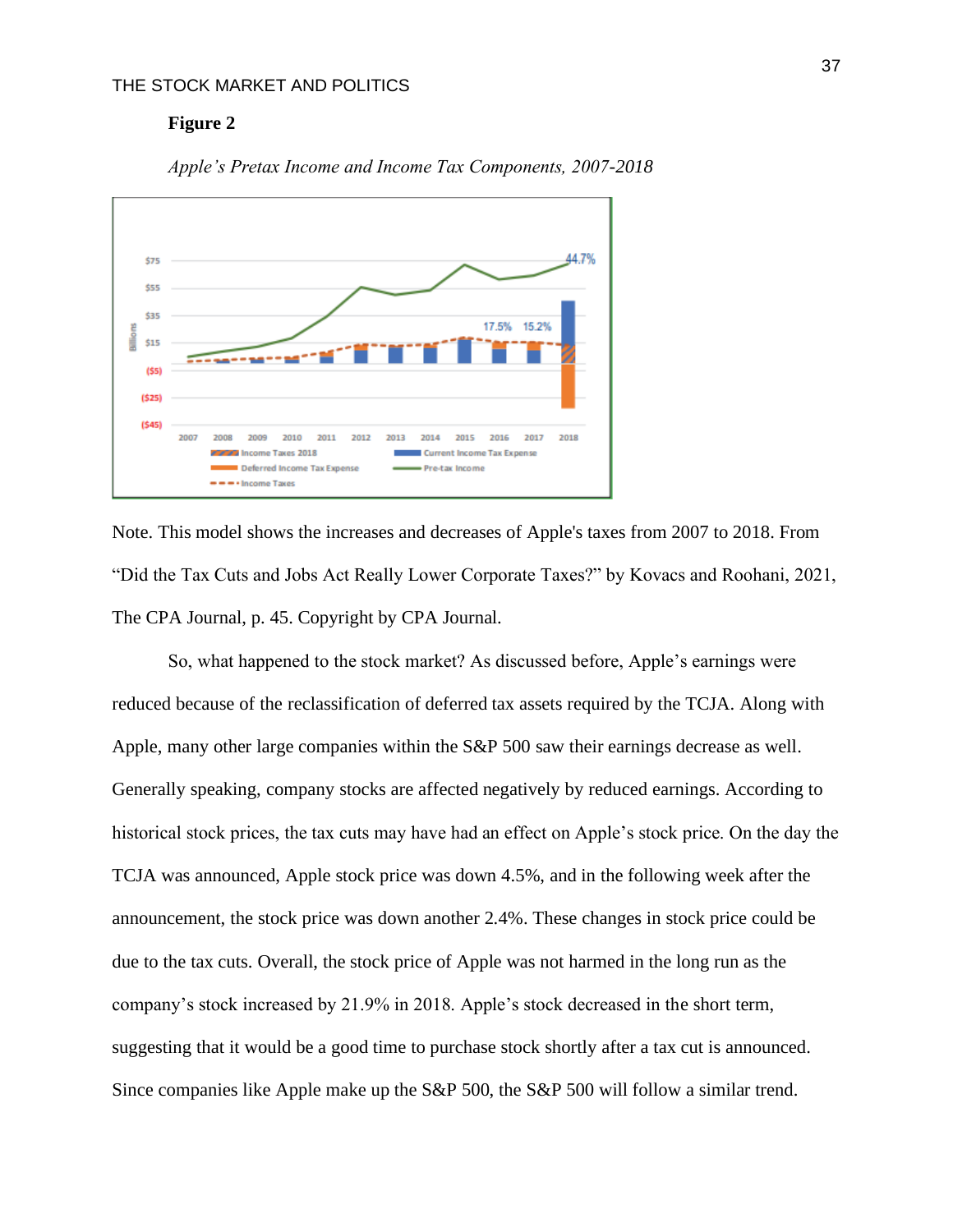The stock price changes may not be the only indicator of the impact of tax cuts. The TCJA can have an effect on the monetary policy within the U.S. Shortly after the act was passed in 2017, the Federal Reserve increased the Federal Funds Rate. Nemergu (2018) states "This increase can have negative effects on the stock market as the cost of capital increases for businesses. The Act itself also has the ability to lead to higher interest rates" (p. 57). Lowering taxes can ultimately put the government into a deficit, therefore they must find another form of government funding. This is why they increased interest rates. As a result of the increased interest rates, the stock market may see negative effects. It will be more costly for businesses to borrow money which will hurt their earnings (Nemergu, 2018). While the tax cuts show positive results in the short term, the monetary policy effects may show negative returns in the market.

Other examples of the effects of tax cuts come from the tax acts during George W. Bush's presidency. President Bush signed the Jobs and Growth Tax Relief Reconciliation Act of 2003 (JGTRRA 2003, also known as Bush Tax Cut) and it was put into place in May of 2003. This tax cut lowered the personal tax rate on dividends from 38.1% to 15% (Vianna, 2017). This tax cut was specifically for dividend income received from owning a stock. At first glance, you would assume a tax decrease for earnings in the stock market would show positive results in stock market returns. Vianna (2017) researched the effects of this tax cut compared to a tax increase during Obama's presidency. In January of 2013, President Obama signed a tax act that increased the dividend tax rate from 15% to 20% (Vianna, 2017). Vianna (2017) analyzed the effects of both a tax cut and a tax increase, to provide evidence for which political decision is better for the stock market. Based on Vianna's (2017) findings, stock returns after Bush's tax cut were 75% greater than after the increase in taxes from the act in 2013. The results show that the tax cut increased dividend payments which resulted in positive stock returns. Investor's saw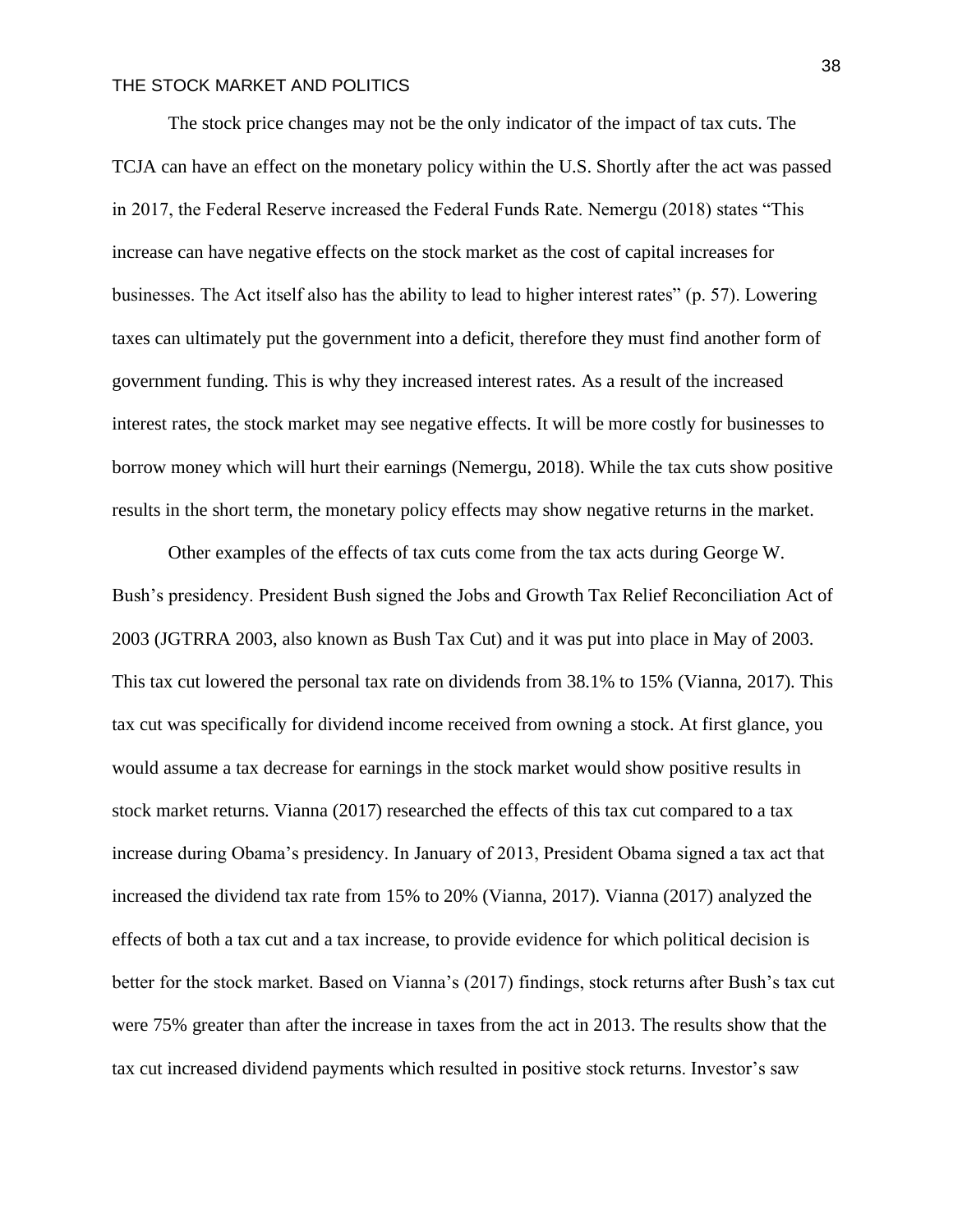more value with the increased dividend payments, so they purchased more stock. The tax increase lowered dividend payments, which decreased the returns of the overall market. Vianna (2017) states in her research, "The insolvency variable shows larger and more significant coefficients in the stock repurchase regressions, which suggests that leveraged firms reacted strongly to the tax reforms by repurchasing stocks, especially in the Bush Tax Cut: +1.11 % per solvency ratio percentage (p. 461). Based on the insolvency tests, the Bush Tax Cut increased stock repurchases. An increase in share repurchases will increase the stock price and increase returns for the market. Overall, tax cuts have shown positive results for the stock market. While it may have some negative long-term effects, it has shown to be a good investment opportunity when a tax cut is implemented.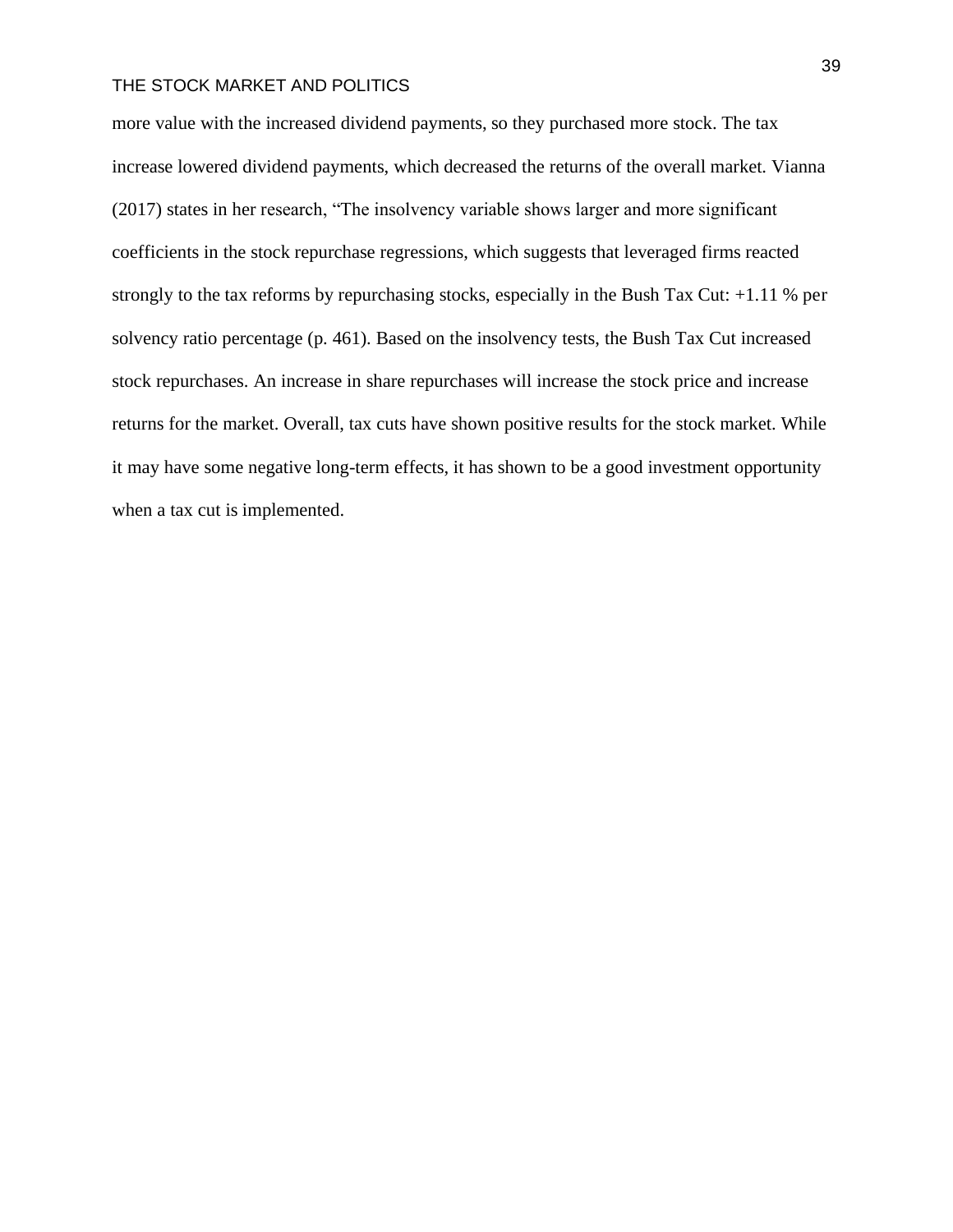#### **Discussion and Analysis**

Political and world events have shown impacts on the economy, and the stock market has also seen those effects as well. Based on the literature for this topic, the results are differentiated by the event taking place. There are six specific types of events and decisions that serve as a good indicator of political effects. Political elections, the presidential impact, tariffs, war, the Pandemic, and tax cuts were the six topics examined for stock market impacts.

When looking at the impact of political elections on the stock market, the political party that was elected was the biggest influencer. Based on the literature for this topic, when a Democrat was elected as president, the stock market has shown negative effects. These negative effects have been primarily due to the jump risk associated with Democrats. Stock prices have shown to be more volatile when a Democrat is elected because unexpected news is more prevalent in Democratic elections. These jump risks explain the negative returns from Democrat elections in the past. Another influencer on the stock market was the 2000 election. This election resulted in negative returns for the stock market because the results were delayed for weeks. While there have been negative returns in the short term, the market has always corrected itself back to its normal averages. Therefore, when investing during a political election it can be assumed that the market will react negatively to a Democrat being elected, as well as when the results are postponed.

In my conclusion from the research presented, the political party does have an impact on the stock market. When looking back at the political party in office, the Democratic party has never had a president that ended with a negative stock return. The same cannot be said about the Republican party. While initial thoughts would say stock markets show better returns when a Democrat is president, it is not all cut and dry. President Clinton and Obama both began their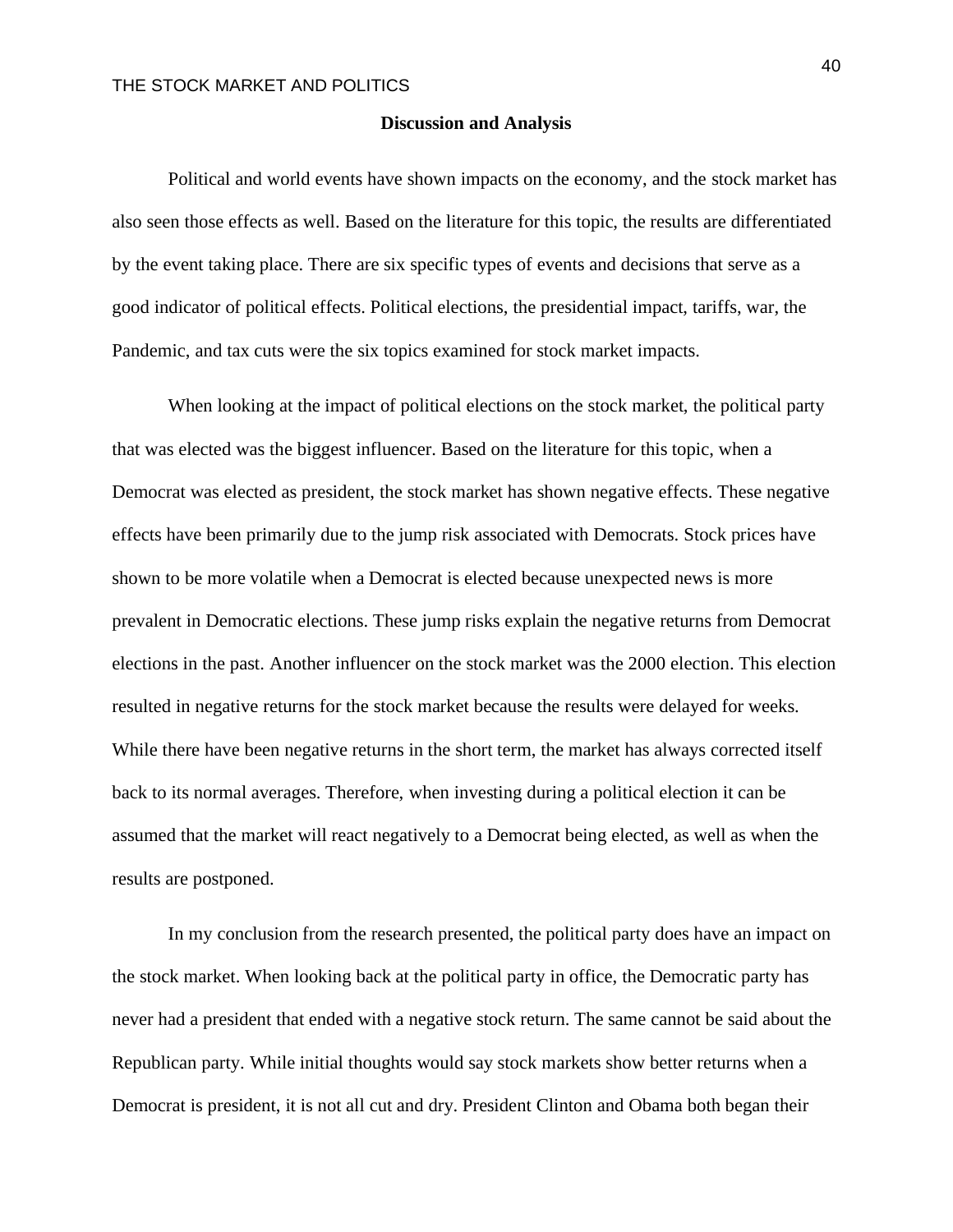presidencies in the perfect time for a market surge. President Obama began his term in the 2008 recession, which allowed for large returns when the market stabilized. On the other hand, every one of the Republican presidents discussed started their first term in some sort of economic hardship. Obama and Clinton may have seen the best results, but they were introduced into some of the best conditions. If you take away the two negative returns, it is possible to say that the Republicans are better for the stock market. For example, after Clinton and Obama, Eisenhower and Reagan were the next two highest market returns, both of which began their first terms in a recession. I think it is much more impressive that they were able to help a hurting economy into returning over 100% in the stock market. Both parties have shown good returns, but ultimately a Democratic president has never finished with a negative return. Therefore, historical data would suggest at least a small positive return when investing during a time when the Democratic party is in office.

Tariffs have also played a role in the stock returns of the S&P 500. The greatest example of the effects of tariffs comes from the tariff act of 1929. This act was put in place just before the stock market crash of 1929, but the market may not always react negatively. Tariffs can have very different effects on the market. As seen in the stock market crash in 1929 and possibly in 2019, the stock market could react poorly to tariffs. Things could also be looking up though. Predictions for a positive stock market year are coming along with the newly introduced tariffs on China. Tariffs play a big role in the stock market, and a cautious approach to investing would be advised when tariffs are involved with the stock market.

The stock market has generally moved in correlation with the economy. War has proven to be very influential on the economy, and past research has shown the same for the stock market. While war may impact the stock market, it varies for different parts of the world. For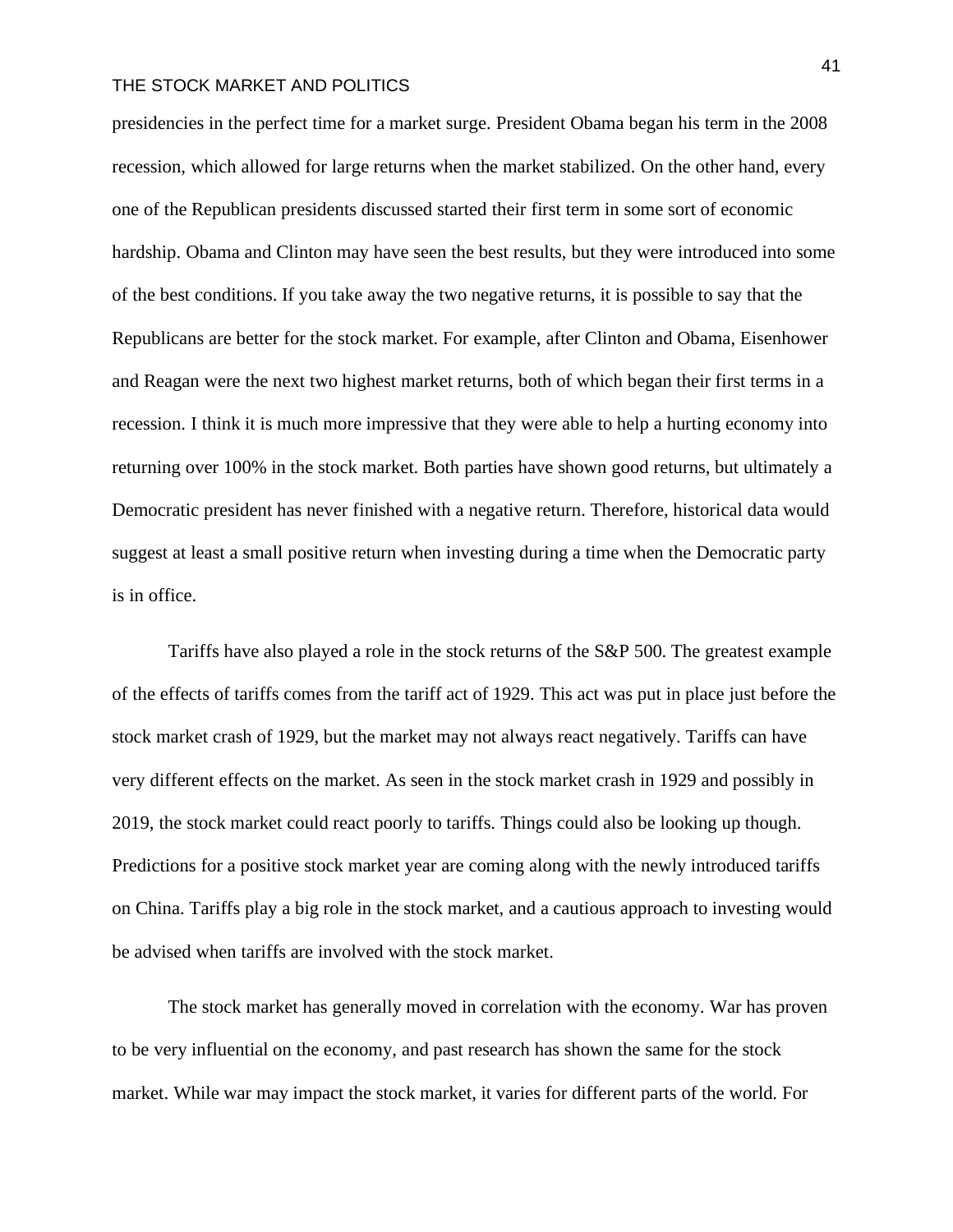example, Middle Eastern markets have shown little to no effects, and U.S. and British markets have seen stock prices change during times of war. In U.S. markets, the main indicator of the market during war has been the economy. If the economy was struggling, like in the case of World War II, the stock market would follow a similar pattern. One interesting thing though, when the U.S. believed non-cooperative efforts were the solution to ending the war, the stock market produced positive returns. For British markets, the stock market has reacted negatively to war. In the beginning of World War II, the FT30 reached its all-time low for the year. With this being said, positive gains could be earned investing in a time of war in the U.K. War does not last forever, so buying during the lows will allow for large gains when the war is done in British markets. For Middle Eastern markets, there have been very little effects from war. Terror in the middle east is normalized, so their economy and stock markets do not show much change in a time of war.

COVID-19 has become one of the worst pandemics in world history. This pandemic has had negative effects all over the world. As the disease began to spread, many countries implemented regulations for lockdown. As a result, of these lockdowns, the economy and the stock market were affected negatively. The stock market realized negative returns for a couple of years, but the market has regained strength, specifically in the U.S. markets. Not only did the COVID-19 Pandemic affect U.S. markets, but the whole world saw effects. 70 out of the 77 markets worldwide saw their lowest returns just two days before the pandemic was announced. While it may have looked like a bad idea to invest in the stock market during this pandemic, stock prices were much lower than their normal averages. Investing in the stock market during times of distress can provide large gains in the long run as the market stabilizes. This pandemic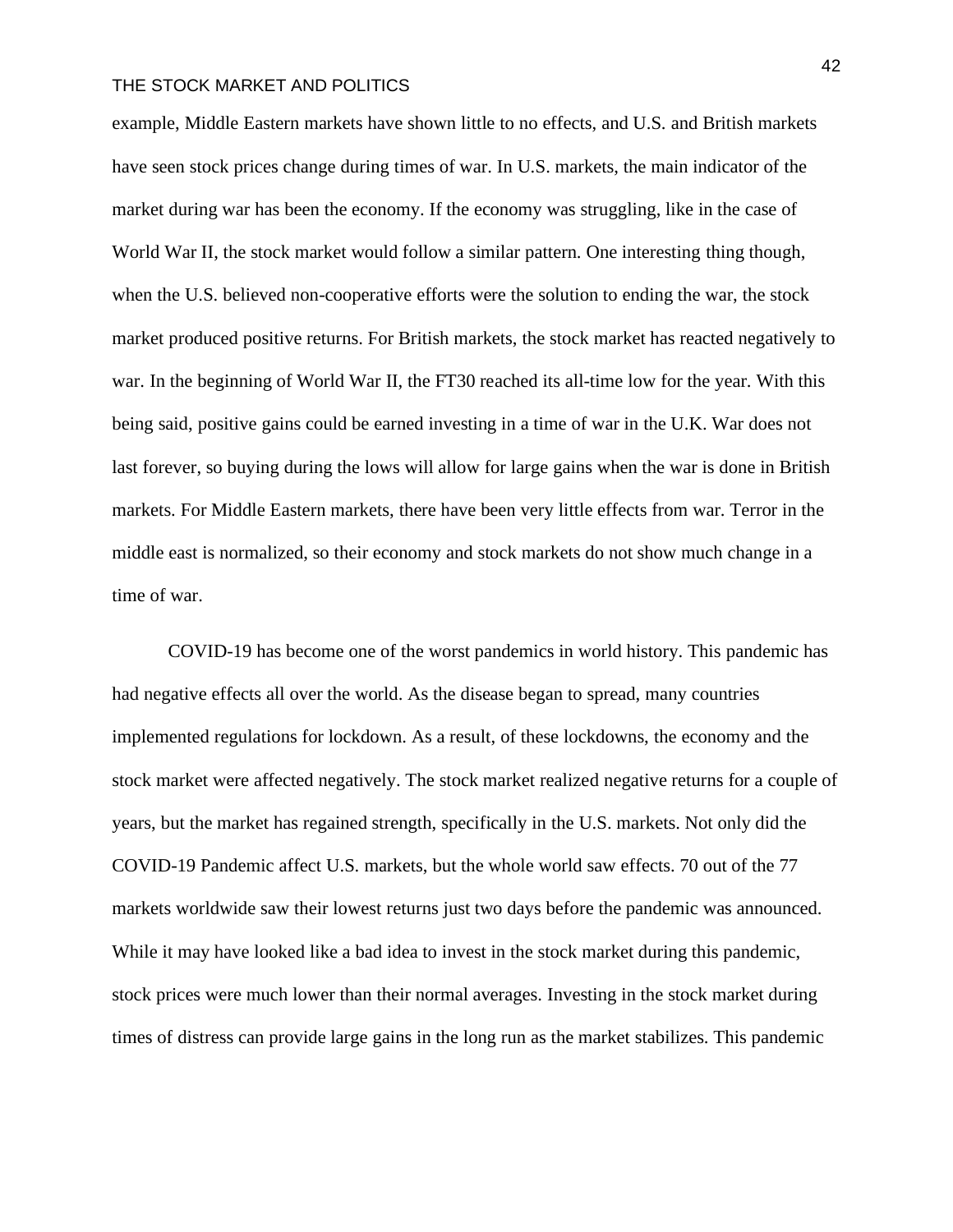hurt the economy and the stock market, but as I have come to realize the market will regain strength and provide good returns in the long run.

Fiscal policy is government policy to reduce or increase government spending and taxation to influence the economy. Tax cuts are a great way to make an impact on the economy. Since tax cuts generally affect the economy, we can assume it will show changes in the stock market. Based on the research provided, the most recent tax cuts implemented by the Tax Cuts and Jobs Act created negative returns in the short term. This tax cut actually increased the effective tax rates of many companies, which is why stock returns were down for big companies like Apple. In opposition to this tax cut, the tax cuts implemented during President George W. Bush actually increased stock prices. This is because the tax act decreased the tax rate down to 15% for dividend payments. As a result, investors were able to retain higher profits at this lowered tax rate. This tax cut was short lived, however. President Obama increased the dividend tax rate up to 20%, and the market saw negative results in the short. Over the long run, the stock market has continually shown positive trends, but for short term investments, paying attention to current events in politics could help predict the market.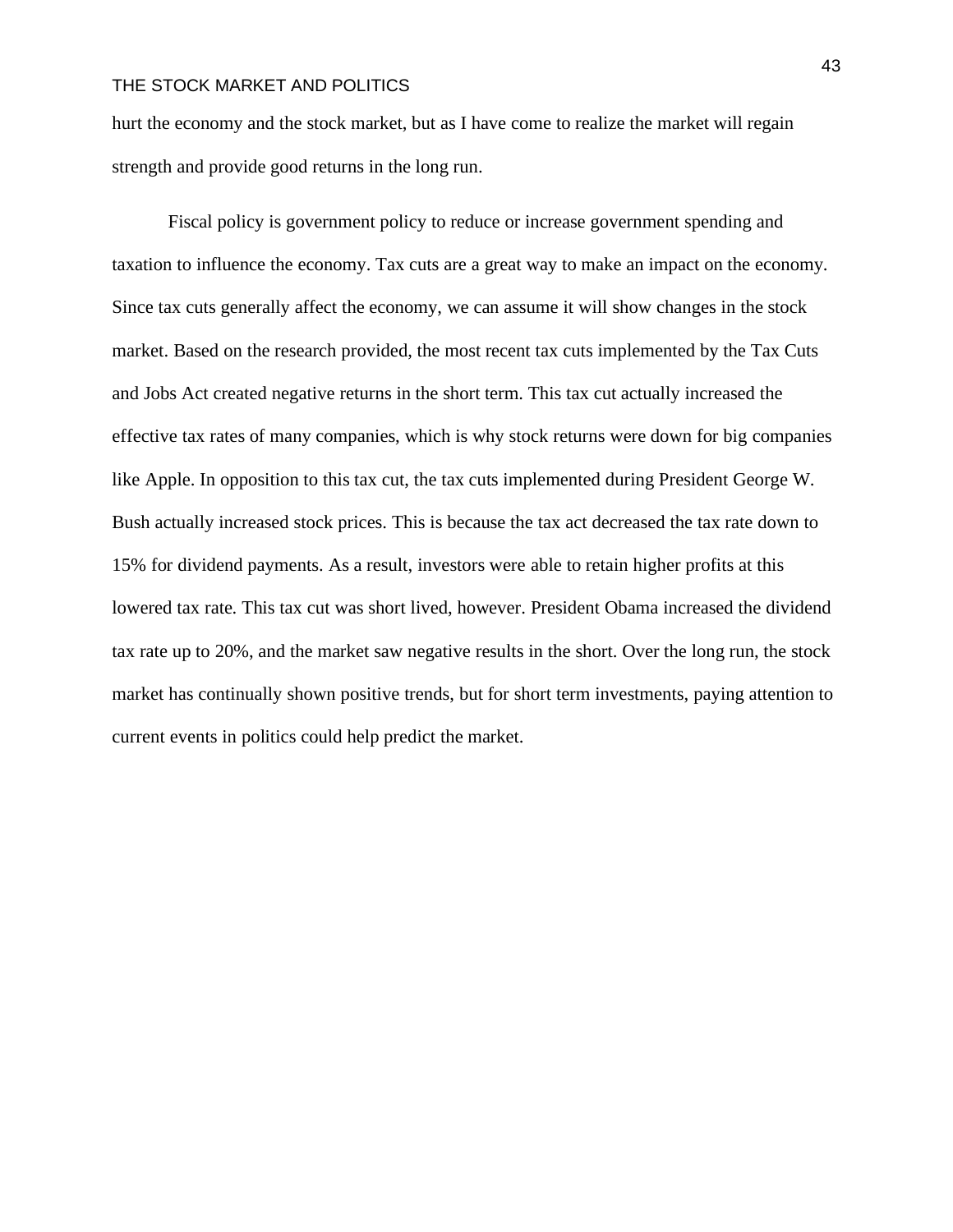#### **Conclusion**

Based on the literature on this topic, the stock market is impacted by many things on a political spectrum. Ideas like the presidential election, presidential impact, war, tariffs, and the pandemic have caused shifts in the stock markets. While not all of the shifts are noted in this review, a majority of the effects explained relate to the majority of other changes that have been discussed in other research. The U.S. is probably the most used stock market around the world and that has served as a main indicator for the overall effects on the stock market. Politics has shown to be very important in an economy. With the importance to the economy, politics plays a big role in the stock market. The stock market is the key indicator of the economy's well being for most countries. Therefore, the effects politics has on the economy has the same effect on the stock market. Political decisions and events have yielded both positive and negative returns, but for the most part it always has a form of impact. Politics and the stock market are important to each other, and the effects will help analysts and investors make important investment decisions based on the effects that result. When interpreting the market with respect to politics, we can conclude that negative political news generally influences the market negatively in the short term. This idea will help small-time investors like myself to use political information as a predictor to beat the market. Over the long term, the market has always had a tendency to produce positive returns, so politics had little influence over the long-term investor. For short term gains, analyzing political events can provide insight into good investment strategies. In the past, the stock market has been hard to predict in the short term, but maybe now we have a fighting chance at making large profits from predicting the market.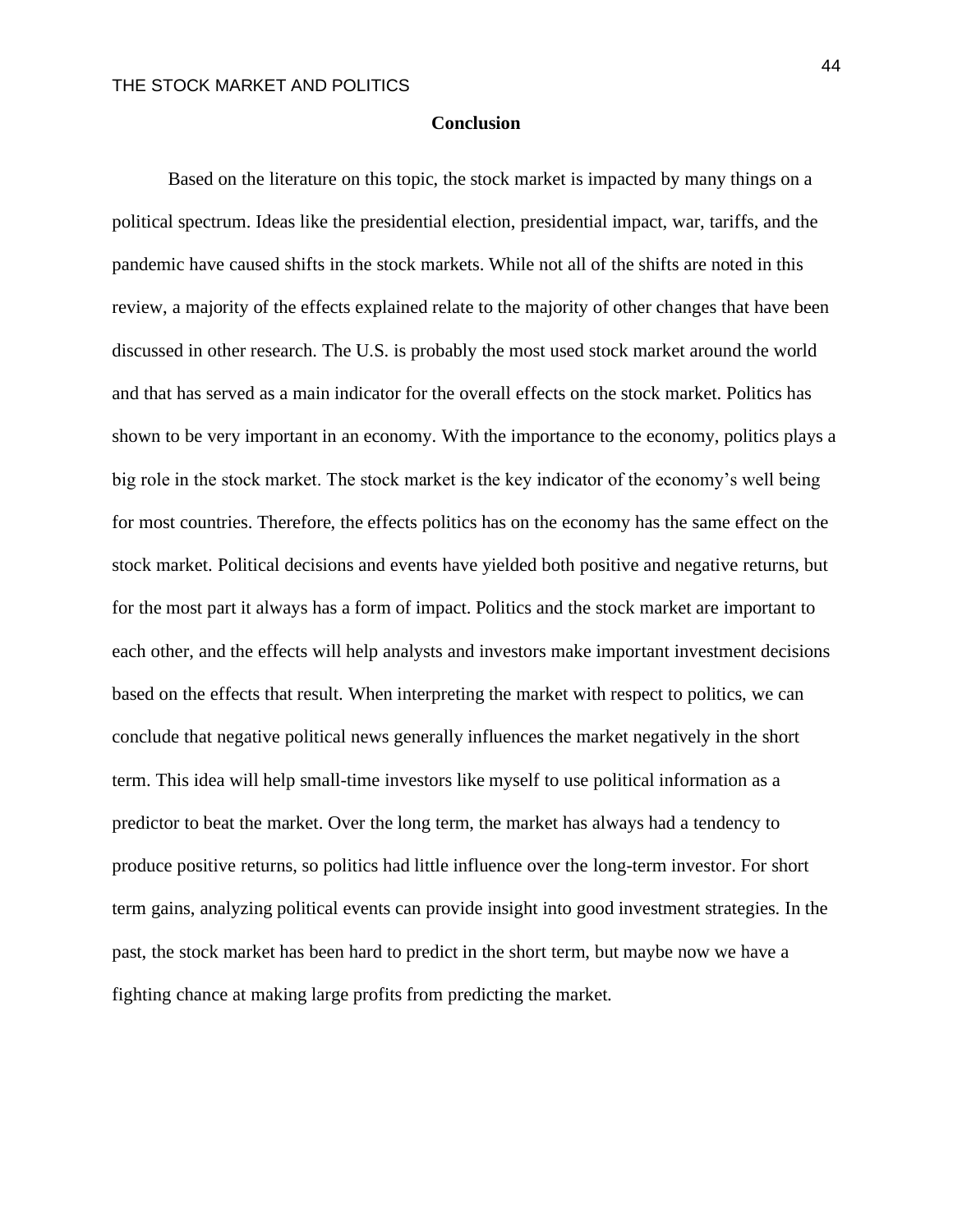#### **References**

- Alexakis, C., Eleftheriou, K., & Patsoulis, P. (2021). COVID-19 containment measures and stock market returns: An international spatial econometrics investigation. *Journal of Behavioral and Experimental Finance, 29*, 100428. https://doiorg.seu.idm.oclc.org/10.1016/j.jbef.2020.100428
- Altheide, D. L. (2020). Pandemic in the time of Trump: Digital media logic and deadly politics. *Symbolic Interaction, 43*(3), 514–540. https://doi-org.seu.idm.oclc.org/10.1002/symb.501
- Blanchard, O. J. (1987). Reaganomics. *Economic Policy, 2*(5), 15–56. https://doiorg.seu.idm.oclc.org/10.2307/1344620
- Brans, H., & Scholtens, B. (2020). Under his thumb the effect of President Donald Trump's twitter messages on the US stock market. *PLoS ONE, 15*(3), 1–11. https://doiorg.seu.idm.oclc.org/10.1371/journal.pone.0229931
- Brewer, R. M., & Trzcinka, C. (2018). Financial markets 2019: Tariffs, earnings and interest rates. *Indiana Business Review, 93*(4), 1–8.
- Centers for Disease Control and Prevention. (n.d.). *Symptoms of COVID-19*. Centers for Disease Control and Prevention. Retrieved March 21, 2022, from https://www.cdc.gov/coronavirus/2019-ncov/symptoms-testing/symptoms.html
- Çütcü, İ., & Kılıç, Y. (2020). Stock market response to coronavirus (COVID-19) pandemic. *Journal of Applied Economics & Business Research, 10*(4), 207–220.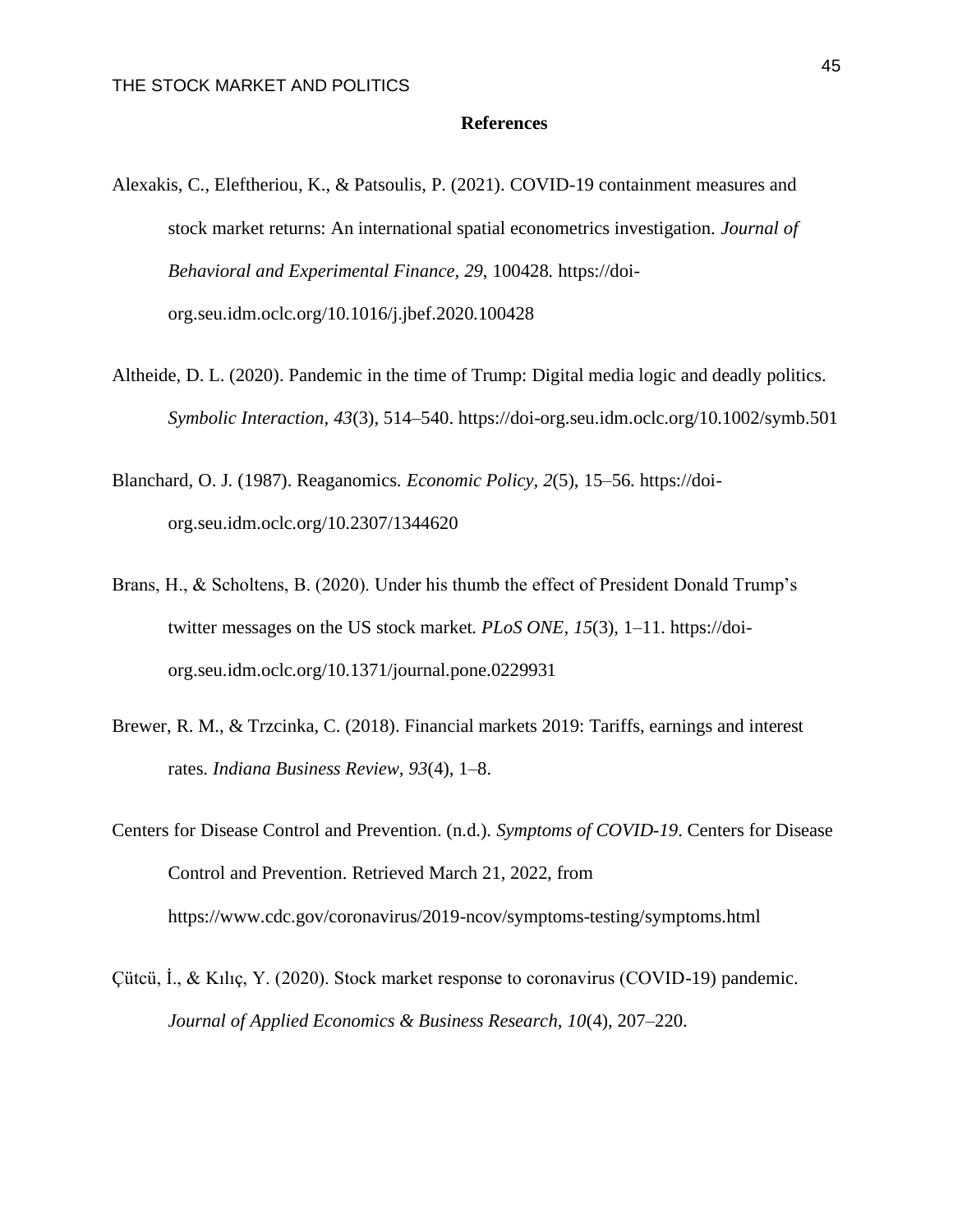- Gift, P., & Gift, M. J. (2011). "Don't blow a bunch of cash on Vegas:" An event study analysis of President Obama's public statements on Las Vegas. *UNLV Gaming Research & Review Journal, 15*(2), 59-75.
- Inaba, K.-I. (2020). A global look into stock market comovements. *Review of World Economics, 156*(3), 517–555. https://doi-org.seu.idm.oclc.org/10.1007/s10290-019-00370-1
- Gourevitch, P. & Shinn, J. (2005). Political power and corporate control: The new global Politics of corporate governance. Princeton, NJ: Princeton University Press 2005. [Abstract]. *Society and Business Review,* 3(3), 260-261.
- Hudson, R., & Urquhart, A. (2015). War and stock markets: The effect of World War Two on the British stock market. *International Review of Financial Analysis, 40,* 166–177. https://doi-org.seu.idm.oclc.org/10.1016/j.irfa.2015.05.015
- Klebnikov, S. (2021, March 2). *Delayed China tariffs help stock market approach record high*. Forbes. Retrieved March 19, 2022, from https://www.forbes.com/sites/sergeiklebnikov/2019/09/12/delayed-china-tariffs-helpstock-market-approach-record-high/?sh=b86dea224ef0

Klebnikov, S., & Touryalai, H. (2021, June 30). *We looked at how the stock market performed under every U.S. president since Truman - and the results will surprise you*. Forbes. Retrieved March 19, 2022, from https://www.forbes.com/sites/sergeiklebnikov/2020/07/23/historical-stock-marketreturns-under-every-us-president/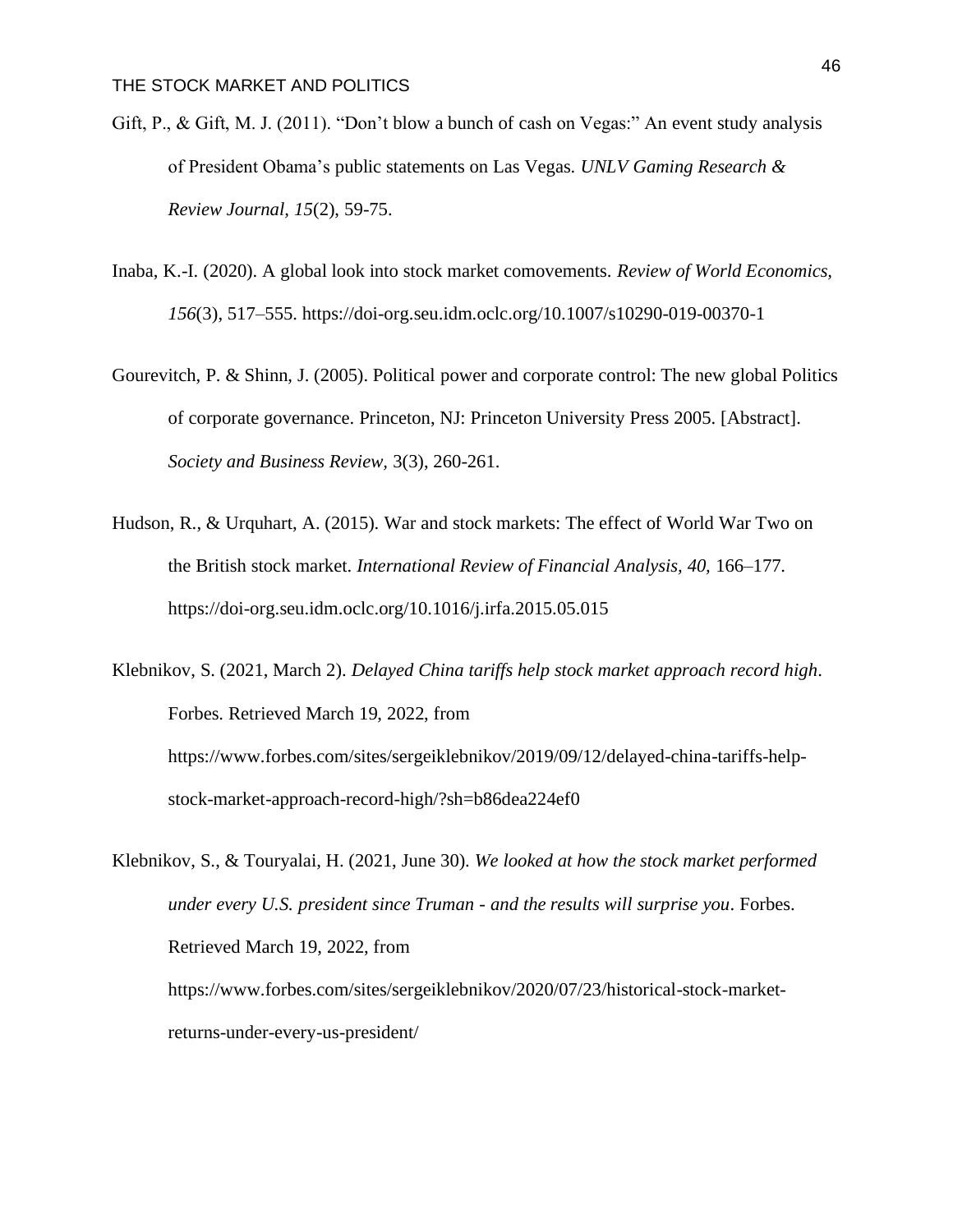- Konwicki, P. (2018). Measuring the impact of terror: An event study of the Tel Aviv Stock Exchange. *World Economics, 19*(1), 1–33.
- Kollias, C., Papadamou, S. and Stagiannis, A (2010). Terrorism and capital markets: the effects of Madrid and London bomb attacks. *International Review of Economics and Finance 20,*  pp. 532-541. https://doi-org.seu.idm.oclc.org/10.1016/j.iref.2010.09.004
- Kovacs, G. J., & Roohani, S. (2021). Did the Tax Cuts and Jobs Act really lower corporate taxes? *CPA Journal, 91*(10/11), 40–47.
- Liu, M., Choo, W.-C., & Lee, C.-C. (2020). The response of the stock market to the announcement of global pandemic. *Emerging Markets Finance & Trade, 56*(15), 3562– 3577. https://doi-org.seu.idm.oclc.org/10.1080/1540496X.2020.1850441
- Lobo, B. J. (1999). Jump risk in the U.S. stock market: Evidence using political information. *Review of Financial Economics, 8*(2), 149. https://doiorg.seu.idm.oclc.org/10.1016/S1058-3300(00)00011-2
- Mykhalovskiy, E., & French, M. (2020). COVID‐19, public health, and the politics of prevention. *Sociology of Health & Illness, 42*(8), 4–15. https://doiorg.seu.idm.oclc.org/10.1111/1467-9566.13192
- Nemergu, P. (2018). V. The Tax Cuts and Job Act and its effects on the stock market. *Review of Banking & Financial Law, 38*(1), 49–59.
- Nippani, S., & Medlin, W. B. (2002). The 2000 presidential election and the stock market. *Journal of Economics & Finance, 26(*2), 162. https://doiorg.seu.idm.oclc.org/10.1007/BF02755983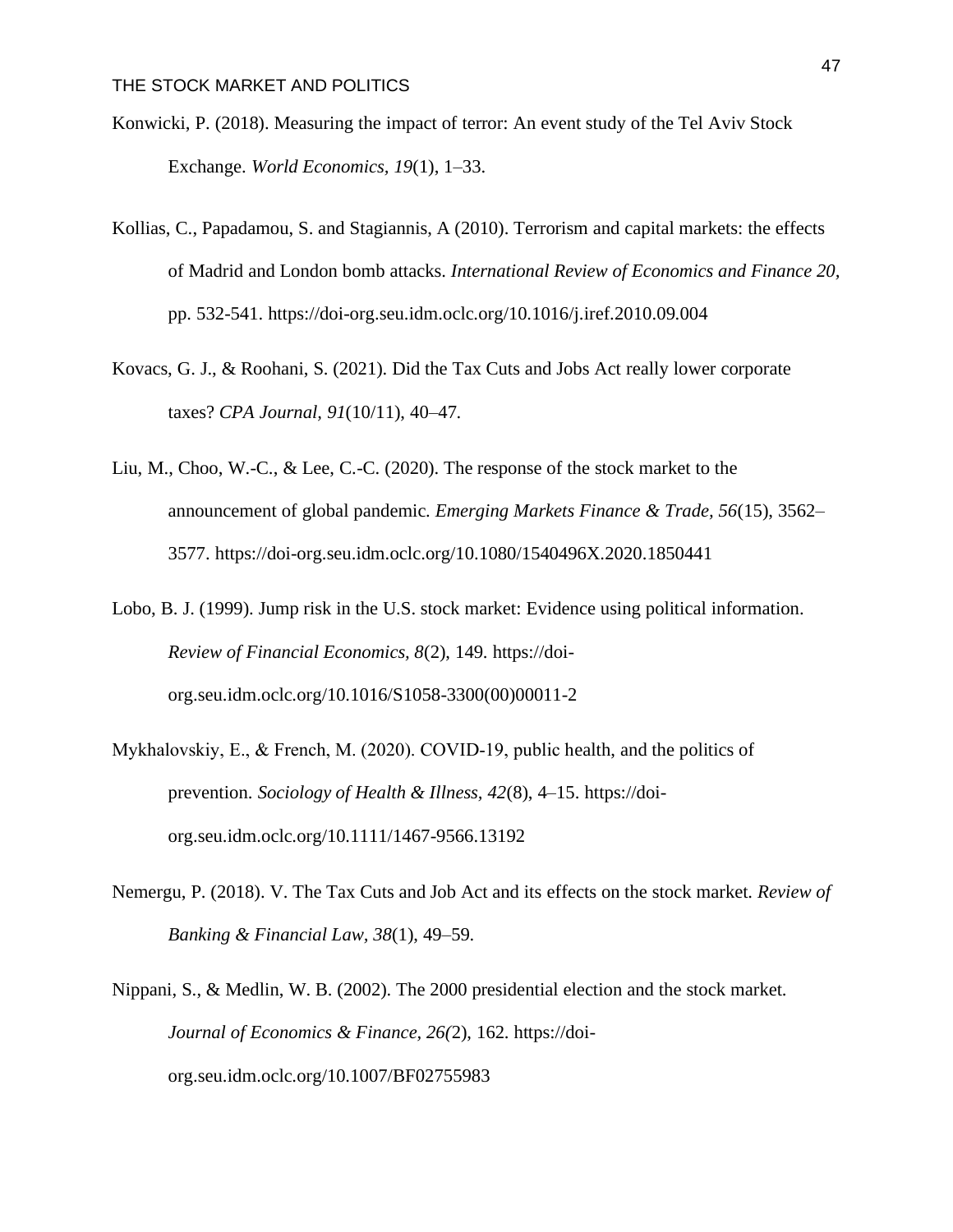- Peleg, K., Regens, J., Gunter, J. and Jaffe, D. (2011). The normalization of terror: the response of Israel's stock market to long periods of terrorism. *Disasters 35*(1), 268-83. https://doiorg.seu.idm.oclc.org/10.1111/j.1467-7717.2010.01203.x
- Richter, F. (2020, November 2). *Infographic: How the stock market reacted to past election results*. Statista Infographics. Retrieved March 17, 2022, from https://www.statista.com/chart/23355/stock-market-reaction-to-us-presidential-elections/
- Schneider, G., & Troeger, V. E. (2006). War and the world economy: Stock market reactions to international conflicts. *Journal of Conflict Resolution, 50*(5), 623–645. https://doiorg.seu.idm.oclc.org/10.1177/0022002706290430
- Tariffs. (n.d.) In Merriam-Webster's collegiate dictionary. http://www.merriamwebster.com/dictionary/onomatopoeia
- Trump, Donald [@realdonaldtrump]. (2016). *Boeing is building a brand new 747 Air Force One for future presidents, but costs are out of control, more than \$4 billion. Cancel order!* [Tweet; https://twitter.com/realdonaldtrump/status/806135405330345984]. Twitter.
- Trump, Donald [@realdonaldtrump]. (2015). *What a STUPID deal for Verizon to buy AOL for \$4.4 billion. AOL has been bad luck for everyone who touched it. Worth less than \$1 billion!* [Tweet; https://twitter.com/realdonaldtrump/status/1483484335458201603]. Twitter.
- Vianna, A. C. (2017). Effects of Bush tax cut and Obama tax increase on corporate payout policy and stock returns. *Journal of Economics & Finance, 41*(3), 441–462. https://doiorg.seu.idm.oclc.org/10.1007/s12197-016-9362-x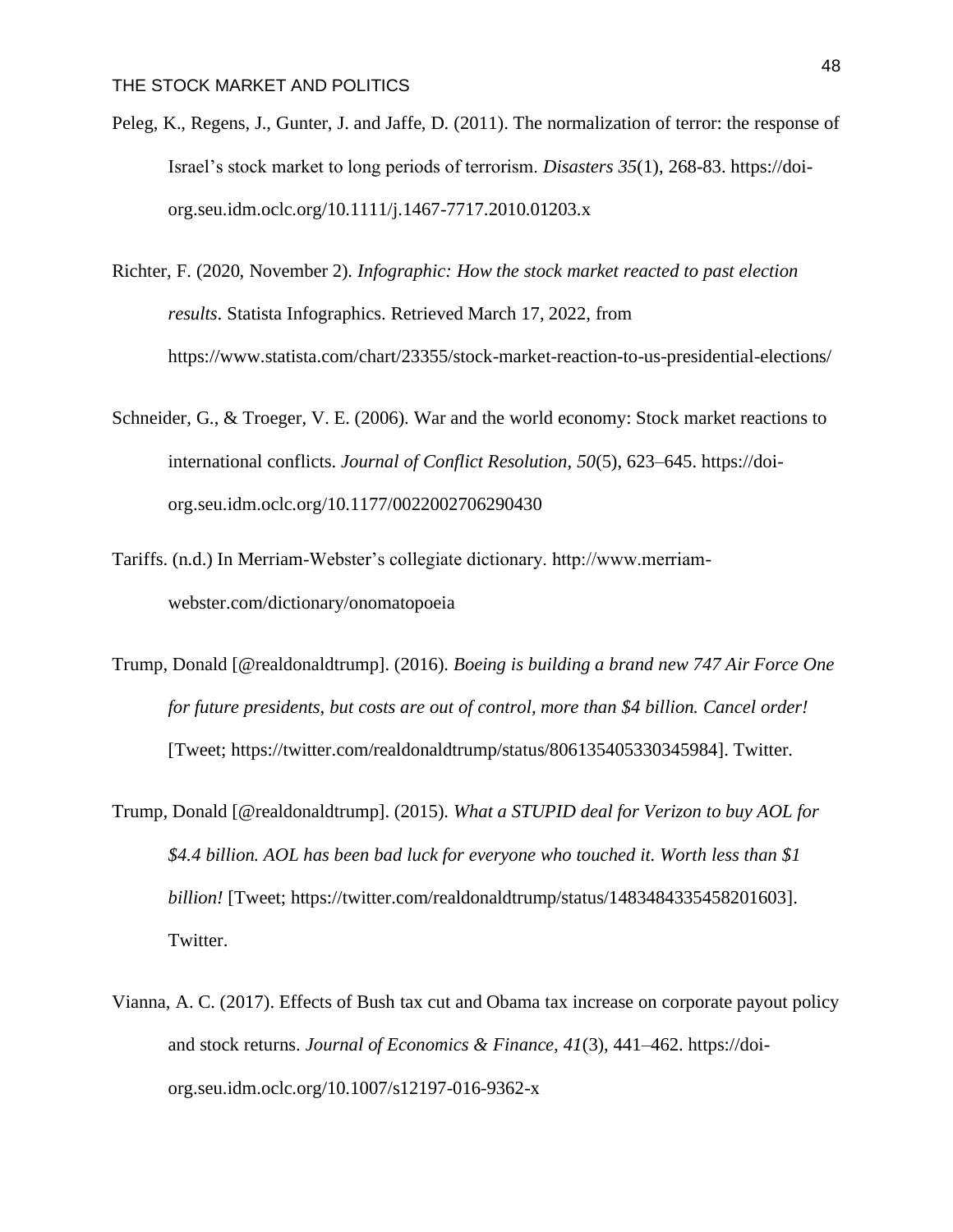Webster, I. (2022). *S&P 500: \$100 in 1960 → \$46,783.22 in 2022*. S&P 500 Returns since 1960. Retrieved March 19, 2022, from https://www.officialdata.org/us/stocks/s-p-500/1960#:~:text=S%26P%20500%3A%20%24100%20in%201960%20%E2%86%92% 20%2446%2C783.22%20in%202022&text=If%20you%20invested%20%24100%20in,% 2C%20or%2010.41%25%20per%20year.

Whitfield, P. (2019). Stock market reaction to tariffs: Wall Street has seen this before; the end is not good. *Investors Business Daily,* N.PAG.

Winck, B. (2020, June 19). *Here are the 10 biggest stock exchanges in the world, ranked by market cap*. Business Insider. Retrieved March 21, 2022, from https://markets.businessinsider.com/news/stocks/biggest-stock-exchanges-world-rankedmarket-cap-nyse-nasdaq-trading-2020-6-1029325478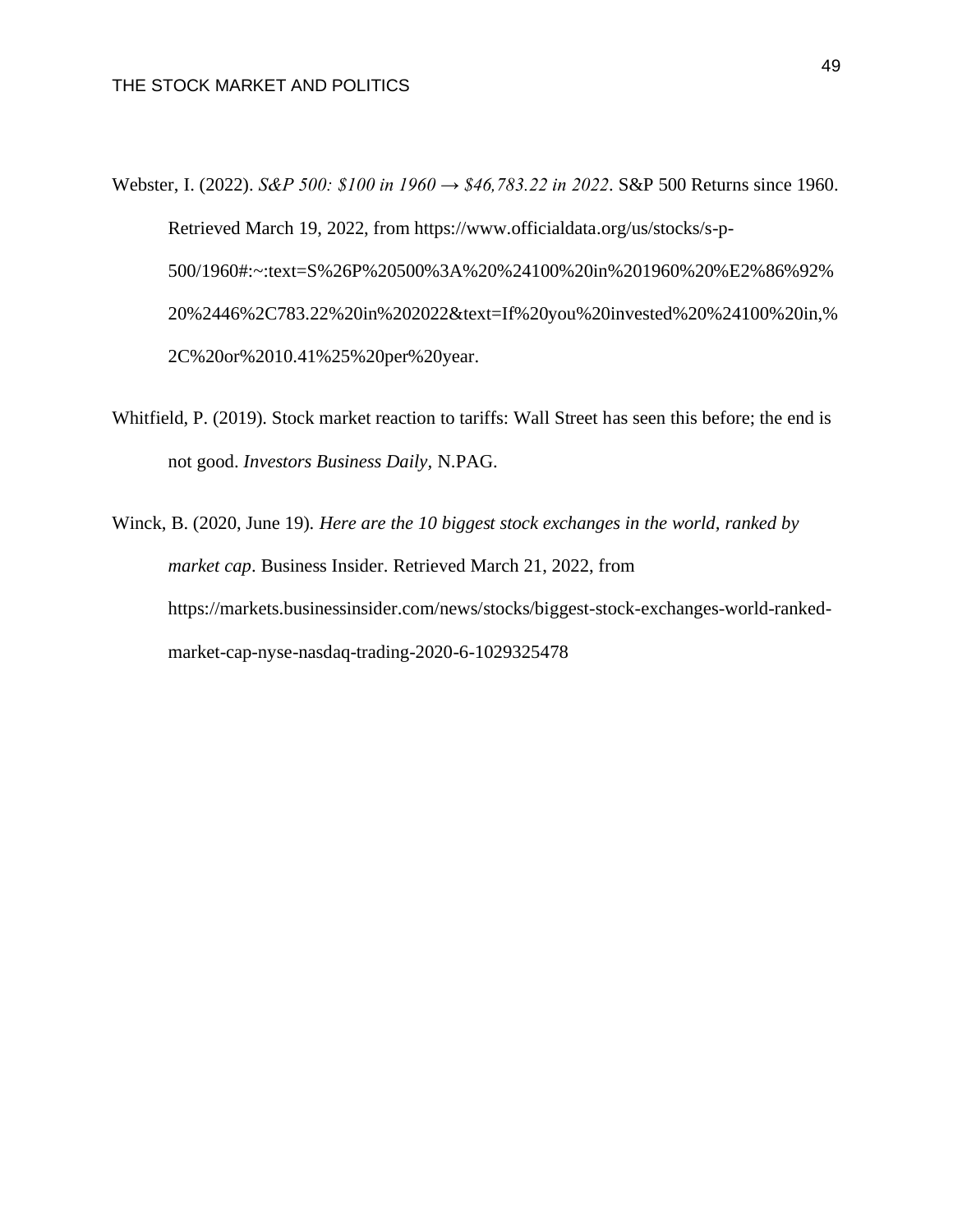# **Appendix A**

# **Figure 1.**

## *S&P 500 Performance in the last 60 years.*



Note. This model shows the value of \$100 invested into the S&P 500 over the last 62 years. From "S&P 500: \$100 in 1960 → \$46,783.22 in 2022" by Webster, 2022, officialdata.org. Copyright by Official Data.